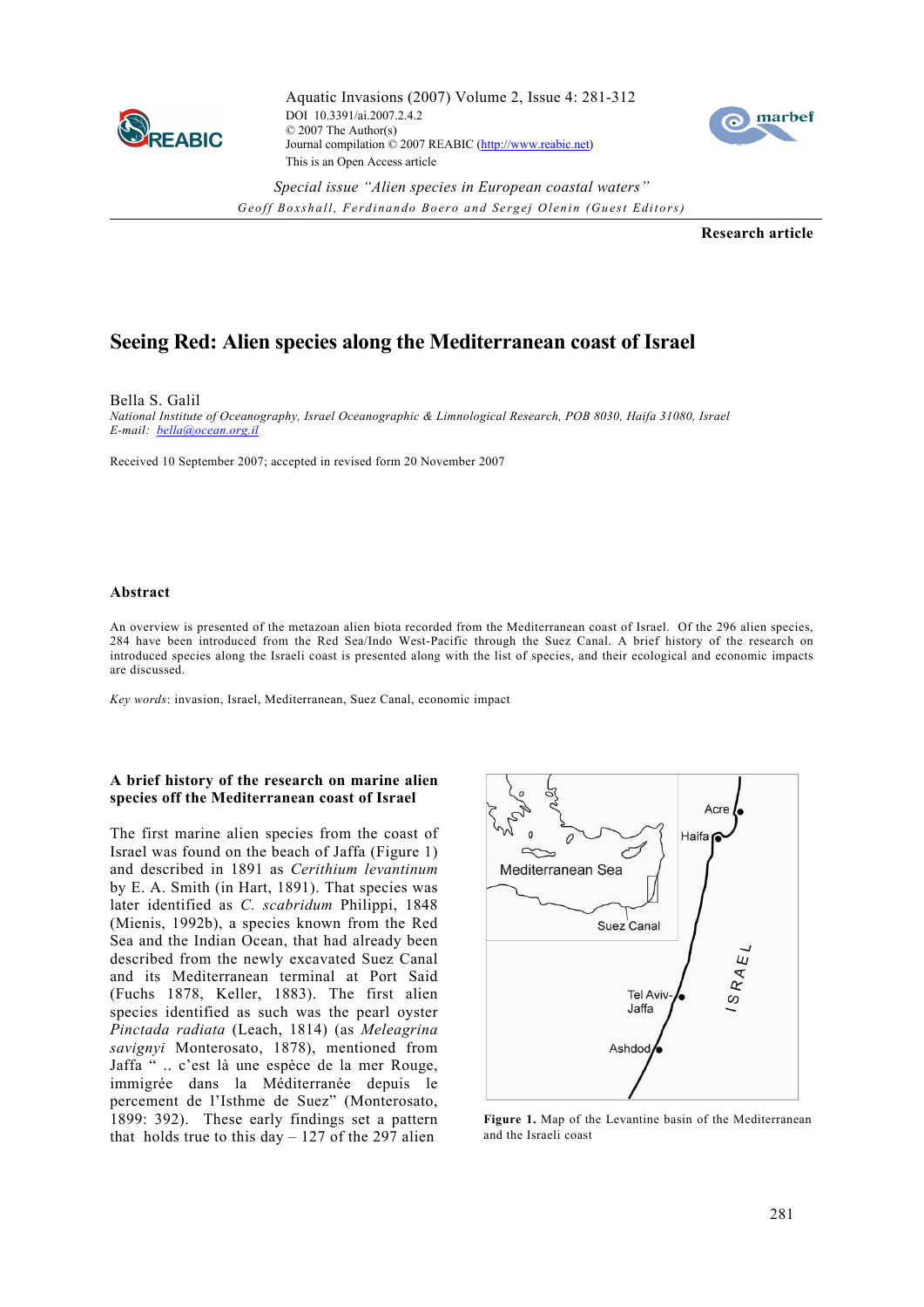species recorded off the Israeli coast are molluscs that had entered the Mediterranean through the Canal.

Dr. med. et phil. Walter Steinitz from Breslau was among the first to recognized the scientific significance of the movement of biota through the Canal. Dr. Steinitz, published a pamphlet at his own expense, where he pointed out that the Suez Canal "…is the only place on earth where two quite different zoological provinces have come into direct touch with one another", and that the Canal "…connects two oceans having each a very different fauna from the other, which throws up a number of new problems: Does an exchange of fauna take place between the two oceans by means of this canal? Do the immigrants from the other side flourish on this or die? Has such an immigration caused important changes in the fauna of the eastern basin of the Mediterranean?" (W. Steinitz 1919: 8). Steinitz deplored the lack of faunistic research in the Levantine Basin "… at this highly important point of juncture there is no place of observation!", and forsook his flourishing medical practice to study the marine biota of Palestine in 1924 and 1925. Noting 15 species of Indo-Pacific origin, he urged the creation of a Marine Station in the Levant dedicated to the study of the transformation of the Levantine biota (W. Steinitz 1929, 1936). In 1933 Dr. Steinitz immigrated to Israel and resumed his research in a space allotted him by the Zevulun Seafaring Society, Tel Aviv, but the need to provide for his family compelled him to join a communal village and breed poultry. However, he passed his scientific interest to his son, Heinz Steinitz, who studied with the pioneer ecologist Bodenheimer and received the first Ph.D. in zoology awarded by the Hebrew University of Jerusalem.

Munro Fox, who would later head the 'The Cambridge Expedition to the Suez Canal', outlined in 1923 "the dates of the various stages in the migration northward through the Canal of the Red Sea crab (*Neptunus pelagicus*) [= *Portunus pelagicus* (Linnaeus, 1758)], and … the apparent limits of its present distribution along the Mediterranean coast" including the fish market of Haifa (Fox, 1924). Indeed, Bodenheimer in his seminal "Animal life in Palestine" when discussing the "Indo-Pacific influx through the Suez Canal" mentioned that "Quite a number of [alien] fishes have not only reached our shores, but some of them have even increased in such numbers, that they appear regularly on the fish market" (Bodenheimer 1935: 457). He then presciently added "It is almost certain that the Indo-Pacific influx is still under way and it will be most interesting to study this process. The local increase will take considerable time, even for those organisms which thrive successfully in the new area" (Bodenheimer 1935: 460). The progress of Erythrean biota in the Levant in the early 20th century was noted in the inventories of molluscs (Monterosato 1899, Pallary 1912, 1938, Gruvel and Moazzo 1931, Haas 1937, 1948, Steuer 1939); decapod crustaceans (Gruvel 1928, 1929, 1930a,b, 1931, Monod 1930, 1931, 1932, Steuer 1938) and fish (Gruvel 1929, 1931, Liebman 1934), some of which report findings from the Israeli coast.

The intensive investigations of the biota of the continental shelf of Israel by the Sea Fisheries Research Station (SFRS) in 1946-1956 resulted in a series of publications that highlighted the extent the Erythrean taxa have been established along the coast (Carmin 1946, Haas and H. Steinitz 1947, Haas 1948, 1951, Gottlieb 1953, 1960, Holthuis and Gottlieb 1958, Pérès 1958, Tebble 1959, Oren and H. Steinitz 1959, Lewinsohn and Holthuis, 1964). The earlier community studies of the continental shelf of Israel were mainly fishery research (Wirszubski 1953, Gilat-Gottlieb 1959), and it was only in the 1960s that an extensive program was undertaken by Gilat (1964) to describe the macrobenthic communities off the Israeli coast. The SFRS fisheries biologist, Ben Tuvia, a former student of H. Steinitz, published the first list of fishes from the Mediterranean coast of Israel, focusing on the Erythrean alien species (Ben-Tuvia 1953a). He observed the development of the Erythrean invasion in "a, appearance of new Erythrean species in the eastern part of the Mediterranean; b, the spreading of Erythrean species, already established in the eastern Mediterranean close to the Suez Canal, to new areas (a movement following the coast of Israel, Syria, Turkey and Rhodes); c, the increased abundance of the invading species in areas where they were formerly scarce." (Ben-Tuvia 1953b: 464). Ben Tuvia continued to update the list of Erythrean alien fish off the Israeli coast: 21 species (Ben-Tuvia 1958), 30 species (Ben-Tuvia 1971), 41 species (Ben-Tuvia 1985). The steadily increasing number of alien fish moved him to write that "[v]ery little is known about how the influx of Red Sea species has influenced the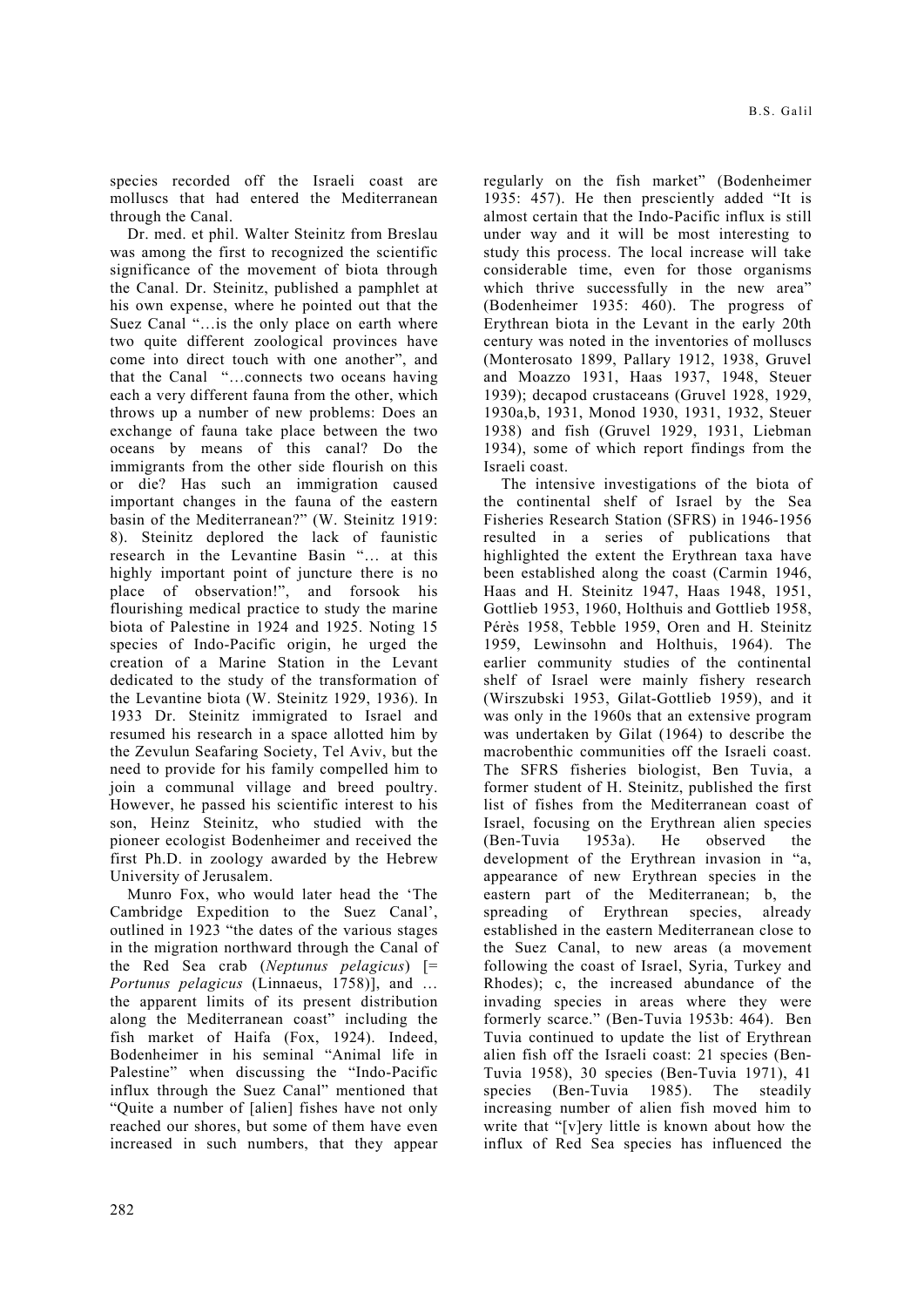ecology of the eastern Mediterranean. Certainly these fish must play an important role in the food chain and the general biological balance of this area." (Ben-Tuvia 1971: 3). Ben Tuvia estimated, based on the catch statistics collated by the Department of Fisheries, that between 1965 and 1969 Erythrean fish made up 8% of the total landing (in weight) (Ben-Tuvia 1973), and the amount doubled to 16% between 1980 and 1982 (Ben-Tuvia 1985).

In 1967, a joint program by the Smithsonian Institution, the Hebrew University of Jerusalem, and the Sea Fisheries Research Station, Haifa, was established to investigate the spread of the Erythrean biota in the Levant (Israel, Cyprus, Rhodes) and its impact on the native biota. The scope of the program was expanded following the 'Six Day War' to include the Sinai coasts and the Suez Canal itself. H. Steinitz headed that program with W. Aron, Director of the Oceanography and Limnology Program, Smithsonian Institution. On the untimely death of Steinitz, his deputy, Por, assumed the position. At the end of the 3rd year of the program, with some 5300 samples collected and partially sorted and identified, Steinitz published "A critical list of immigrants via the Suez Canal" of 140 Erythrean and Indo-Pacific species known to have crossed the Suez Canal into the Mediterranean (H. Steinitz 1970). By now, it was widely perceived that the littoral and infralittoral biota of the Levantine basin has been undergoing a rapid and profound change (Por 1978). Galil and Lewinsohn (1981) noted that the shallow benthic communities along the Mediterranean coast of Israel had no known parallel outside the Levant because of the great number of Erythrean aliens.

Over the past three decades Galil (a former student of Lewinsohn), D. Golani (a former student of Ben Tuvia), M. Goren and H. Mienis (among others) have continued to record the spread, biology and impact of alien species along the Israeli coast and the Levantine Basin (Galil 1986, 1993, 1997, 1999, 2000, 2004, 2005, 2006, 2007, Galil and Golani 1990, Galil and Lützen 1995. Galil et al. 1990; Golani 1987, 1992, 1993 a-c, 1996, 1998, 2000a,b, 2002, 2004, 2006, Golani and Ben Tuvia 1982, 1990, Golani and Fine 2002, Golani and Sonin 1992, 2006; Goren and Aronov 2002, Goren and Galil 1989, 1998, 2001, 2005, 2006, Mienis 1976 a,b, 1977a,b, 1979, 1980a,b, 1984, 1985 a,b, 1987, 1990, 1992a,b, 1995, 1999, 2000a,b, 2002a-c, 2003 a-e, 2004a-d, 2006a-c, Mienis and Singer 1983, Mienis and Gat 1987, Mienis et al. 1993a,b ). Yet, no concerted effort had been undertaken to survey the entire coast since the early 1970s, and most of the records stem from fortuitous finds. A national targeted effort to survey the presence and abundance of the Erythrean species and study their biology and ecology is wanting.

## **Aliens, vectors, trends**

Research papers, conference abstracts, the local Fishermen's Bulletin, unpublished M.Sc. and Ph.D. theses, and the author's own databases resulting from two decades of monitoring the benthic communities off the Israeli coast, were assembled and critically examined in order to construct an authoritative dataset tracing the origin, date and mode of introduction, current distribution, and impact of the 296 metazoan alien species recorded along the Mediterranean coast of Israel. Earlier records were reassessed and some were deleted, such as the seven sponge species and three species of hydroids listed by Por (1978) that, as tactfully suggested by Zibrowius (1992), were in need of "critical reevaluation". Por (1978) also included in his list seven species of ascidiaceans, that are either widely distributed, or of "problematic identification. The list thus provides an inexact impression of lessepsian migration among ascidians" (Zibrowius 1992: 96).

The dataset includes the date of collection (if unavailable, date of publication) of the first recorded specimens, the native range of the alien, its means of introduction, whether through the Suez Canal, vessels, or mariculture, and the current population status. The date of collection of the first specimen(s) is significant for the study of the patterns and processes of invasion, though we accept that the date of collection (or, when missing, the date of publication) may be years behind the actual entry dates, and that identification and publication may lag behind collection: the gastropod *Cerithium scabridum* (Philippi, 1848) collected on Jaffa beach before 1891, was misidentified as *C. levantinum* (see above), and only when collected again in Jaffa in 1928-9 it was correctly identified as a "forme de la mer Rouge" (Gruvel and Moazzo 1931). The pyramidellid gastropods *Chrysallida maiae* (Hornung and Mermod 1924) and *Syrnola fasciata* (Jickeli 1882) were collected off the Israeli coast in 1935 and 1949 and identified only in 1992 (van der Linden and Eikenboom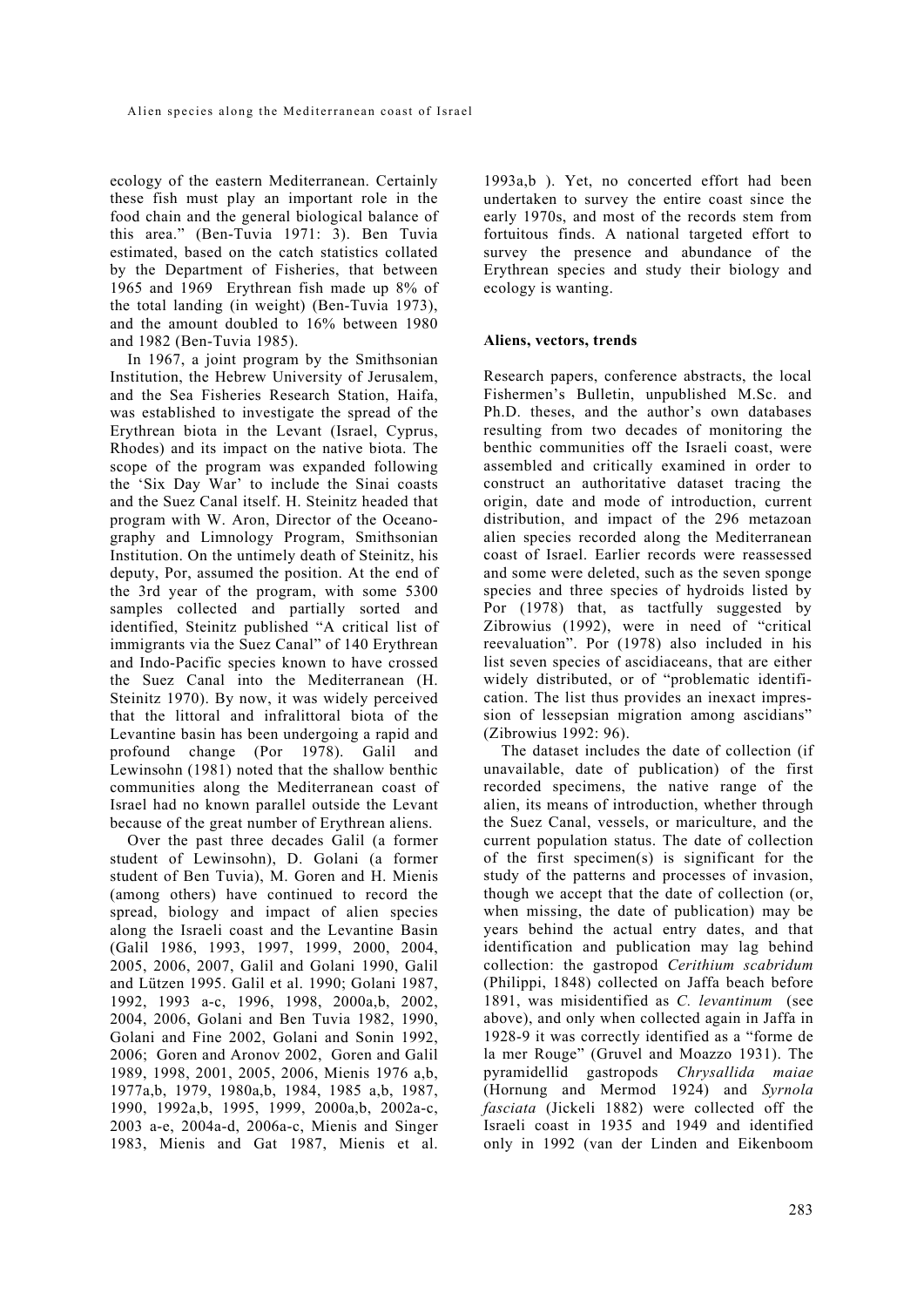1992), and 1995 (Mienis 1995) respectively; the tube worm *Hydroides brachyacantha* Rijoa, 1941, was collected in Jaffa, Israel, in 1933, but identified only nearly 60 years later (Ben-Eliahu 1991).

The 296 metazoan species identified in the present work as alien off the Israeli coast are listed in the Annex. This particular list is limited to multicellular organisms because the identity of many unicellular organisms is still in doubt, as well as their native range and distribution. A taxonomic classification of the alien species (Figure 2) shows that the alien phyla most frequently recorded are Mollusca (43%), Chordata (22%), Arthropoda (16%), and Annelida (7%). Phyla not represented in the list include the little studied Porifera, Nemertea, Priapula, Nematoda, Entoprocta, Pogonophora, Sipuncula, Echiura, Brachiopoda and Phoronida. The data are presumably most accurate for large and conspicuous species, which are easily distinguished from the native biota.

A geographic classification (Figure 3) shows that the native range of the alien taxa recorded in Israel is most commonly the Indo-Pacific Ocean (48%), the Indian Ocean (24%), the Red Sea (17%), and pantropical (6%). Caution should be exercised when using these data: the true origin of the Israeli populations of a species widely distributed in the Indo-Pacific Ocean may be either its populations in the Red Sea or further in the Indian Ocean, or secondarily from other established Levantine populations. The source populations or means of introduction of alien species in Israel have not yet been successfully ascertained by molecular means (Terranova et al. 2006). But even taking into account these caveats, it is quite clear that most of the alien species off the Israeli coast are thermophilic, originating in tropical seas.

A classification according to the means of introduction shows that the great majority of aliens off the Israeli coast entered through the Suez Canal, whereas vessels and mariculture contributed only a small number of aliens. Here too, caution should be exercised when using these data: only rarely are the means and route of introduction known from direct evidence. Mostly they are deduced from the biology and ecology (if known) of the species, the habitats and locales it occupies in both the native and introduced range, and its pattern of dispersal (if known), i.e., for a fouling species frequently recorded from ports, shipping is assumed to be the most probable vector. It is has been assumed



**Figure 2.** Taxonomic classification of marine alien species along the Mediterranean coast of Israel



**Figure 3.** Native range of marine alien taxa recorded along the Mediterranean coast of Israel

that Erythrean aliens progress through the Suez Canal and along the coasts of the Levant as a result of "natural" dispersal, by autochthonous active or passive larval or adult movements, unaided further either directly or indirectly by human activity. Indeed, a temporal succession of directional ("stepping stones") records from the Red Sea, the Suez Canal, and along the coasts of the Levant confirms a species status as a naturally dispersing Erythrean alien. However, vessel-transported dispersal is feasible as well: "It is, of course, well known that ships have in more than one instance dispersed marine organisms from one part of the world to another. This must apply equally to transport through the Suez Canal. …. Possibly tugs and barges permanently employed in the Canal may take a larger share than other vessels in this transport from one end of the Canal to the other. There are coal barges, for instance, which remain for some months at one end of the Canal and then are towed through to stay for some months more at the other end. The time spent at either end would permit on the one hand of the settling of larvae on the bottom of the barges, and on the other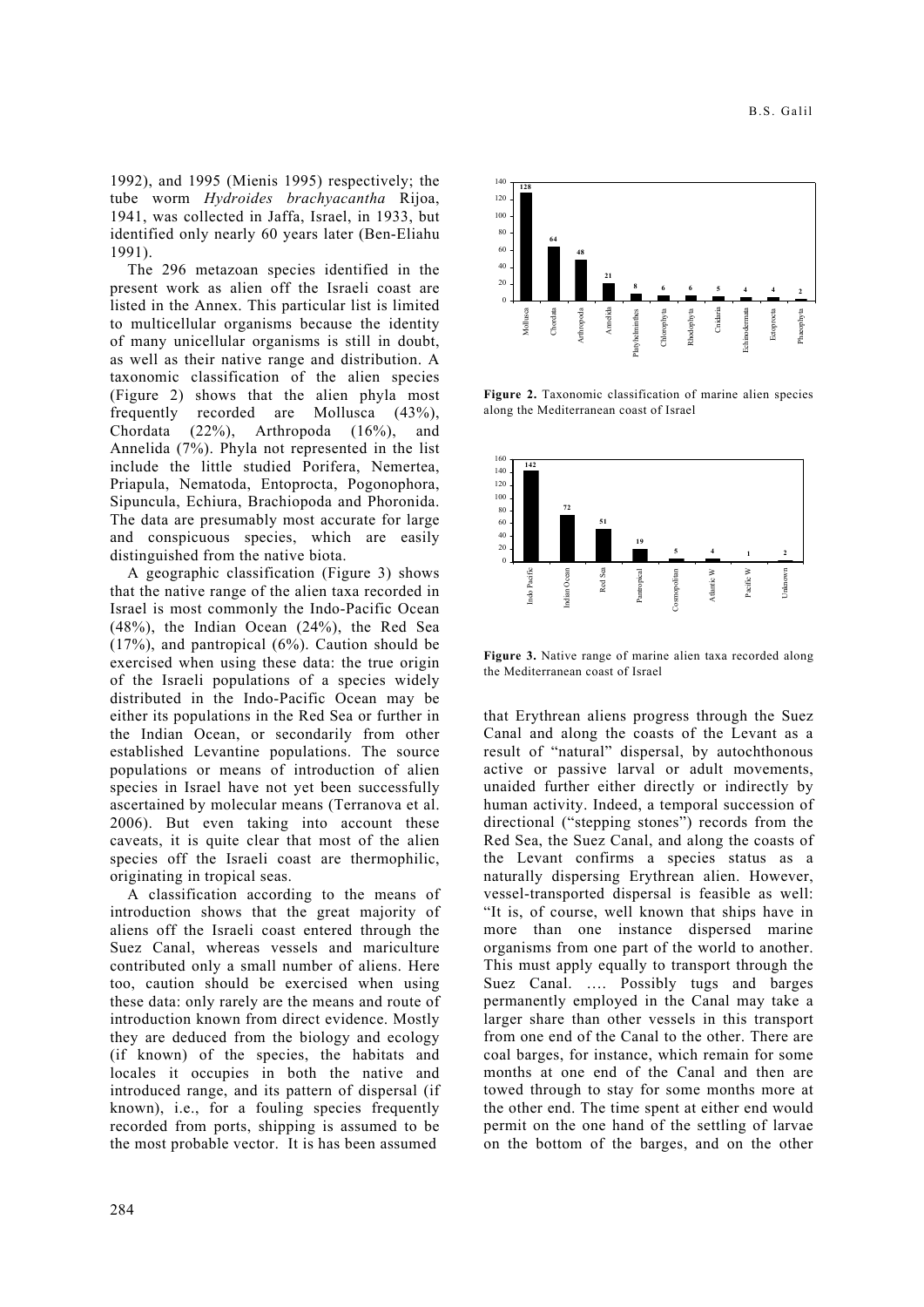hand of the liberation of eggs or larvae from mature individuals" (Fox 1926:20). Even where records are consistent with long-shore dispersal, there might be a degree of uncertainty where fouling organisms (such as serpulid polychaetes or mussels) are concerned, as they are more susceptible to shipping-mediated transfer. In some cases we suspect simultaneous mechanisms of transport.

Though the date of collection (or publication, see above) may lag years behind the date of introduction, the numbers of alien species recorded off the Israeli coast each decade over the past century are given in Figure 4. With the exception of few scattered early records (see above), the records begin in the 1920s with the works of W. Steinitz and the results of 'The Cambridge Expedition to the Suez Canal', whereas the 1930s saw the publication of several regional lists (see above). The smaller number of records in the 1940s probably reflects the devastation of the Second World War and the struggle for the independence of Israel. A surge in the records in the 1950s through the 1970s probably represents both an increase in introductions and an interest in their study, culminating in the publications resulting from the joint program by the Smithsonian Institution, the Hebrew University of Jerusalem, and the Sea Fisheries Research Station, Haifa. Though no concerted effort was undertaken since, the number of records in the 1980s and 1990s were 35 and 36 respectively. More introductions were recorded in the first years of the 21th century than in the 1980s and 1990s.

Since the 1950s major political, economical and societal changes have occurred in the Levant. Their impact on the rate and means of introduction is apparent (Figure 5): though the Suez Canal remained the main access route for alien species, the rate of introductions by vessels has been higher. Of the 56 alien species known in 1950, 93% entered the Mediterranean through the Suez Canal, 7% were possibly canal/vesseltransported; of the 240 alien species recorded since 1950, 80% were Erythrean aliens, 9% were canal/vessel-transported, 10% and 1 % respectively were vessel-transported and mariculture introductions. The increase in vessel-transported aliens may be attributed to the increase in shipping volume throughout the region.

Since the probability of collecting a vagrant incursion in the sea is diminishingly small, most recorded alien species are considered as 'established' species that have self-maintaining

**Number of alien species recorded in the Israel <1900-2007**



**Figure 4.** Number of marine alien species recorded per decade along the Mediterranean coast of Israel <1900-2007.



**Figure 5.** Number of species introduced by each pathway before and after 1950 along the Mediterranean coast of Israel

populations of some duration. It is recognized that some alien species may fail to maintain populations over time and thus a single record dating back several decades may be considered an ephemeral entry. We list 36 species known from single records, most of them recorded in the last decade. The distinction between the 'established' and 'ephemeral' aliens is sometimes difficult to discern and circumscribed in large part by our ignorance of the marine environment. Even once established in the Mediterranean, the alien species differ markedly in their histories.

#### **The parasitofauna of the alien species off the Mediterranean coast of Israel**

Absence of natural enemies, be it competitors, predators, pathogens, or parasites, is one of the explanations given for the success of alien biota (Wolfe 2002, Torchin et al. 2003). Diminished parasitization of alien species may be attributed to reduced probability of infestation due to the small numbers of the founding population, its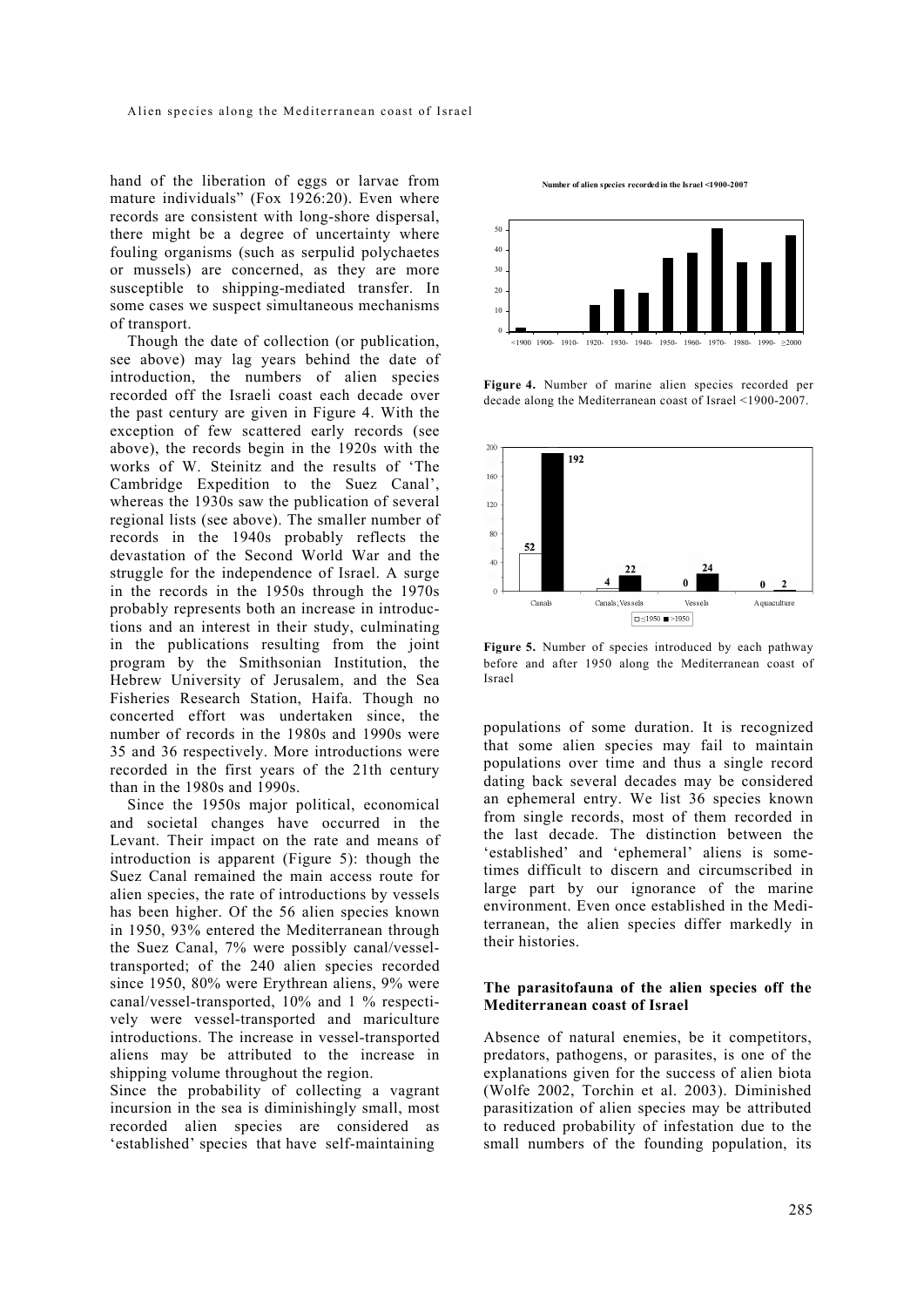being composed of uninfected larval stages, or, in the case of heteroxenous parasites, the absence of intermediate hosts in the new locale, and on the other hand, the host-specificity of some native parasites forestalling infection of alien hosts.

The parasitofauna of the two Erythrean alien siganids were examined in the 1970s and 1980s and 11 parasite species were identified – all monoxenous parasites with direct life cycles requiring no intermediate host, including the monogenoids *Glyphidohaptor plectocirra* (Paperna, 1972), *Tetrancistrum polymorphus* (Paperna, 1972), *T. suezicus* (Paperna, 1972), *T. strophosolenum* Kritsky, Galli and Yang, 2007 (Paperna 1972, Diamant 1989, Galli et al., 2007). A study of *S. rivulatus* collected at the port of Ashdod, next to fish farming facilities, in the mid 1990s, revealed 7 Erythrean species of monoxenous parasites (Diamant et al. 1999). However, Fischthal (1980) identified in *Siganus rivulatus* (Forsskål, 1775) specimens from the Mediterranean two species of heteroxenous digenetic trematodes with complex life cycles requiring more than one host. Paperna (1972:3) suggested that endoparasitic helminthes spread into a new area only if they are not highly hostspecific or if the suitable intermediate host has arrived as well, though "in most cases the migration of the fish host does not coincide with similar migration by the intermediate invertebrate hosts". It is of interest that a recent study of *S. rivulatus* has shown that the prevalence of its Erythrean monogenean ectoparasite *Polylabris* cf. *mamaevi* off the Mediterranean coast is three times as high as that found in the Red Sea populations (Pasternak et al. 2007). These authors ascribe the heavier infection to "Changes in the natural environment and impact of anthropogenic factors encountered by the rabbitfish in their new Mediterranean habitats" (Pasternak et al. 724). However, the siganids are immensely successful colonizers, and it may be that the parasite high infestation levels stem from their access to much denser host populations.

Fischthal (1980) examined parasite loads of 500 fish of 59 species collected by gill-netting in 1977 off the Mediterranean coast of Israel. He found that 29 of the 43 (67%) native Mediterranean species were infected with digenetic trematodes, but only 5 of the 12 (42%) Erythrean alien species. Interestingly, many of the trematodes infecting the Erythrean hosts were of Atlanto-Mediterranean origin and were probably

acquired in the Mediterranean from native hosts. These results support the 'enemy release hypothesis' – alien species generally import only a subset of their parasitofauna, thus releasing themselves from the parasites of their native habitat during introduction, and though subsequently accumulating parasites native to their new environment, they harbor fewer parasites in their new locale than in their native range (Torchin et al. 2001).

The Levantine populations of the Erythrean swimming crab *Charybdis longicollis* Leene, 1938 have been parasitized recently by the sacculinid rhizocephalan, *Heterosaccus dollfusi* Boschma, 1960 (Galil and Lützen 1995). The swimming crab, can form as much as 70% of the benthic biomass on sandy-silt bottoms off the Israeli coast (Galil 1986). Release from parasites may have contributed to its success - of the thousands of *C. longicollis* collected off the Israeli coast in over three decades, none was parasitized until 1992, when a few specimens were discovered carrying the externae (reproductive part of the parasite) of the castrating sacculinid, itself an Erythrean alien. Along the Israeli coast infection rates of up to 77% were recorded, with up to 57.6% of the infected hosts bearing more than one externa (Galil and Innocenti 1999). The rapid spread and the high prevalence of *H. dollfusi* infestation may be related to the dense population of the host and the year-round reproduction of the parasite, causing recurrent infection. In its second decade in the Mediterranean, the population of *H. dollfusi* seems stable: despite the high prevalence of the parasite and its injurious impact on the host reproduction, there is no noticeable reduction in the host population. It is suggested that the high fecundity of the host females, the "size refuge" formed by parasite-free larger males, and the "open" recruitment dynamics of *C. longicollis*, keep its population density high enough for *H. dollfusi*, with its "closed" recruitment dynamics, to maintain its pandemic infection rates (Innocenti and Galil 2007). The Erythrean sacculinid had not been detected in any of the other portunid crabs, alien or native, inhabiting the Levantine sublittoral, including the congeneric *C. helleri*.

## **The ecological impact of alien species off the Mediterranean coast of Israel**

A single local extirpation of a native species is known and several cases of sudden decline in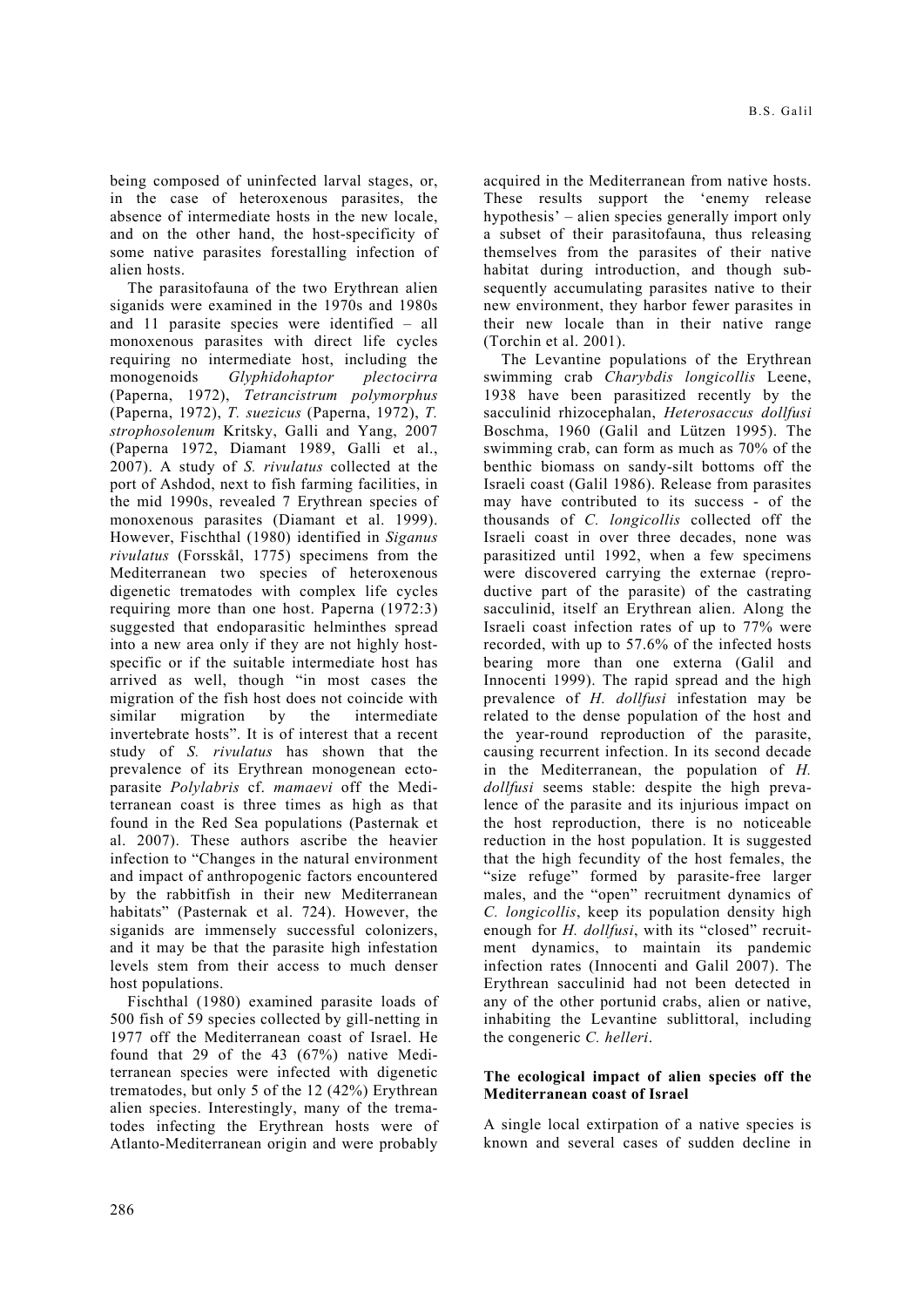abundance concurrent with proliferation of aliens had been recorded off the Israeli coast. But even when populations of native Mediterranean species appear to have been wholly outcompeted or partially displaced from their habitat space by an alien, the causes cannot be disentangled from potential confounding factors such as the profound anthropogenic alteration of the marine ecosystem through habitat destruction, pollution, and rising Mediterranean seawater temperature.

The Erythrean alien killifish, *Aphanius dispar* (Rüppell, 1829), is markedly euryhaline, occurring in freshwater, and in salinities up to 4 times as high as seawater, whereas its peri-Mediterranean endemic congener, *A. fasciatus* (Nardo, 1827), occurs mostly in brackish lagoons. The first Erythrean killifish was collected off Tel Aviv, Israel, in the winter of 1943/44 (Mendelssohn 1947). The last specimens of the native killifish, *A. fasciatus*, along the Israeli Mediterranean coast were collected on August 13, 1976 (M. Goren, pers. comm.; preserved in the National Collections, Tel Aviv University, access number 6319). Naturally occurring hybrids of the two killifish species were described as " ... common, and in some localities (Ashdod Harbour [southern coast of Israel], parts of Bardawill Lagune etc.), these populations comprise mostly hybrids" (Goren and Rychwalski, 1978: 261). Within a generation an endemic genotype appears to be locally lost through hybridization, and *A. dispar* and its hybrids replaced *A. fasciatus* along the Mediterranean coast of Israel (Goren and Galil 2005).

The two species of siganid fish, *Siganus rivulatus* and *S. luridus* (Rüppell, 1828), that entered the Mediterranean from the Red Sea through the Suez Canal, were first recorded off the coast of Israel in 1924 (Steinitz 1927) and 1955 (Ben Tuvia 1964), respectively. The schooling, herbivorous fishes, able to settle in a range of habitats, comprise one third of the fish biomass in rocky habitats along the Israeli coast (Goren and Galil 2001). The multitudinous siganids have altered the community structure and the native food web along the Levantine rocky infralittoral. They replaced native herbivorous fish, such as *Sarpa salpa* (Linnaeus, 1758), that had been abundant in trawl catches early in the 20th century (Gruvel 1931, George and Athanassiou 1967, Bariche et al. 2004). Prior to the invasion of the siganids, there were few native herbivorous fish and invertebrates and

their role in the food web off the Levantine rocky habitats had been negligible. The siganids increased the rate by which large amounts of algal material were recycled, these fish apparently accelerated the transfer of energy from the producer to the consumer levels (in hours through the fish gastrointestinal system rather than weeks or months of decomposition), and by serving as major item of prey (up to 70 %) for larger infralittoral predators such as groupers (Aronov 2002, Goren and Galil 2005). Their grazing pressure on the intertidal rocky algae may have benefited the proliferation of an alien Erytrean mussel by providing suitable substrate for its settlement (see below). A comprehensive study of the algal vegetation and the ecology of the fish community off a vermetid reef, south of Haifa Bay, Israel, provided an opportunity to compare the diets of *S. rivulatus* and *S. luridus* collected at the site with the composition of the local algal community, and examine the importance of algal spatial variability and seasonality in the dietary choices of both siganid fishes. An analysis of the siganids' gut contents, in conjunction with the spatial and seasonal composition of the local algal community, showed that their diet has a significant impact on the structure of the local algal community: it seems that by feeding selectively they have nearly eradicated some of their preferred algae locally (Lundberg et al. 2004).

A small Erythrean mytilid mussel, *Brachidontes pharaonis* (Fischer P., 1870), was considered in the early 1970s "c. 250 times rarer" than the native mytilid *Mytilaster minimus* (Poli, 1795), that formed dense '*Mytilaster* beds' on intertidal rocky ledges along the Israeli coastline, with up to 26 specimens per cm² (at Palmahim, Safriel et al. 1980, tab. 4). Studies conducted in the late 1970s along the Israeli coastline, while *B. pharaonis* was still relatively rare, predicted it would neither establish dense populations nor outcompete the native *Mytilaster minimus*: "*B. variabilis* [*pharaonis*] never forms 'beds' in the eastern Mediterranean, and is singly or in small groups dispersed within *M. minimus*", and "… it did not displace *M. minimus*" (Safriel et al. 1980: 39, 59). The relative rarity of *B. pharaonis* was attributed to the invader's low intrinsic rate of increase in comparison to that of the native species, and to strong density-independent mortality generated by exposure to either high wave action or sedimentation. By the end of the 1980s, following a series of experiments, it was determined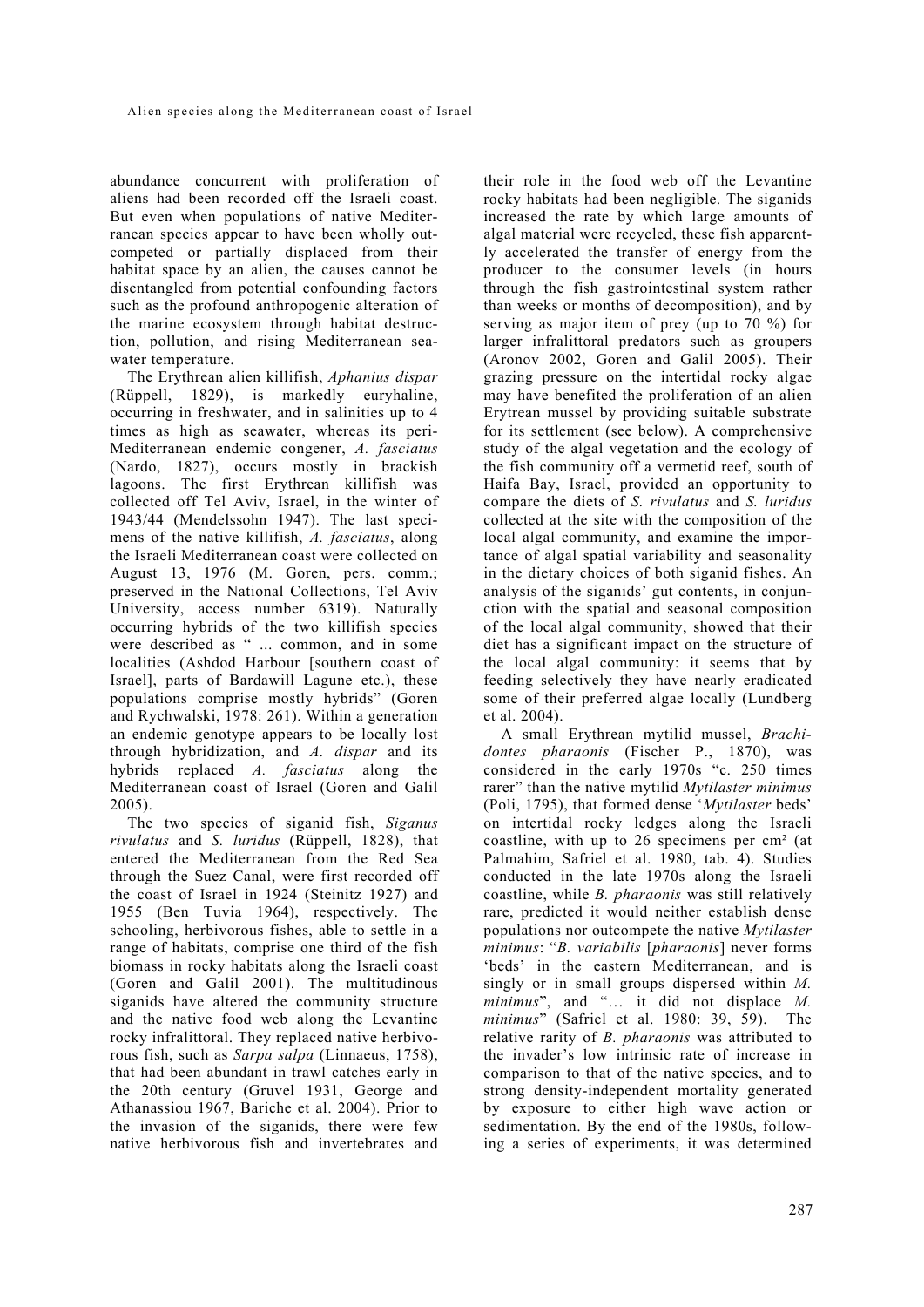that *Brachidontes* interferes with recruitment of *Mytilaster*, and detrimentally affects its survival and growth, yet the researchers maintained that the Erythrean mytilid was not likely to outcompete the native species: "The two species can coexist, both locally and regionally" (Safriel and Sasson-Frostig 1988: 225). In the late 1990s a survey conducted in some of the same sites have shown a rapid shift in dominance, with some dense populations of up to 300 specimens per 100 cm² on rocky platforms "where mussel beds were absent in the past" (Rilov et al. 2004: 347). More recently "the same rocks are …. completely covered with the Erythrean *B. pharaonis*, while *M. minimus* is only rarely encountered." (Mienis 2003d: 15). The establishment of massive beds of *Brachidontes* has had significant effects on the biota of the rocky intertidal. As the presence of algae is negatively correlated with the presence of the Erythrean mytilid, and is considered to impede the settlement of its postlarvae (Safriel and Sasson-Frostig 1988), a shift in habitat conditions that reduces algal cover might have benefited *Brachidontes*. As it happens, few herbivores occurred in the rocky shores of the southeastern Levant prior to the arrival of the Erythrean siganid fish (see above). During high tide schools of (mostly young) siganids feed on the intertidal platforms (Lundberg et al. 2004). It is suggested that the multitudinous siganids may have triggered the population increase by clearing the intertidal platform of algae. The displacement of the native mussel by the larger, thicker-shelled Erythrean mytilid may have changed predation patterns so that the population of the native whelk, *Stramonita haemastoma* (Linnaeus, 1758), that were found to preferentially prey on *Brachidontes*, increased greatly (Rilov et al. 2002).

An Erythrean limpet, *Cellana rota* (Gmelin, 1791), first collected in the Mediterranean in 1961 (Christiaens 1967), spread by 2000 along the Israeli coast, occupying the less waveexposed intertidal sites, whereas the native Mediterranean limpet, *Patella caerulea* Linnaeus, 1758, inhabited rocks exposed to the surf. A recent survey along the Mediterranean coast of Israel found that the alien limpet dominates the upper rocky littoral and has been replacing the native limpet when "a few years ago *Patella caerulea* was the only limpet inhabiting the same rocks at that locality [Ashdod]" (Mienis 2002b: 275). Along the southern coast of Israel it has already completely replaced the native limpet, along the central coast it "has taken possession of 40-50% of the available space." (Mienis 2003d: 15). Similarly, the Erythrean jewel box oyster *Chama pacifica* Broderip, 1834, outnumbered its native congener, *C. gryphoides* Linnaeus, 1758: "The local *S. gaederopus* and *C. gryphoides* are hardly even encountered as epibionts on the new immigrant species." (Mienis 2003d: 15). The native Mediterranean cerithiid gastropods, *Cerithium vulgatum* Bruguière, 1792 and *C. lividulum* Risso, 1826, respectively common and abundant in shallow water along the coast of Israel until the 1970s, were supplanted by the Erythrean cerithiids *Cerithium scabridum* Philippi, 1848 and *Rhinoclavis kochi* (Philippi, 1848) (Mienis 2003d: 15). The population of the Erythrean narrow-barred mackerel, *Scomberomorus comerson* Lacepède, 1800, has greatly increased in the 1980s, coincidently with the decline of the onetime common native meager, *Argyrosomus regius* (Asso, 1801), to the point where the latter is rarely encountered along the Israeli coast; the Erythrean dragonet, *Callionymus filamentosus* Valenciennes, 1837, replaced the native callionymids *C. pusillus* Delaroche, 1809, and *C. risso* LeSueur, 1814, along the Levantine upper shelf (Golani 1998). The Erythrean snapping shrimps *Alpheus inopinatus* Holthuis & Gottlieb, 1958, and *A. audouini* Coutière, 1905, are more common in the south-eastern Levantine rocky littoral than the native *A. dentipes* Guérin-Méneville, 1832, and on the muddy bottoms *A. rapacida* de Man, 1908, is much more common than the native *A. glaber* (Olivi, 1792) (Lewinsohn and Galil 1982, Galil 1986). The native penaeid prawn, *Melicertus kerathurus* (Forskål, 1775) was commonly caught by trawlers along the Israeli coastal shelf on sandy or sandy mud bottoms, and supported a commercial fishery throughout the 1950s (Holthuis and Gottlieb 1958). It has since nearly disappeared, and its habitat overrun by the Erythrean penaeid prawns.

Competitive displacement may also modify bathymetric ranges in populations of Erythrean and native species: the native red mullet, *Mullus barbatus* (Linnaeus, 1758) and the native hake, *Merluccius merluccius* (Linnaeus, 1758) were both displaced into deeper, cooler waters by their respective Erythrean competitors, *Upeneus moluccensis* (Bleeker, 1855) and *Saurida undosquamis* (Richardson, 1848). The goldband goatfish, *U. moluccensis*, made up 10-15% of the total mullid catches off the Israeli coast by the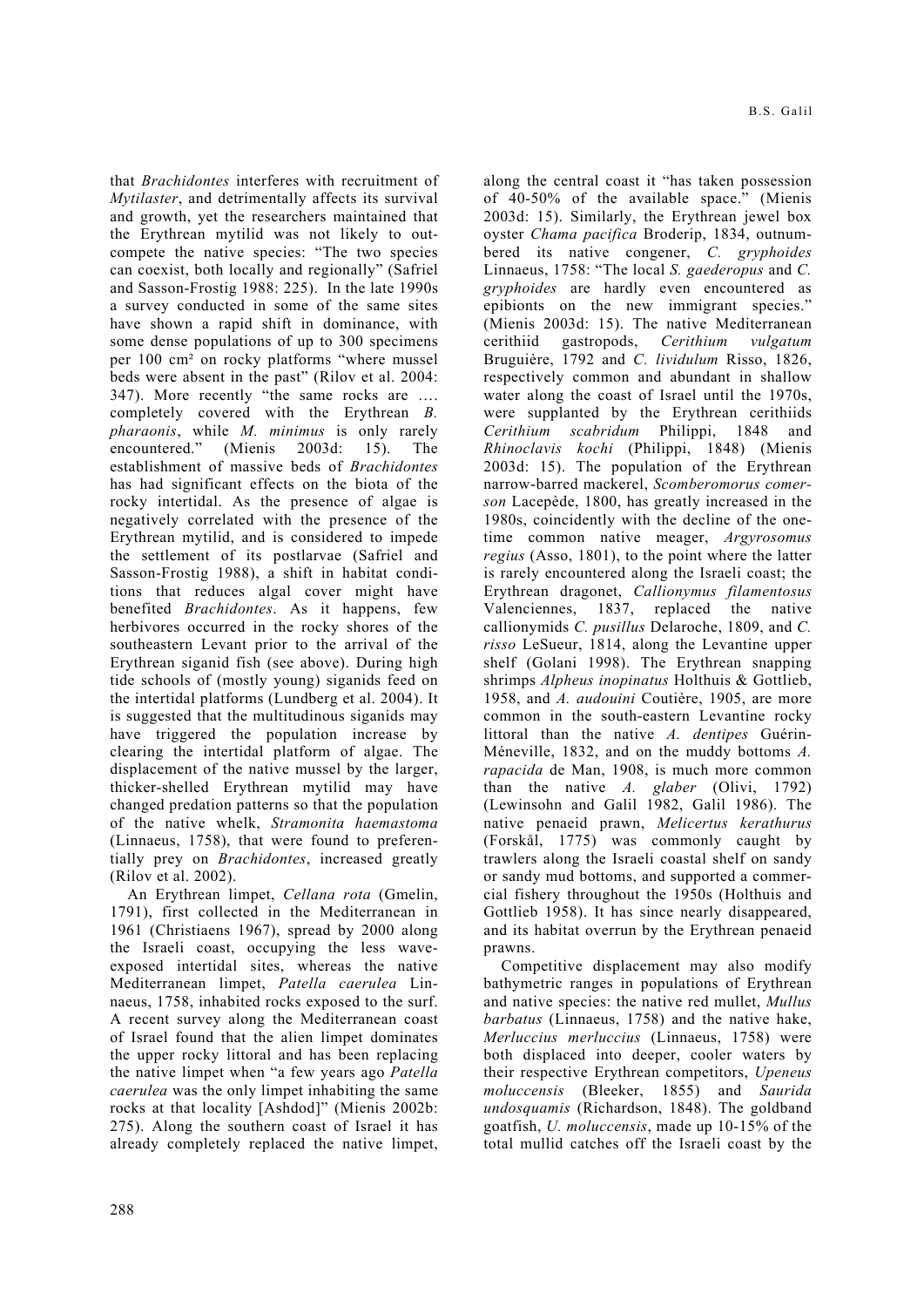late 1940s (Wirszubski 1953). Following the exceptionally warm winter of 1954-55, its percentages increased to 83% of the catch, replacing the native red mullet in the commercial fisheries (Perlmutter, 1956). Both mullid species have a similar diet, and occupy muddy bottoms shallower than 75 m, but whereas the red mullet spawns from April to June with a peak in May, the goldband goatfish spawns from June to September (Wirszubski 1953). The considerably higher water temperatures may have resulted in poor survival of the red mullet spawn whereas an unusually large year class of the goldband goatfish survived. In previous years, the young red mullets would settle to the bottom during July through September, where they have had a distinct size advantage over the later-spawned goldband goatfish. The failure of the 1955 red mullet year class may have left their niche only partly occupied, to the advantage of the Erythrean species, and the unusually warm waters enhanced the latter species' survival rate (Oren 1957a, b). The native mullet has ever since been displaced into deeper, cooler waters: 87% of the mullid catch off the Israeli coast consisted of alien mullids at depth of 20 m, 50% at 55 m, but only 20% in waters deeper than 70 m (Golani and Ben Tuvia 1995). The Erythrean lizardfish, *S. undosquamis*, was first recorded from the Mediterranean coast of Israel in 1952 (Ben Tuvia 1953a). The "abrupt rise in catch of the lizard fish *Saurida undosquamis*, taken by otter trawlers with the usual gear on the regular fishing grounds" (Oren 1957b: 1) was attributed to the warm winter of 1954-55 (Ben Yami 1955, Chervinsky 1959). In 1955-56 the lizardfish became commercially important, constituting up to one fifth of the total annual trawl catch along the Mediterranean coast of Israel. This sudden increase came at the expense of the native hake, it too was displaced into deeper waters (Ben Yami and Glaser, 1974). Since the mid 1980s the lizardfish's share in catches has declined, and that of the hake augmented. Similarly, The Erythrean mantis shrimp, *Erugosquilla massavensis*, (Kossmann, 1880) is abundant off the Israeli coast at depths of 20-60 m. Though on occasion it is taken together with the native Spottail mantis shrimp, *Squilla mantis* (Linnaeus, 1758), generally the latter occurs in deeper waters than Erythrean alien. The Spottail mantis shrimp is fished commercially in shallow waters elsewhere in the Mediterranean (Lewinsohn and Manning 1980), but off the Israeli coast it is found mostly between 70 and 90 m.

Lewinsohn and Manning (1980) questioned "whether temperature, bottom type, or pressure from *O. massavensis*, or a combination of these is responsible for its depth distribution".

## **The economic impact of marine alien species off the Mediterranean coast of Israel**

Some Erythrean aliens have been exploited commercially almost as soon as they entered the Levant and their economic importance had been acknowledged early : "... les passages définitifs de ces espèces à travers la totalité du Canal présentent un résultat économique [sic] également très important..... pour les marchés palestiniens et syriens, un appoint non négligeable et particulièrement intéressant, par consequent, pour l'ensemble des populations de ces deux Pays" (Gruvel 1936: 228, 229).

An early Erythrean invader, the swimming crab *Portunus pelagicus* was on sale already by the early 1900s in the fish market of Haifa (Fox 1924, Calman 1927), and during the British Mandate the fishermen of Haifa and Acre sold 20 tons of the crab annually (Perlmutter 1956). By mid-century the Erythrean fishes were an important part of the Levantine fisheries. Insofar as the Israeli fishing grounds were concerned, the bulk of the trawler catch from 1950 to 1955, was comprised of three species – the native red bream, *Pagellus erythrinus* (Linnaeus, 1758), and hake, *Merluccius merluccius*, and the Erythrean yellow striped mullet, *Upeneus moluccensis*. The latter were fished commercially in the early 1940s only along the southern coast of Israel, but by 1946-1947 were found all along the coast (Gottlieb 1957), and by the late 1940s constituted an estimated 10-15% of the total mullid catch (Wirszubski 1953). In 1955 Israeli fishermen noticed greater numbers of the yellow striped mullet, and data assembled by the Sea Fisheries Research Station, Haifa, indicated that their percentage in the mullid catch rose to 20%, and to over 83% in early 1956 (Oren 1957a,b), and was considered "the most important commercial fish in the Israel trawl catches" (Gottlieb 1957:20). Since the total mullid catch had remained constant, the yellow striped mullet had in the early 1950s "almost completely replaced the Mediterranean species, the red mullet, *Mullus barbatus* in the trawl catch" (Perlmutter 1956:4). In 1955, another Erythrean alien, the lizardfish, *Saurida undosquamis* became an important part of the trawl catch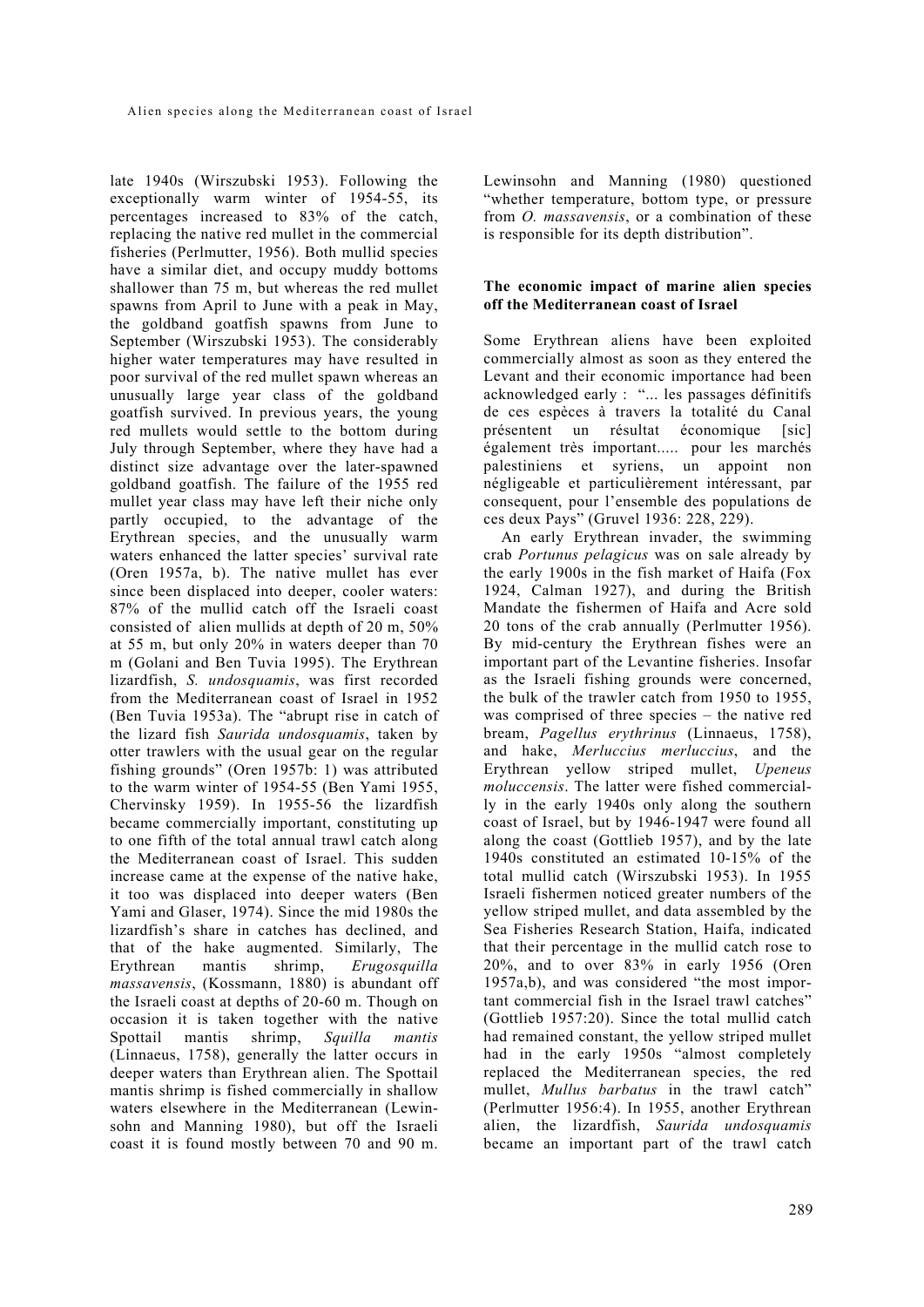(Oren 1957b). In 1953 it was first recorded from the Mediterranean coast of Israel (Ben Tuvia 1953a,b) as much rarer than the native Mediterranean lizardfish, *Synodus saurus* (Linnaeus, 1758). Within two years commercial catches increased steadily, in November and December 1955, 22 and 27.5 tons respectively were taken, swelling to 40 and 46.8 tons in January and February 1956 respectively, to a total of 266.5 tons for 1956 – 20% of the total annual trawl catch (Oren 1957a, b). The sudden increase in the populations of the lizardfish, the yellow striped mullet, the red soldierfish, and Erythrean penaeids was attributed to a rise of 1-1.5ºC in sea temperature during the winter months of 1955 (Ben Yami 1955, Chervinsky 1959).

Examination of the Israeli fisheries statistics since the mid 1980s underscores the growing prominence of the Erythrean aliens. The Erythrean conch, *Conomurex persicus* Swainson, 1821, and on occasion the Erythrean spiny oyster, are served in seafood restaurants in Israel. Erythrean penaeid prawns make up most of the shrimp catches along the SE Levantine coasts. The Erythrean prawns, in particular *Marsupenaeus japonicus* (Bate, 1888), *Metapenaeus monoceros* (Fabricius, 1798) and *Penaeus semisulcatus* de Haan, 1844, are highly prized and beginning in the 1970s a shrimp fishery developed off the Sinai coast, and since the mid 1980s off the Israeli coast where a small fleet of coastal "mini" trawlers has specialized in shrimping, bringing in a quarter of the total trawl catch volume and a third of the trawl gross income (Pisanty and Grofit 1991, Snovsky and Shapiro 1999). Nearly half of the trawl catches along the Israeli coast consist of Erythrean fish (Golani and Ben Tuvia 1995). The dominant fishes in the inshore fisheries (trammel-netting and hook-and-lining) are the siganids *S. rivulatus* and *S. luridus*, the obtuse barracuda *Sphyraena chrysotaenia* Klunzinger, 1884, and the Erythrean jack, *Alepes djedaba* (Forsskål, 1775). The above species, together with *Sillago sihama* (Forsskål, 1775) and *S. commerson*, two species that underwent population explosion in the early 1980s, are common in purse-seine landings. The annual catch of the Erythrean lizardfish which reached 400 tons in 1960 soon after its arrival (see above), declined to 100 tons in the mid 1960s, but has since increased, and catch fluctuations are correlated with CPUE. Catch statistics for mullids do not distinguish between the natives, *M. barbatus* and *M. surmuletus* Linnaeus, 1758, and the Erythrean aliens *Upeneus moluccensis* and *U. pori*, but a study of the frequency of the latter in trawl catches conducted in the mid 1980s showed they formed 87% of the mullid catch off the coast of Israel at depths of 20 m, and 50% at 55 m, whereas the native mullids are more abundant in deeper waters (Golani and Ben Tuvia 1995). The percentage of the Erythrean mullids in the total mullid catch has been increasing steadily, from 30% in 1980, 42% in 1984, to 47% in 1989 (Golani and Ben Tuvia 1995). Similarly, catch statistics of sphyraenids do not separate the Red Sea obtuse barracuda from the native Mediterranean species *S. sphyraena* (Linnaeus, 1758) and *S. viridensis* Cuvier, 1829. However, examination of the landed catch showed that the Erythrean barracuda had outnumbered the native sphyraenids in inshore trawl and purse-seine catches (Grofit 1987). In addition, two of the four species of Erythrean clupeids that established populations in the Levant – *Dussumieria elopsoides* Bleeker, 1849, and *Herklotsichthys punctatus* (Rüppell, 1837) – are of importance in the inshore-pelagic fishery. The increasing exploitation of Erythrean aliens meant the shifting of the trawling grounds nearshore since their densest populations occur at depths up to 50 m. Between 1980 and 1986 the Israeli trawlers doubled their activity (measured as fishing hours) in shallow waters (Pisanty and Grofit 1991). The shoreward displacement of the fishing grounds coupled with the inexorable gain of Erythrean aliens raise the ratio of alien to native taxa in the Levantine trawl landings.

But together with the commercially exploitable species, the Erythrean invasion swept ashore the scyphozoan jellyfish, *Rhopilema nomadica* Galil, 1990. Each summer since the mid 1980s huge swarms of the Erythrean jellyfish have appeared along the Levantine coast. These planktotrophic swarms, some stretching 100 km long, must play havoc with the limited resources of this oligotrophic sea, and when the shoals draw nearer shore, they adversely affect tourism, fisheries and coastal installations. Local municipalities report a decrease in holiday makers frequenting the beaches because of the public's concern over the painful stings inflicted by the jellyfish. The local newspapers and TV news report during the summer months the presence of jellyfish along the beaches. Coastal trawling and purse-seine fishing are disrupted for the duration of the swarming due to net clogging and inability to sort yield "It is not uncommon that fishermen,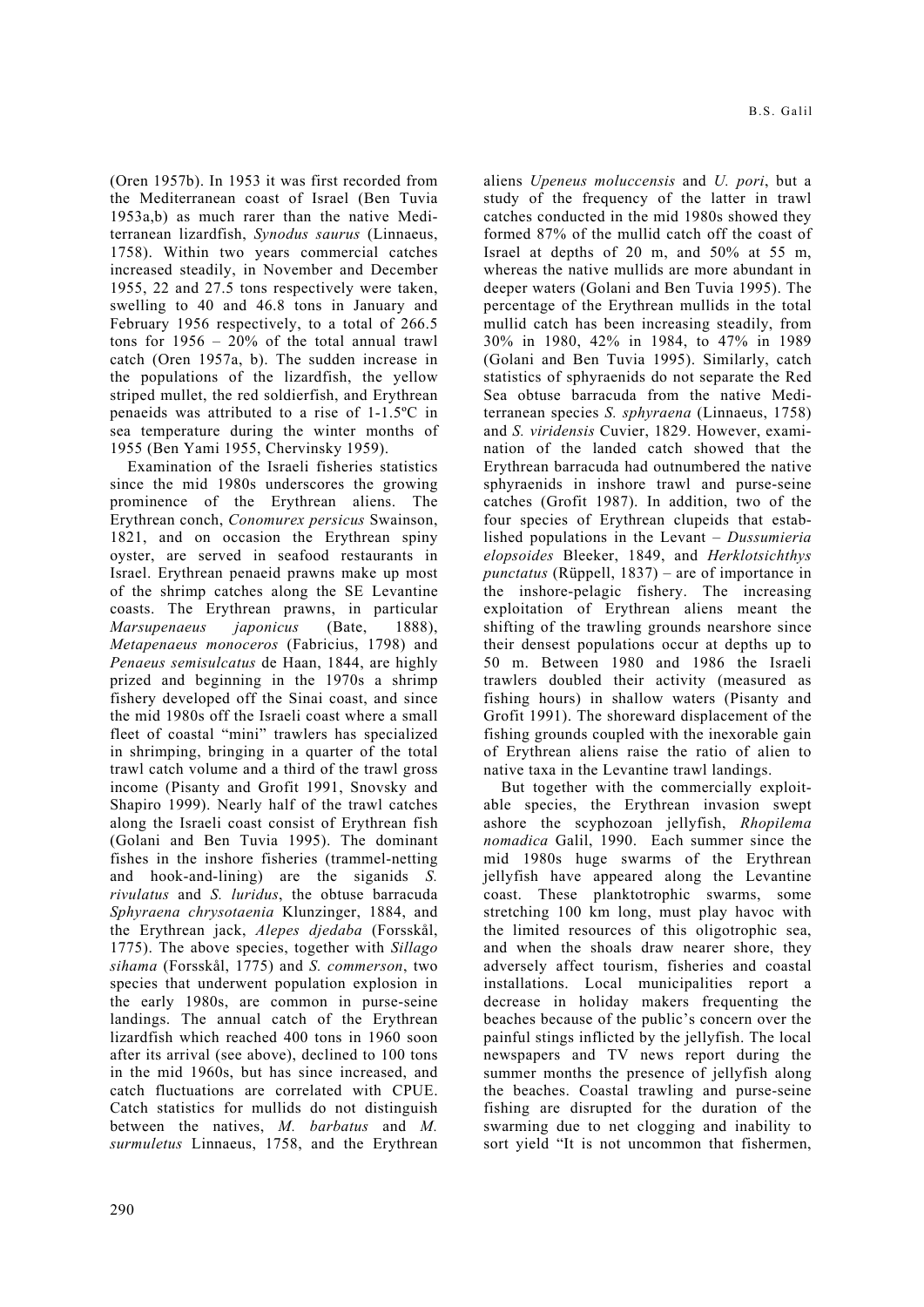especially purse seines, discard entire hauls due to the overwhelming presence of poisonous medusae in their nets" (Golani and Ben Tuvia 1995: 287). Jellyfish-blocked water intake pipes pose a threat to cooling systems of port-bound vessels and coastal power plants: in the summer of 2001 Israel Electric removed tons of jellyfish from its seawater intake pipes at its two largest power plants, at estimated costs of 50,000 US\$ (M. Cohen, pers. comm.). Yet, the jellyfish shelters among its nematocyst-laden tentacles the juveniles of the Red Sea carangid fish, *Alepes djedaba* (Galil et al. 1990), and may have precipitated the sudden population increase of this commercially important species (Grofit 1987).

The recent spread of the silver stripe blaasop, *Lagocephalus sceleratus* (Gmelin, 1789), and the striped catfish, *Plotosus lineatus* (Thunberg, 1787), pose severe health hazards. The blaasop's internal organs, and in particular the gonads during the spawning season, contain a strong paralytic neurotoxin. In the Suez City, on the Red Sea, eight fatalities from tetrodoxin poisoning associated with eating the fish have been described recently (Zaki 2004). Several cases of poisoning were reported from Israel, but none proved fatal. Injuries caused by the barbed and venomous first dorsal spine and pectoral spines of the striped catfish may produce pain levels requiring hospitalization – injuries have been reported by local professional and amateur fishermen.

## **The miners' canary**

Evidence is accumulating that changes in biodiversity patterns in the Mediterranean are linked to direct drivers such as climate change and invasive species, in addition to the wellestablished drivers of habitat change, overexploitation and pollution. By the middle of the century, climate change and invasive species may be the dominant direct drivers of biodiversity loss and increased risk of extinction for many species, especially those already at risk due to low population numbers, restricted or patchy habitats, and limited climatic ranges.

The Erythrean aliens are thermophilic, originating in tropical waters. It stands to reason that rising seawater temperature enhances the reproduction, growth, and survival of the Erythrean aliens, and provides them with a distinct advantage over the native Mediterranean biota (Galil 2007). The location of the Israeli coast "downstream" of the prevailing current from the opening of the Suez Canal means that it is the first haven for the Erythrean propagules. Most of the Erythrean aliens known from the Mediterranean Sea have been first recorded from Israeli coast.

As both processes – sea surface temperature rise and influx of aliens – continue unabated, it is imperative to expand research into those issues. The likely biotic change may impact the already teetering fisheries, mariculture, and tourism through proliferation of alien parasitic, noxious and poisonous species, displacement of commercially-important native species, or through alteration of the food web and by causing phase shift in coastal ecosystems and changing seascape patterns.

The profound changes in the biota off the Israeli Mediterranean coast caused by the intrusion of Erythrean aliens should serve as a miners' canary - if unheeded and unchecked they are likely to spread beyond the easternmost Mediterranean Sea.

#### **Acknowledgements**

I am very grateful to my colleagues M. Goren and H. Mienis for sharing with me unstintingly their knowledge of alien marine species off the Israeli Mediterranean coast. I thank Anna Occhipinti-Ambrogi for greatly improving an earlier draft of this manuscript. Thanks to E. Apt, the IOLR librarian, who hunted down some of the "hard to find" literature, and to Limor Shoval for her invaluable help with the database.

Galil is a contributing partner in the EU-funded Programme Delivering Alien Invasive Species Inventories for Europe (DAISIE, SSPI-CT-2003- 511202, see also www.europe-aliens.org).

## **References**

- Ahyong ST and Galil BS (2006) First Mediterranean record of the Indo-West Pacific mantis shrimp, *Clorida albolitura* Ahyong & Naiyanetr, 2000 (Stomatopoda, Squillidae). Aquatic Invasions 1(3): 191-193
- Amoureux L (1976) *Serpula (Paraserpula) israelitica*, nouvelle espece de Serpulidae (Annelides Polychetes) et une petite collection annelidienne de la Méditerranée orientale. Bulletin du Museum National d'Histoire naturelle 3 ser 404: 1047-1059
- Amoureux L (1977) Annelides Polychetes nouvelles pour la Méditerranée observées dans quelques collections recentes. Rapports et Procès-Verbaux des Réunions,<br>Commission Internationale pour l'Exploration Internationale pour Scientifique de la mer Méditerranée 24(4): 159-160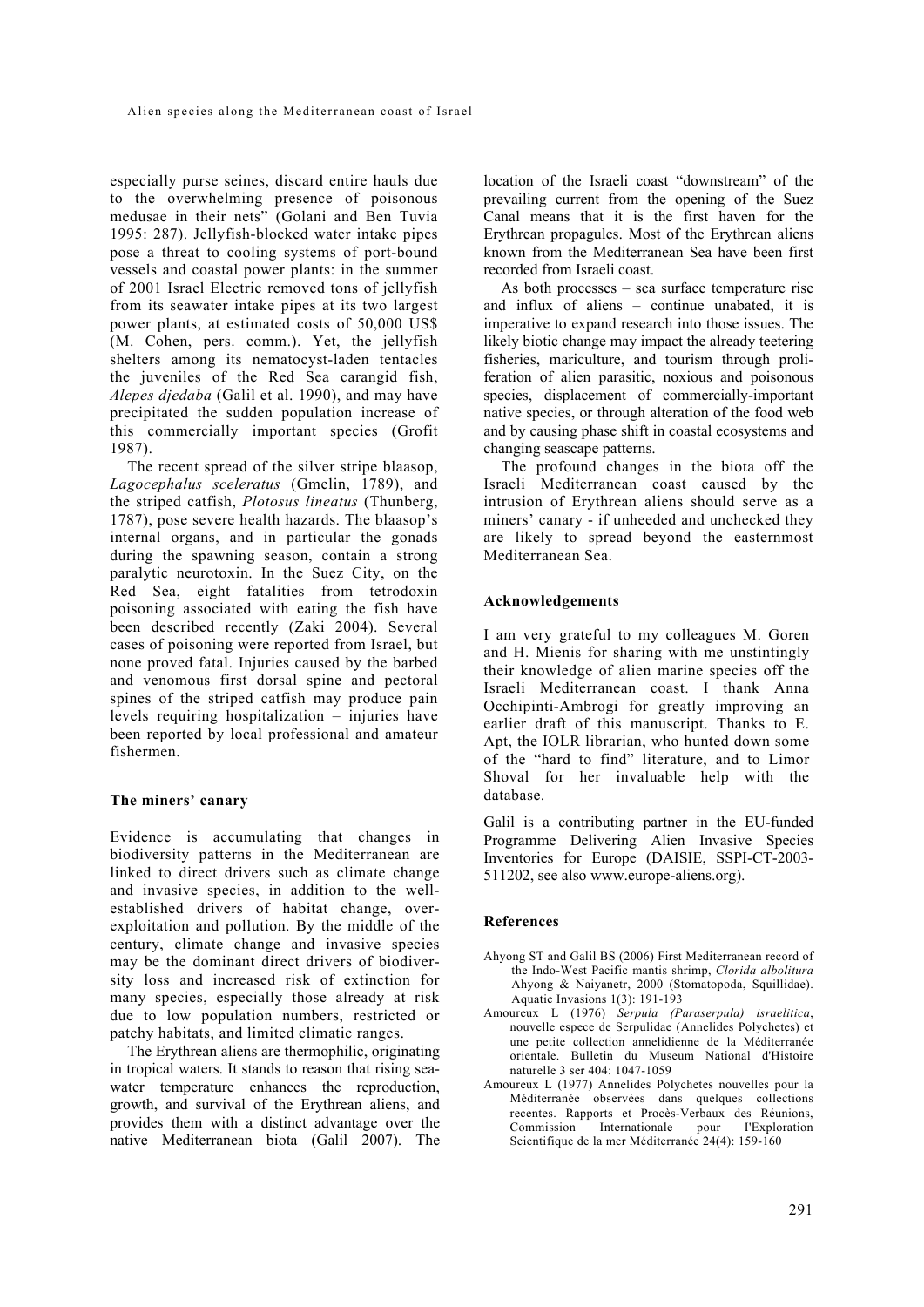- Aronov A (2002) Comparative study of the ecology of three groupers (Epinephelinae, Serranidae) at the shallow rocky habitats of the Israeli Mediterranean coast. M.Sc. thesis under the supervision of M. Goren. Tel-Aviv University. 90 pp
- Barash A (1974) Polyplacophora (Mollusca) in the Eastern Mediterranean. Israel Journal of Zoology 22: 203-204
- Barash A and Danin Z (1971) Mollusca from the stomach of *Sparus auratus*. Argamon 2(3-4): 97-104
- Barash A and Danin Z (1973) The Indo-Pacific species of mollusca in the Mediterranean and notes on a collection from the Suez Canal. Israel Journal of Zoology 21(3-4): 301-374
- Barash A and Danin Z (1977) Additions to the knowledge of Indo-Pacific Mollusca in the Mediterranean. Conchiglie  $13(5-6)$ : 85-116
- Barash A and Danin Z (1982) Mediterranean Mollusca of Israel and Sinai: composition and distribution. Israel Journal of Zoology 31: 86-118
- Barash A and Danin Z (1986) Further additions to the knowledge of Indo-Pacific Mollusca in the Mediterrarnean Sea (Lessepsian migrants). Spixiana 9(2): 117-141
- Bariche M, Letourneur Y and Harmelin-Vivien M (2004) Temporal fluctuation and settlement patterns of native and Lessepsian herbivorous fishes on the Lebanese coast (eastern Mediterranean). Environmental Biology of Fishes 70: 81-90
- Barnich R and Fiege D (2003) The Aphrodiotoidea (Annelida: Polychaeta) of the Mediterranean Sea. Abhandlungen der Senckenbergischen naturforschenden Gesellschaft 559:1- 167
- Ben Eliahu MN (1972) Polychaeta Errantia of the Suez Canal. Israel Journal of Zoology 21: 189-237
- Ben Eliahu NM (1976) Errant polychaete cryptofauna (excluding Syllidae and Nereidae) from rims of similar intertidal vermetid reefs on the Mediterranean coast of Israel and in the Gulf of Elat. Israel Journal of Zoology 25: 156-177
- Ben Eliahu NM (1977) Polychaete cryptofauna from rims of similar intertidal vermetid reefs on the Mediterranean coast of Israel and in the gulf of Eilat: Sedentaria. Israel Journal of Zoology 25: 121-155
- Ben Eliahu NM (1989) Lessepsian migration in Nereididae (Annelida: Polychaeta): Some case histories. In: Spanier E, Steinberger Y and M Luria (eds.). Environmental Quality and Ecosystem Stability. Vol. IV/B-Ecosystem Stability. Proc. 4th Int. Conference Israel Society of Ecology and Environmental Quality Sciences, Jerusalem, Israel, June 4-8, pp. 125-134
- Ben Eliahu NM (1991) Red Sea Serpulids (Polychaeta) in the Eastern Mediterranean. Ophelia supplement 5: 515-528
- Ben Eliahu NM (1992) A list of Polychaeta along the Levant coast. Haasiana: 78-93
- Ben Eliahu NM and Hove HA ten (1992) Serpulids (Annelida: Polychaeta) along the Mediterranean coast of Israel new population build-ups of lessepsian migrants. Israel Journal of Zoology 38: 35-53
- Ben-Tuvia A (1953a) Mediterranean fishes of Israel. Bulletin of the Sea Fisheries Research Station, Haifa, 8: 1-40
- Ben-Tuvia A (1953b) New Erythrean fishes from the Mediterranean coast of Israel. Nature 172:464-465
- Ben Tuvia A (1955) Two Indo-Pacific fishes, *Dasayatis uarnak* and *Upeneus moluccensis* in the eastern Mediterranean. Nature, London 176: 1177-1178
- Ben-Tuvia A (1958) A comparison between the fish fauna of the eastern Mediterranean and the Red Sea. Fishermen's Bulletin 15: 26-28 [Hebrew, English Abstract]
- Ben-Tuvia A (1964) Two siganid fishes of Red Sea origin in the eastern Mediterranean. Bulletin of the Sea Fisheries Research Station, Haifa 37: 3-10
- Ben Tuvia A (1971) Revised list of the Mediterranean fishes of Israel. Israel Journal of Zoology 20:1-39
- Ben Tuvia A (1973) Man-made changes in the eastern Mediterranean sea and their effect on the fishery resources. Marine Biology 19: 197-203
- Ben Tuvia A (1977) Occurrence of Red Sea fishes *Herklotsichhys punctatus*, *Autisthes puta* and *Rhonciscus stridens* in the Eastern Mediterranean. Israel Journal of Zoology 25: 212-213
- Ben Tuvia A (1978) Immigration of fishes through the Suez Canal. Fishery Bulletin 76(1):249-255
- Ben Tuvia A (1983) An Indo-Pacific goby *Oxyurichthys papuensis* in the Eastern Mediterranean. Israel Journal of Zoology 32: 37-43
- Ben Tuvia A (1985) The impact of the Lessepsian (Suez Canal) fish migration on the eastern Mediterranean Ecosystem. In: Moraitou- Apostolopoulou, M. and V. Kiortsis (eds.), Mediterranan Marine Ecosystems. Plenum Press. pp. pp 367-375
- Ben Tuvia A (1993) A review of the Indo-west Pacific congrid fishes of genera *Rhynchoconger* and *Bathycongrus* with the description of three new species. Israel Journal of Zoology 39: 349-370
- Ben Tuvia A and Lourie A (1969) A Red Sea grouper *Epinephelus tauvina* caught on the Mediterranean coast of Israel. Israel Journal of Zoology 18: 245-247
- Ben Yami M (1955) 1954 1955: over-fishing or bad season? Fishermen's Bulletin Haifa 6: 10-14 [Hebrew]
- Ben Yami M and Glaser T (1974) The invasion of *Saurida undosquamis* (Richardson) into the Levant Basin - An example of biological effect of interoceanic canals. Fishery Bullettin 72: 359-373
- Berdugo V (1968) Sur la présence dans la Méditerranée orientale de deux espèces du genre *Calanopia* (Copepoda, Calanoida). Rapports et Procès-Verbaux des Réunions, Commission Internationale pour I'Exploration Scientifique de la mer Méditerranée 19(3): 445-446
- Berdugo V (1974) On the occurrence of *Acartia centrura* (Copepoda: Calanoida) in the neritic waters of the Eastern Mediterranean. Rapports et Procès-Verbaux des Réunions, Commission Internationale pour I'Exploration Scientifique de la mer Méditerranée 22(9): 85-86
- Bertin L (1943) Les clupeiformes du Canal de Suez, comparés à ceux de la mer Rouge et de la Méditerranée. Bulletin du Museum National d'Histoire Naturelle 15 (6): 386- 391
- Bodenheimer FS (1935) Animal life in Palestine. An introduction to the problems of animal ecology and zoogeography. L. Mayer, Jerusalem. 1-506
- Bogi C and Galil BS (1997) Discoveries along the Israeli coast. La Conchiglia 29(284): 42-45
- Bogi C and Galil BS (1999) New findings along the Israeli coast. La Conchiglia 31(292): 22-29, 63
- Bogi C and Galil BS (2002) Finding of *Retusa desgenettii* (Audouin, 1826) (Gastropoda: Opisthobranchia) along the Israeli coast. La Conchiglia 34(305): 11-13
- Bogi C and Galil BS (2006) Nuovi ritrovamenti lungo le coste Israeliane. Notizario S.I.M. 24(5-8): 16-18
- Bogi C and Galil BS (2007) First record of *Theora (Endopleura) lubrica*, Gould, 1861 (Mollusca: Bivalvia: Semelidae) from Levantine port. Aquatic Invasions 2(1): 77-79
- Bruun FA (1935) *Parexocoetus*, a Red Sea flying fish in the Mediterranean. Nature 136: 553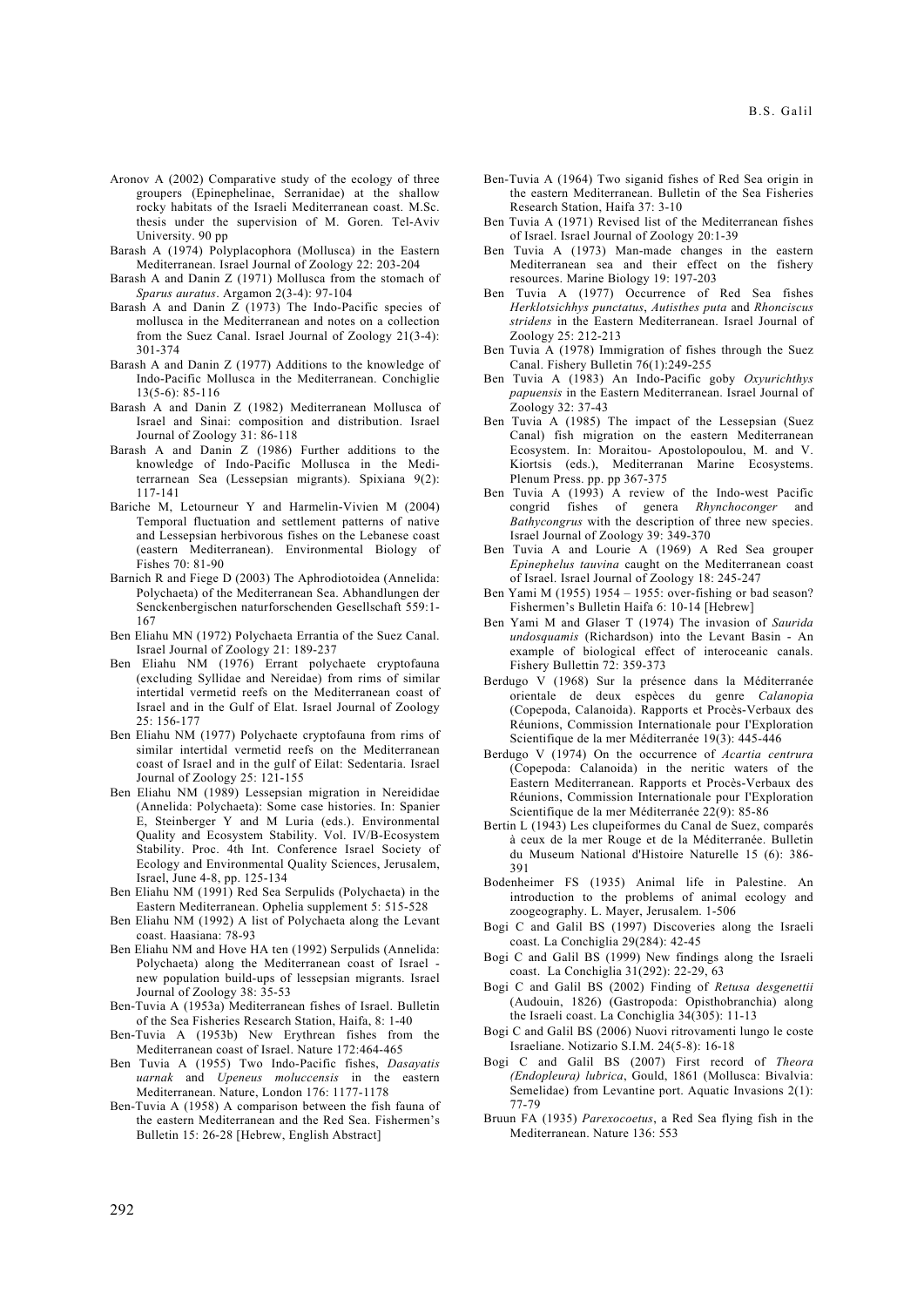- Calman WT (1927) Report on the Crustacea Decapoda (Brachyura). Zoological Results of the Cambridge Expedition to the Suez Canal, 1924. XIII. Transactions of the Zoological Society of London 22: 211-217
- Carmin J (1934) Algae of Palestinian Shores. Bulletin de l'Institut Océanographique, Monaco. 653: 1-7
- Carmin J (1946) Mollusca of Palestinian shores, first report. Bulletin of the Independent Biology Laboratory (Kefar-Malal) 4(38-39): 1-9
- Cherbonnier G (1986) Holothuries de Méditerranée et du nord de la mer Rouge. Bulletin du Museum national d'Histoire naturelle 4(8): 43-46
- Chervinsky J (1959) A systematic and biological comparison between the lizardfish (*Saurida grandisquamis*) from the Mediterranean and the Red Sea. Fishermen's Bulletin, Haifa 19: 10-14 [English Abstract]
- Christiaens J (1967) Présence de la patelle *Cellana rota* Gmelin en Méditerranée orientale. Bulletin du Museum National d'Histoire Naturelle 38(6): 903
- Collette BB (1970) *Rastrelliger kanagurta*, another Red Sea immigrant into the Mediterranean Sea, with a key to the Mediterranean species of Scombridae. Bulletin Sea Fisheries Research Station, Haifa 54: 3-6
- Corbera J and Galil BS (2007) Colonization of the eastern Mediterranean by Red Sea cumaceans, with the description of a new species. Scientia Marina 71(1): 29- 36
- Diamant A (1989) Lessepsian migrants as hosts: a parasitological assessment of rabbitfish *Siganus luridus* and *Siganus rivulatus* (Siganidae) in their original and new zoogeographical regions. In: Spanier E., Steinberger Y., Luria, M. (eds.) Environmental quality and ecosystem stability, IV-B. ISEEQS Publ, Jerusalem, Israel, pp. 187- 194
- Diamant A, Banet A, Paperna I, Westernhagen H, Broeg K, Kruener G, Koerting W and Zander S (1999) The use of fish metabolic, pathological and parasitological indices in pollution monitoring. 2. The Red Sea and Mediterranean. Helgoland Marine Research 53(3-4) : 195-208
- Fauvel P (1955) Contribution à la faune des Annélides polychètes des côtes d'Israël. Bulletin of the Sea Fisheries Research Station, Haifa, 10: 3-12
- Fine M, Aluma Y, Meroz-Fine E, Abelson A and Loya Y (2005) *Acabaria erythrea* (Octocorallia: Gorgonacea) a successful invader to the Mediterranean Sea? Coral Reefs 24: 161-164
- Fine M and Loya Y (1995) The hermatypic coral *Oculina patagonica*, a new immigrant to the Mediterranean coast of Israel. Israel Journal of Zoology 41: 84
- Fischthal JH (1980) Some digenetic trematodes of marine fishes from Israel's Mediterranean coast and their zoogeography, especially those from Red Sea immigrant fishes. Zoologica Scripta 9: 11-23
- Forest J and Guinot D (1956) Sur une collection de Crustacés Décapodes et Stomatopodes des mers tunisiennes. Bulletin de la Station Océanographique de Salammbô, Tunisie n° 53: 24-43. fig. 1-5, 1 carte.
- Forest J and Guinot D (1958) Sur une collection de Crustacés Décapodes des côtes d'Israel. Bulletin of the Sea Fisheries Research Station, Haifa, 15: 4-16
- Fox HM (1924) The migration of a Red Sea crab through the Suez Canal. Nature (London) 113: 714-715
- Fox HM (1926) General part. Zoological results of the Cambridge expedition to the Suez Canal, 1924. 1. Transactions of the Zoological Society of London 22: 1- 64
- Fuchs T (1878) Die Geologische Beschaffenheit der Landenge von Suez. Denkschriften der Laiserlichen Akademie der

Wissenschaften, Mathematisch-Naturwissenschaftliche Class 38: 25

- Galil BS (1986) Red Sea decapods along the Mediterranean coast of Israel, ecology and distribution. In: Dubinsky Z. and Y. Steinberger (eds). Environmental Quality and Ecosystem stability, Vol. III/A, Bar Ilan Univ. Press: 179-183
- Galil BS (1993) Lessepsian migration: New findings on the foremost anthropogenic change in the Levant Basin fauna. In: Della Croce, N.F.R. (ed.), Symposium Mediterranean Seas 2000, pp. 307-318
- Galil BS (1997) Two lessepsian migrant decapods new to the coast of Israel. Crustaceana 70(1): 111-114
- Galil BS (1999) *Melicertus hathor* Burkenroad, 1959 a Red Sea penaeid prawn new to the Mediterranean. Crustaceana 72(9): 1226-1228
- Galil BS (2000) *Halimede tyche* (Herbst, 1801) (Decapoda; Xanthoidea; Halimedinae) from the Mediterranean coast of Israel, with a review of the genus. Journal of Crustacean Biology 20, special number 2: 325-331
- Galil BS (2004) *Carupa tenuipes* Dana, 1851: An Indo-Pacific swimming crab new to the Mediterranean (Decapoda, Brachyura, Portunidae). Crustaceana 77(2): 249-251
- Galil BS (2005) *Dorippe quadridens* (Crustacea: Decapoda: Dorippidae) – first record of an alien dorippid in the Mediterranean Sea. Crustaceana 78(4): 497-498
- Galil BS (2006) A rare record of *Hyastenus hilgendorfi* de Man, 1887 (Crustacea: Decapoda: Majidae) from Levant. Aquatic Invasions 1(4): 284-285
- Galil BS (2007) Loss or gain? Invasive aliens and biodiversity in the Mediterranean Sea. Marine Pollution Bulletin 55(7-9): 314-322
- Galil BS and Golani D (1990) Two new migrant decapods from the eastern Mediterranean. Crustaceana 58(3): 229- 236
- Galil BS and Innocenti G (1991) Notes on the population structure of the portunid crab *Charybdis longicollis* Leene, parasitized by the rhizocephalan *Heterosaccus dollfusi* Boschma, off the Mediterranean coast of Israel. Bulletin of Marine science 64(3): 451-463.
- Galil BS and Lewinsohn Ch (1981) Macrobenthic communities of the Eastern Mediterranean continental shelf. PSZNI Marine Ecology 2: 343-352
- Galil BS and Lützen J (1995) Biological observations on *Heterosaccus dollfusi* Boschma (Cirripedia, Rhizocephala), a parasite of *Charybdis longicollis* Leene (Decapoda: Brachyura), a lessepsian migrant to the Mediterranean. Journal of Crustacean Biology 15(4): 659-670
- Galil BS, Pisanty S, Spanier E and Tom M (1989) The Indo-Pacific lobster *Panulirus ornatus* (Fabricius, 1798) (Crustacea: Decapoda): a new Lessepsian migrant to the eastern Mediterranean. Israel Journal of Zoology 35(4): 241-243
- Galil BS, Spanier E and Ferguson WW (1990) The Scyphomedusae of the Mediterranean coast of Israel, including two lessepsian migrants new to the Mediterranean. Zoologische Mededelingen, Leiden 64: 95-105.
- Galli P, Benzoni F, Strona G, Stefani F and Kritsky DC (2007) Monogenoidean parasites of fishes associated with coral reefs in the Ras Mohammed National Park, Egypt: preliminary results. Helminthologia 44(2): 76-79
- Gat G (1993) *Flabellina rubrolineata* (O'Donoghue) and *Phidiana indica* (Bergh) (Nudibranchia: Aeolidiodea), two new Lessepsian immigrants in the Eastern Mediterranean. Journal of Molluscan Studies 59: 120
- George CJ and Athanassiou V (1967) A two year study of the fishes appearing in the seine fishery of St. George Bay,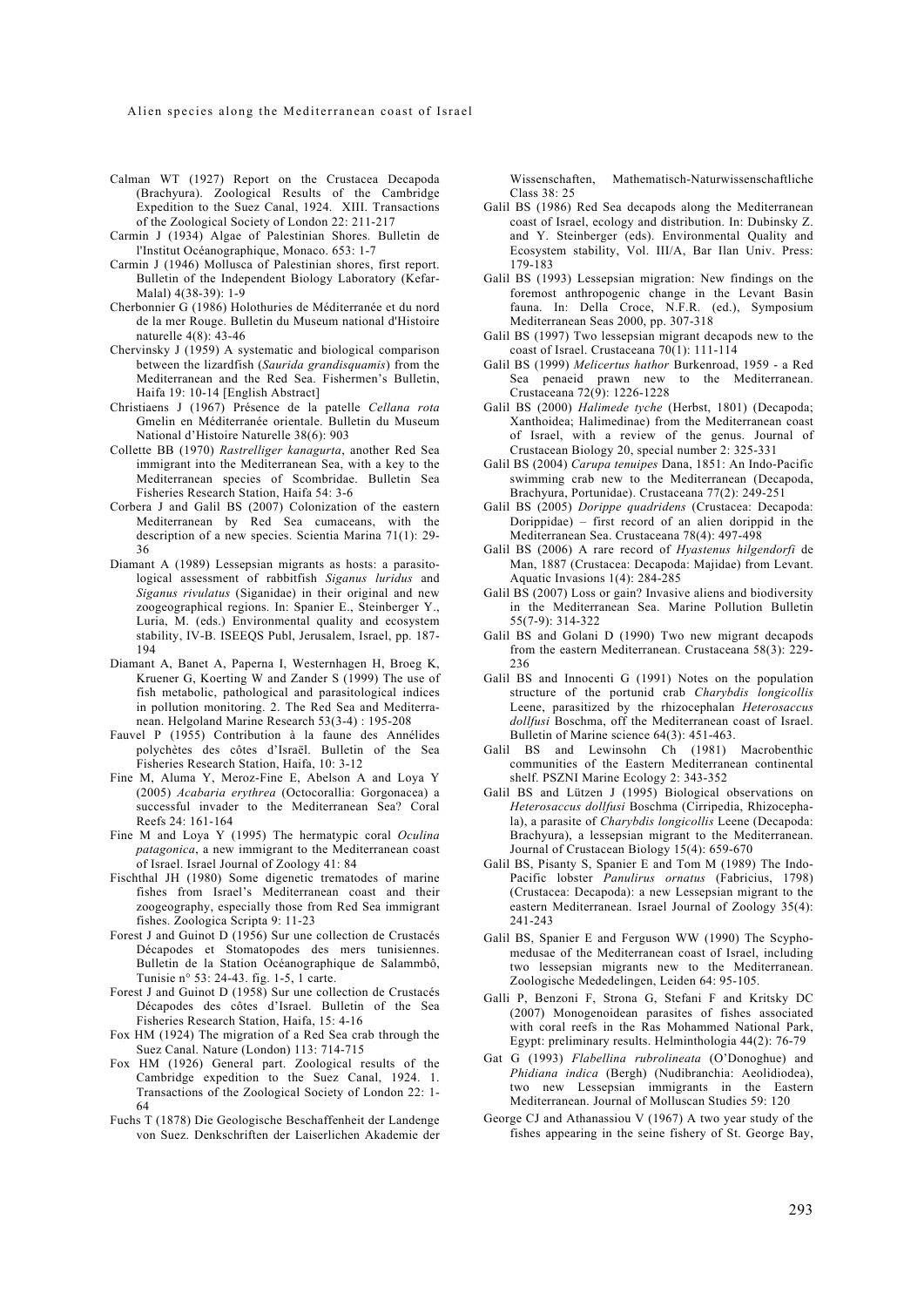Lebanon. Annali del Museo Civico di Storia Naturale di Genova 76: 237-294

- Giannuzzi-Savelli R, Pusateri F, Palmeri A and Ebreo C (1997) Atlante delle conchiglie marine del Mediterraneo. Vol. 2: Caenogastropoda (parte 1: Discopoda-Heteropoda). La Conchiglia, Roma, 258 pp
- Gilat E (1964) The macrobenthic invertebrate communities on the Mediterranean continental shelf of Israel. Bulletin de l'Institut Océanographique, Monaco 62(1290): 1-46
- Gilat-Gottlieb E (1959) Study on the benthos in Haifa Bay. Ecology and zoogeography of invertebrates. Special Publication. Sea Fisheries Research Station, Haifa 1-131
- Golani D (1987) The Red Sea Pufferfish, *Torquigener flavimaculosus* Hardy & Randall 1983, a new Suez Canal migrant to the Eastern Mediterrannean. Senckenbergiana maritima 19(5/6): 339-343
- Golani D (1992) *Rhabdosargus haffara* (Forsskål, 1775) and *Sphyraena flavicauda* Rüppell, 1833 – new Red Sea immigrants in the Mediterranean. Journal of Fish Biology 40:139-140
- Golani D (1993a) The biology of the Red Sea migrant, *Saurida undosquamis*, in the Mediterranean and comparison with the indigenous confamilial *Synodus saurus* (Teleostei: Synodontidae). Hydrobiologia 271: 109-117
- Golani D (1993b) Trophic adaptation of Red Sea fishes to the eastern Mediterranean environment - Review and new data. Israel Journal of Zoology 39: 391-402
- Golani D (1993c) The sandy shore of the Red Sea-launching pad for Lessepsian (Suez Canal) migrant fish of the eastern Mediterranean. Journal of Biogeography 20: 579- 585
- Golani D (1996) The marine ichthyofauna of the eastern Levant - history, inventory and characterization. Israel Journal of Zoology 42: 15-55
- Golani D (1998) Distribution of Lessepsian migrant fish in the Mediterranean. Italian Journal of Zoology 65: 95-99
- Golani D (2000a) The Lessepsian migrant, the Red-eye Round Herring, *Etrumeus teres* (DeKay, 1842), a new record from Cyprus. Zoology in the Middle East 20: 61-64
- Golani D (2000b) First record of the Bluespotted cornetfish from the Mediterranean Sea. Journal of Fish Biology 56: 1545-1547
- Golani D (2002) The Indo-Pacific eel catfish, *Plotosus lineatus* (Thunberg, 1787), a new record from the Mediterranean. Scientia Marina 66: 321-323
- Golani D (2004) First record of the muzzled blenny (Osteichthyes: Blenniidae: *Omobranchus punctatus*) from the Mediterranean, with remarks on ship-mediated fish introduction. Journal of Marine Biological Association of the United Kingdom (2004) 84: 851-852
- Golani D (2006) The Indian scad (*Decapterus russelli*), (Osteichthyes: Carangidae), a new Indo-Pacific fish invader of eastern Mediterranean. Scientia Marina 70(4): 603-605
- Golani D and Ben Tuvia A (1982) First records of the Indo-Pacific daggertooth pike-conger, *Muraenesox cinereus*, in the eastern Mediterranean and in the Gulf of Elat (Gulf of Aqaba). Israel Journal of Zoology 31: 54-57
- Golani D and Ben Tuvia A (1990) Two Red Sea Flatheads (Platycephalidae) immigrants in the Mediterranean. Cybium 14(1): 57-61
- Golani D and Ben Tuvia A (1995) Lessepsian migration and the Mediterranean Fisheries of Israel. In: Armantrout NB (ed) Condition of the world's aquatic habitats. Proceedings of the World Fisheries Congress. Theme 1. Science Publishers, Lebanon, New Hampshire 279-289 pp
- Golani D and Fine M (2002) On the occurrence of *Hippocampus fuscus* in the eastern Mediterranean. Journal of Fish Biology (2002) 60: 764-766
- Golani D and Levy Y (2005) New records and rare occurrences of fish species from the Mediterranean coast of Israel. Zoology in the Middle East 36, 2005: 27-32
- Golani D and Mires D (2000) Introduction of fishes to the freshwater system of Israel. Israel Journal of Aquaculture  $152(2)$ : 47-60
- Golani D and Sonin O (1992) New records of Red Sea fishes, *Pterois miles* (Scorpaenidae) and *Pteragogus pelycus* (Labridae) from the Eastern Mediterrannean Sea. Japanese Journal of Ichthyology 39(2): 167-169
- Golani D and Sonin O (2006) The Japanese threadfin bream *Nemipterus japonicus*, a new Indo-Pacific fish in the Mediterranean. Journal of Fish Biology (2006) 68: 940- 943
- Gomez Garreta A, Gallardo T, Ribera MA, Cormaci M, Furnari G, Giaccone G and Boudouresque CF (2001) Checklist of Mediterranean Seaweeds. III. Rhodophyceae Rabenh. 1. Ceramiales Oltm. Botanica Marina 44 (2001), pp. 425-460
- Goren M and Aronov A (2002) First record of the Indo-Pacific parrot fish *Scarus ghobban* in the eastern Mediterranean. Cybium (2002) 26(3): 239-240
- Goren M and Galil BS (1989) *Petroscirtes ancylodon*: first lessepsian migrant blenny in the Eastern Mediterranean. Israel Journal of Zoology 36: 125-128
- Goren M and Galil BS (1998) First record of the Indo-Pacific coral reef fish *Abudefduf vaigiensis* (Quoy & Gaimard, 1825) in the Levant. Israel Journal of Zoology 44: 57-59
- Goren M and Galil BS (2001) Fish biodiversity in the vermetid reef of Shiqmona (Israel). Marine Ecology 22(4): 369-378
- Goren M and Galil BS (2005) A review of changes in the fish assemblages of Levantine inland and marine ecosystems following the introduction of non-native fishes. Journal of Applied Ichthyology 21(4): 364-370
- Goren M and Galil BS (2006) Additional records of *Bregmaceros atlanticus* in the eastern Mediterranean - an invasion through the Suez Canal or in Ballast water? JMBA2 - Biodiversity Records
- Goren M and Rychwalsky EM (1978) Hybrids of *Aphanius dispar* and *Aphanius mento*, (Cyprinodontidae: Pisces). Zoological Journal of the Linnean Society 63: 259-264
- Gottlieb E (1953) Decapod in the collection of the Sea Fisheries Research Station, Caesarea, Israel. Bulletin of the Research Council of Israel 2: 440-441
- Gottlieb E (1957) Age and growth studies of the yellowstriped mullet (*Upeneus moluccensis*). Fishermen's Bulletin, Haifa 11: 13-20. [English Abstract]
- Gottlieb E (1960) Benthonic Amphipoda of the Mediterranean coast of Israel. I. Notes on the geographical distribution. Bulletin of the Research Council of Israel 9B(2-3): 157- 166
- Grofit E (1987) The trawl fishery in 1986. Fisheries and Fishbreeding in Israel 20(2): 6-42 [English Abstract]
- Gruvel A (1928) Répartition géographique de quelques crustacés comestibles sur les côtes d'Egypte et de Syrie. Comptes rendus de la société de biogéographie 5(39): 45-46
- Gruvel A (1929) De l'influence du percement du canal de Suez sur la faune marine des côtes de Syrie. Compte Rendu Academie Sci. Colon. Paris 188: 1697-1699
- Gruvel A (1930a) Les richesses marines et fluviales de la Syrie. Exploitation actuelle-Avenir. Revue Scientifique, Paris 68: 33 -41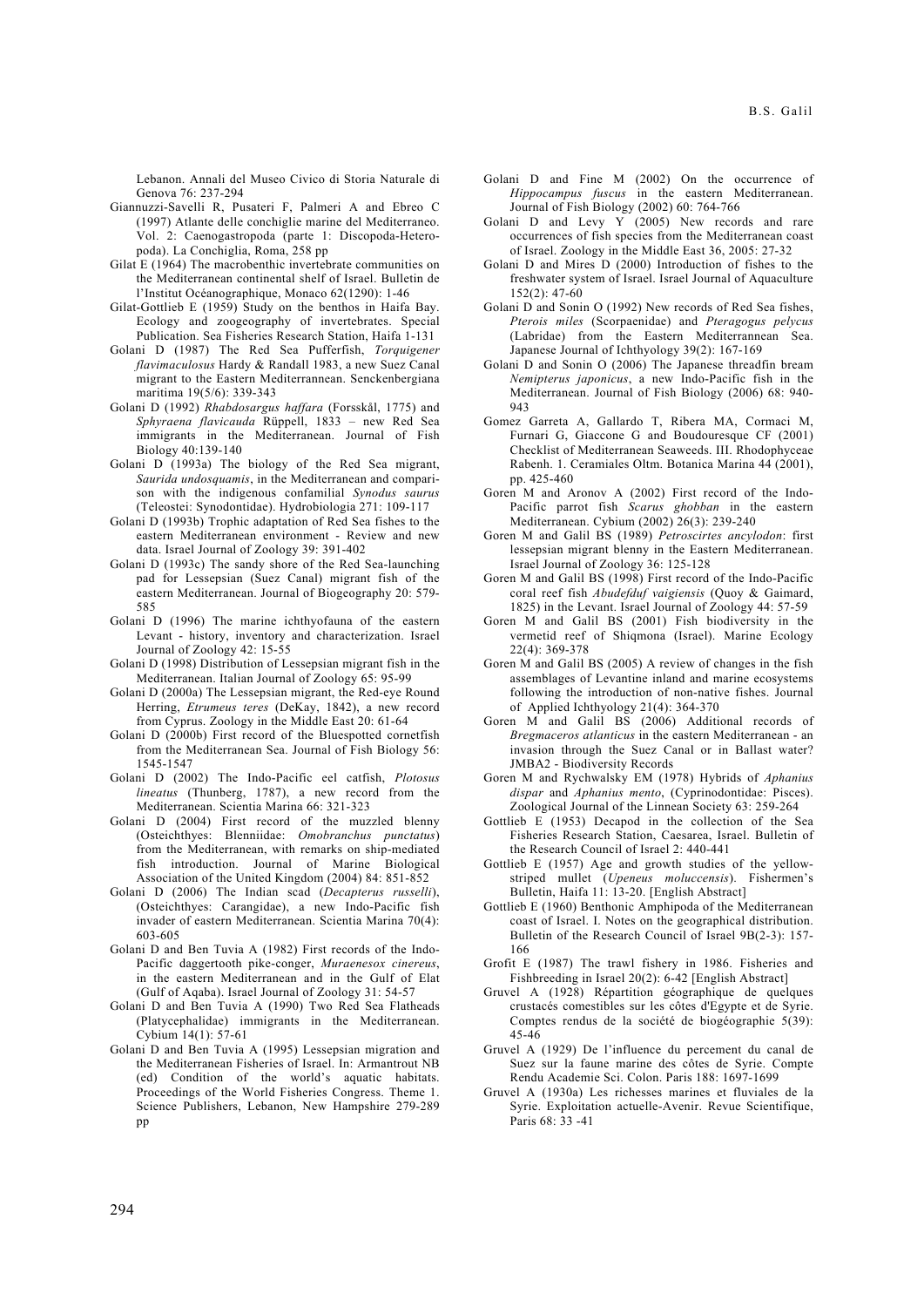- Gruvel A (1930b) Sur les principales zones chalutables de la Méditerranée orientale. Carte de pêche du Golfe d'Alexandrette. Comptes Rendus de l'Académie des Sciences, Paris 190: 477-479
- Gruvel A (1931) Partie générale et économique. In : Gruvel A, Les États de Syrie. Richesses marines et fluviales. Exploitation actuelle – Avenir. Bibliothèque de la faune des colonies françaises, Paris 3: 72-134
- Gruvel A (1936) Contribution à l'étude de la bionomie générale et de l'exploitation de la faune du Canal de Suez. Mémoires présentés à l'Institut d'Égypte 29: 1-229
- Gruvel A and Moazzo G (1929) Première Liste de Mollusques Récoltes par MM. A. Gruvel et G. Moazzo sur les Côtes de Syrie. Bulletin du Musée d'Histoire Naturelle de Paris 16: 419-429
- Gruvel A and Moazzo G (1931) Contribution à la faune malacologique marine des côtes libano-syriennes In: Gruvel A, Les États de Syrie. Richesses marines et fluviales. Exploitation actuelle – Avenir. Bibliothèque de la faune des colonies françaises, Paris 3 : 437-453
- Haas G (1937) Mollusca marina. In: Bodenheimer F.S. (ed.) Prodromus faunae Palestinae, Essai sur les Eléménts zoogéographiques et historiques du sud-ouest du sousrègne Paléarctique. Mémoires présentés à l'Institut d'Égypte. 33: 275-280
- Haas G (1948) Sur l'immigration de mollusques Indo-Pacifiques dans les eaux côtières de la Palestine. Journal de Conchyliologie 88: 141-144
- Haas G (1951) On the Clausiliidae of Palestine. Fieldiana 31: 479-502
- Haas G and Steinitz H (1947) Erythrean fishes on the Mediterranean coast of Palestine. Nature 160: 28
- Hart HC (1891) Some accounts of the fauna and flora of Sinai, Petra and Wadi Arabah. Palestine Exploration Fund, London.
- Hoffman R, Dubinsky Z, Alvaro I and Iluz D (2007) A new Lessepsian macroalga, *Galaxaura rugosa*, gain control on underwater rocks in the western edges of Haifa bay infralittoral zone. Fourth annual meeting of the Israeli association of Marine science, 67-68
- Holthuis LB (1956) Notes on a collection of Crustacea Decapoda from the Great Bitter Lake, Egypt, with a list of species of Decapoda known from the Suez Canal. Zoologische Mededelingen, Leiden 34(22): 301-330
- Holthuis LB and Gottlieb E (1955) The occurrence of the American Blue Crab, *Callinectes sapidus* Rathbun, in Israel waters. Bulletin of the Research Council of Israel, section B, Zoology 5B(2): 154-156
- Holthuis LB and Gottlieb E (1958) An annotated list of the decapod Crustacea of the Mediterranean coast of Israel, with an appendix listing the Decapoda of the Eastern Mediterranean. Bulletin of the Research Council of Israel, section B, Zoology, 7B (1-2): 1-126
- d'Hondt JL (1988) Bryozoa from the coast of Israel. Bollettino Zoologico 3: 191-203
- Hornell J (1935) Report on the Fisheries of Palestine. 1-84 pp.
- Ilan M, Ben Eliahu MN and Galil BS (1994) Three deep water sponges from the eastern Mediterranean and their associated fauna. Ophelia 39(1): 45-54
- Innocenti G and Galil BS (2007) Modus vivendi: Invasive host/parasite relations - *Charybdis longicollis* Leene, 1938 (Brachyura : Portunidae) and *Heterosaccus dollfusi* Boschma, 1960 (Rhizocephala: Hydrobiologia 590: 95-101
- Keller C (1883) Die Fauna im Suez Kanal und die Diffusion der mediterranen und erythräischen Thierwelt. Neue Denkschriften der Allgemeinen Schwiezerischen

Gesellschaft für Naturwissenschaften, Zürich 28(3): 1- 39, pl. 1-2

- Knight-Jones P and Ergen WZ (1991) Sabelliform polychaetes, mostly from Turkey's Aegean coast. Journal of Natural History 25: 837-858
- Krapp-Schickel G and Myers AA (1979) The Mediterranean species of *Gammaropsis* Liljeborg (Crustacea, Amphipoda). Bollettino del Museo civico di storia naturale di Verona 6: 441-467.
- Ksiunin G and Galil BS (2004) A new record of an Indo-West Pacific crab (Crustacea: Decapoda) from the Mediterranean coast of Israel. Israel Journal of Zoology 49(4): 316-317
- Lavaleye MSS and Barash A (1981) First record of the Indo-Pacific species *Kleinella (Acteopyramis) fulva* (A. Adams, 1851) (Gastropoda, Pyramidellidae) from the Mediterranean. Basteria 45: 87-89
- Lewinsohn C and Galil BS (1982) Notes on species of *Alpheus* (Crustacea Decapoda) from the Mediterranean coast of Israel. Quaderni del Laboratorio di Tecnologia della Pesca, Ancona 3(2-5): 207-210
- Lewinsohn C and Holthuis LB (1964) New records of Decapod Crustacea from the Mediterranean coast of Israel and the Eastern Mediterranean. Zoologische Mededelingen, Leiden 40(8): 45-63
- Lewinsohn C and Holthuis LB (1978) On a new species of *Alpheus* (Crustacea, Decapoda, Natantia) from the Eastern Mediterranean. Zoologische Mededelingen, Leiden 53(7): 75-82
- Lewinsohn C and Manning RB (1980) Stomatopod Crustacea from the Eastern Mediterranean. Smithsonian Contributions to Zoology 305: i-iii, 1-22
- Liebman E (1934) Contributions to the knowledge of Palestine Sea Fishes. Rapports et Procès-Verbaux des Réunions, Commission Internationale pour I'Exploration Scientifique de la mer Méditerranée 8: 317-327
- Lipkin Y (1972) Contribution to the knowledge of Suez Canal migration. Marine algal and sea-grass flora of the Suez Canal. Israel Journal of Zoology 21: 405-446
- Lipkin Y and Safriel U (1971) Intertidal zonation on rocky shores at Mikhmoret (Mediterranean, Israel). Journal of Ecology 59(1): 1-30
- Lissner H (1949) Sardine fishing in Israel. Sea Fisheries Research Station, Scientific and Technical Informations 2: 1-25. [Hebrew]
- Lubinevsky H and Mienis HK (2005) A first record of Nanostrea exigua Harry, 1985, another exotic mollusc species from the Eastern Mediterranean. Triton (2005)  $12 \cdot 3 - 4$
- Lundberg B, Ogorok R, Galil BS and Goren M (2004) Dietary choices of siganid fish at Shiqmona reef, Israel. Israel Journal of Zoology 50:39-53
- Mendelssohn H (1947) A new locality for *Cyprinodon dispar* Rueppel. Nature 160: 123
- Mienis HK (1976a) *Vemtomnestia girardi* (Audouin, 1827) from the Mediterranean. Conchiglie 12(9-10): 209-210
- Mienis HK (1976b) A further note on *Anachis (Zafra) savignyi* (Moazzo) from the Mediterranean. Levantina 5: 54-55
- Mienis HK (1977a) An early record of *Thais carinifera* from the Mediterranean coast of Israel. Levantina 7:70
- Mienis HK (1977b) *Cerithium nesioticum* Pilsbry and Vanatta, 1906, another Indo-Pacific species from the Mediterranean coast of Israel. Conchiglie 13(1-2): 45
- Mienis HK (1979) *Divaricella angulifera* (von Martens, 1880), another Red sea species from the Mediterranean coast of Israel. Levantina 18: 200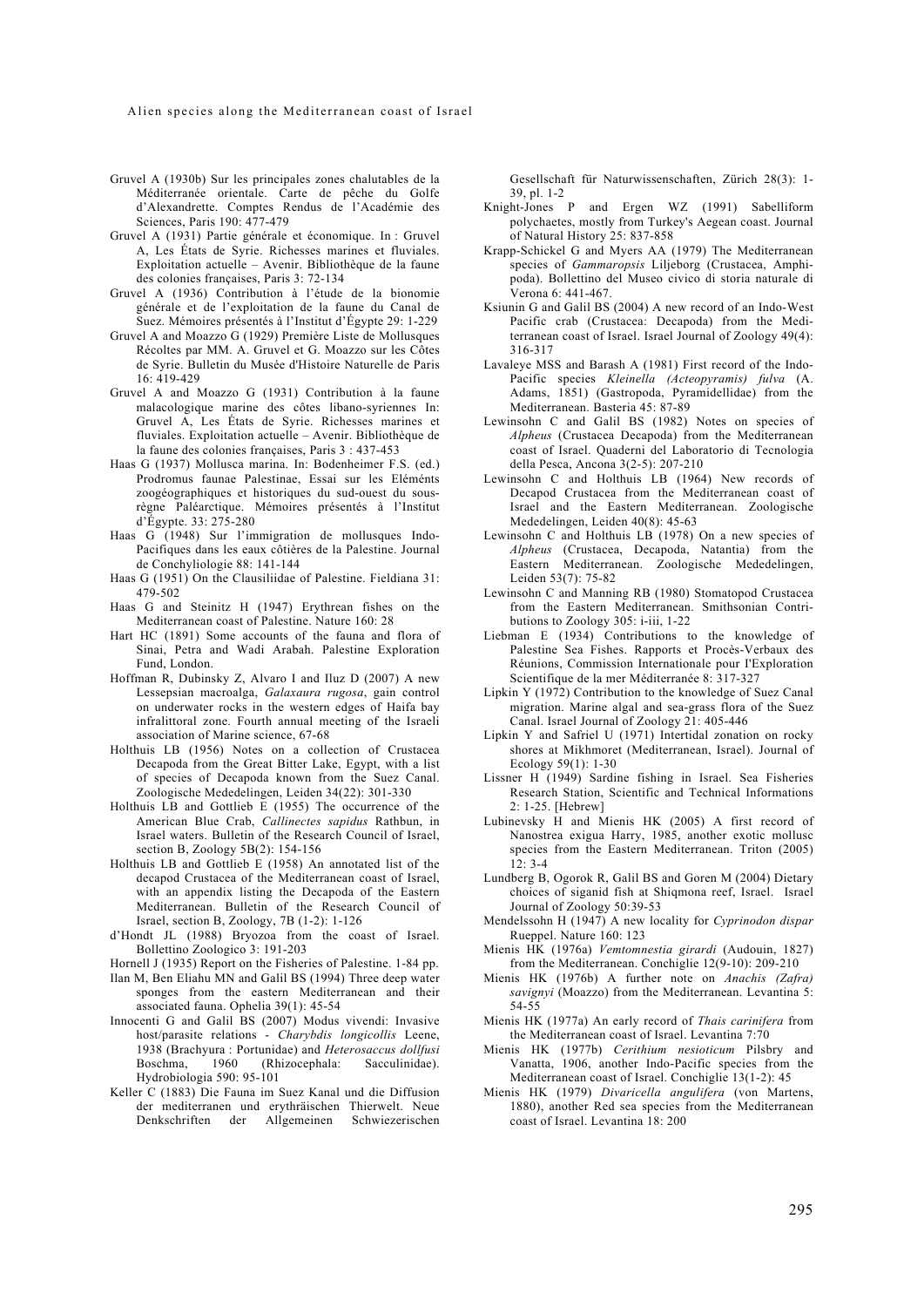- Mienis HK (1980a) A record of the Indo-Pacific species *Trapezium oblongum* from the Mediterranean coast of Israel. Levantina 27: 313-314
- Mienis HK (1980b) *Planaxis lineolatus* Gould, another Indo-Pacific species from the Mediterranean coast of Israel. Levantina 28: 324
- Mienis HK (1984) An early record of *Diala varia* from the Mediterranean coast of Israel. Levantina 50: 583-584
- Mienis HK (1985a) First record of the Indo-Pacific species *Clypeomorus bifasciata* from the Mediterranean coast of Israel. Levantina 57: 638
- Mienis HK (1985b) *Metaxia bacilla* and *Kleinella amoena*: two other Indo-Pacific species from the Mediterranean coast of Israel. Levantina 54: 619-620
- Mienis HK (1987) Further records of an Indo-Pacific *Clathrofenella* from the Mediterranean coast of Israel. Levantina 67: 112
- Mienis HK (1990) *Cypraea lentiginosa*: Another odd record of an exotic cowry from the Mediterranean coast of Israel. De Kreukel 26(10): 119-121
- Mienis HK (1992a) Additional records of the Erythrean gastropods *Cerithiopsis pulvis* and *Cingulina isseli* from the Eastern Mediterranean. Levantina 72: 1-3
- Mienis HK (1992b) On the identity of *Cerithium levantinum* E.A. Smith, 1891 (Mollusca, Gastropoda, Cerithiidae). Levantina 74 : 3-5, December 1990(1992)
- Mienis HK (1995) Further records of the Erythrean gastropod *Syrnola fasciata* from the Mediterranean coast of Israel. Levantina 82: 7-8
- Mienis HK (1999) On the presence of the Indo-Pacific bivalve *Gafrarium pectinatum* (Linne 1758) along the Mediterranean coast of Israel. Club Conchylia Informationen 31(1/2): 37
- Mienis HK (2000a) Additional finds of an Indo-Pacific bivalve species: *Circenita callipyga*, on the Mediterranean coast of Israel. Triton 1: 6-7
- Mienis HK (2000b) A second record of *Notocochlis gualteriana* from the Mediterranean coast of Israel. Triton 2: 24
- Mienis HK (2000c) First records of *Mactra lilacea* Lamarck, 1818 from the Eastern Mediterranean. Triton 2: 16
- Mienis HK (2001a) Mariene Mollusken uit het Oostelijk deel van de Middellandse Zee. 6. De eerste vondsten van Cerithium egenum. Spirula - Correspondentiebland van de Nederlandse Malacologische Vereniging 323: 119
- Mienis HK (2001b) Mariene Mollusken uit het Oostelijk deel van de Middellandse Zee. 5. De eerste vondsten van *Canarium mutabilis*. Spirula - Correspondentieblad van de Nederlandse Malacologische Vereniging, 323: 118
- Mienis HK (2002a). Marine molluscs from the Eastern Mediterranean 9. Again a new Indo-Pacific migrant: *Diodora funiculata*. Spirula 327: 73. [in Dutch with English summary]
- Mienis HK (2002b) Is the Lessepsian migrant *Cellana rota* replacing native limpets along the Mediterranean coast of Israel? The Conchologists' Newsletter 163 (2002): 275- 276
- Mienis HK (2002c) First records of *Mactra lilacea* Lamarck, 1818 from the Eastern Mediterranean. Triton 2: 16
- Mienis HK (2003a) Marine molluscs from the Eastern Mediterranean 11. A first find of *Cerithium columna* Sowerby, 1834. Spirula 331: 31-32. [in Dutch with English summary]
- Mienis HK (2003b) Marine molluscs from the Eastern Mediterranean 14. The first finds of *Octopus cyanea*. Spirula 333: 88-89
- Mienis HK (2003c) Marine mollusks from the Eastern Mediterranean 15. Invasion of cuttlebones of *Sepia pharaonis* along the coast of Israel. Spirula 335:127-129
- Mienis HK (2003d) Native marine molluscs replaced by Lessepsian migrants. Tentacle 11 (2003): 15-16
- Mienis HK (2003e) Marine molluscs from the Eastern Mediterranean 13. Changes in the occurrece of *Murex forskoehlii*. Spirula 333: 79-81. [in Dutch with English summary ].
- Mienis HK (2004a) New data concerning the presence of Lessepsian and other Indo-Pacific migrants among the mollusks in the Mediterranean Sea with emphasize on the situation in Israel. In: Őztűrk B., A. Salman (eds.) Proceedings 1st National Malacology Congress, 1-3 September 2004, Izmir. Turkish Journal of Aquatic Life  $2(2)$ : 117-131.
- Mienis HK (2004b) An old find of *Retusa desgenettii* (Audouin, 1826) from the Bardawil Lagoon, Egypt. Triton 10: 12.
- Mienis HK (2004c) Marine molluscs from the Eastern Mediterranean 16. Does *Hipponyx conicus* occur along the coast of Israel? Spirula 377: 26-28. [in Dutch with English summary]
- Mienis HK (2004d) Marine molluscs from the Eastern Mediterranean 19. The first finds of *Chama aspersa* Reeve, 1846. Spirula 337: 34-35. [in Dutch with English summary]
- Mienis HK (2006a) Marine molluscs from the eastern Mediterranean, 27. The exotic species *Ergalatax obscura* Houart, 1996 now also in Israel. Spirula 349: 32-33
- Mienis HK (2006b) A first record of *Amathina tricarinata* from the Mediterranean coast of Israel. Triton, 14: 3
- Mienis HK (2006c) Mariene mollusken uit het oostelijk deel van de Middellandse Zee, 26. De eerste vondsten van *Thais sacellum* (Gmelin, 1791) in Israël. Spirula 349: 27-  $28$
- Mienis HK, Galili E and Rapoport J (1993a) The spiny oyster, *Spondylus spinosus*, a well-established Indo-Pacific bivalve in the Eastern Mediterranean off Israel (Mollusca, Bivalvia, Spondylidae). Zoology in the Middle East 9: 83-91
- Mienis HK, Galili E and Rapoport J (1993b) On the presence of the Indo-Pacific bivalve *Chama pacifica* in the Eastern Mediterranean (Mollusca: Bivalvia: Chamidae). Gloria Maris 32(2): 13-18.
- Mienis HK and Gat G (1987) A record of the Indo-Pacific species *Chelidonura fulvipunctata* from the Mediterranean coast of Israel (Opisthobranchia, Aglajidae). Levantina 67: 709.
- Mienis HK and Singer B (1983) *Cypraea gracilis*: an interesting addition to the mollusc fauna of the Mediterranean coast of Israel. Levantina 46: 535-537
- Monod T (1930) Über einige indo-pazifische Decapoden der Meeresfauna Syriens. Zoologischer Anzeiger, Leipzig 92(5/6): 135-141
- Monod T (1931) Crustacés de Syrie. In : Gruvel A, Les États de Syrie. Richesses marines et fluviales. Exploitation actuelle – Avenir. Bibliothèque de la faune des colonies françaises, Paris 3: 397-435
- Monod T (1932) Crustacés exotiques en Méditerranée. La Terre et la Vie – Revue d'Ecologie 2 : 65-73
- Monterosato di TA (1899) Coquilles marines de Chypre. Journal de Conchyliologie 1(4): 392-401
- Nemlich C and Danin Z (1964) Marine algae of the coast of Israel. Hakibbutz Hameuchad Publ. pp. 199.
- Norman JR (1927) Cambridge Expedition to the Suez Canal. XXV. Report on the Fishes. Transactions of the Zoological Society, London 22:375-389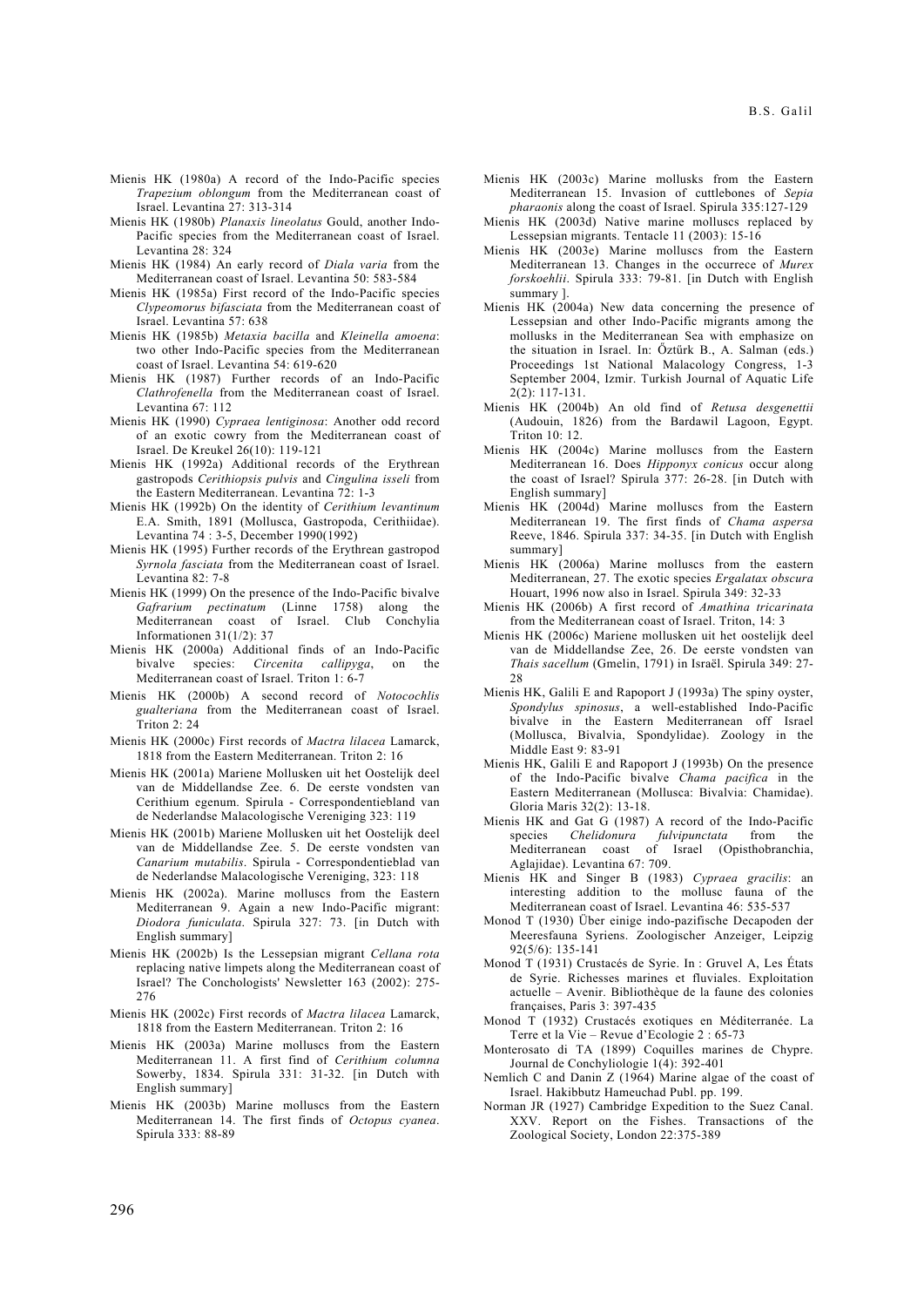- O'Donoghue CH and White KM (1940) A collection of marine molluscs, mainly opisthobranchs, from Palestina. Proceedings of the Malacological Society of London 24: 92-96
- Oliverio M, Gerosa G and Cocco M (1992) First record of *Pinctada radiata* (Bivalvia, Pteriidae) epibiont on the loggerhead sea turtle *Caretta caretta* (Cheloina, Cheloniidae). Bollettino Malacologico 28: 149-152
- Oren OH (1957a) Changes in the temperature of the eastern Mediterranean Sea in relation to the catch of the Israel trawl fishery during the years 1954-1956. Fishermen's Bulletin, Haifa 12: 4-6
- Oren OH (1957b) Changes in the temperature of the eastern Mediterranean Sea in relation to the catch of the Israel trawl fishery during the years 1954-55 and 1955-56. Bulletin de l'Institut Océanographique, 1102: 1-13
- Oren OH and Steinitz H (1959) Regional bibliography of the Mediterranean coast of Israel and the adjacent Levant countries. Bulletin Sea Fisheries Research Station, Haifa 22: 1-32
- Pallary P (1912) Catalogue des mollusques du littoral méditerranéen de l'Egypte. Mémoires de l'Institut d'Egypte 7: 69-207
- Pallary P (1938) Les mollusques marins de la Syrie. Journal de Conchyliologie 82(36): 5-57
- Paperna I (1972) Parasitiological implications of fish migration through interoceanic canals. 17e Congrès International de Zoologie (Monte-Carlo 25-27 Septembre 1972). Thème Nº 3: Les conséquences biologiques des canaux inter-océans. 9 pp
- Pasternak Z, Diamant A and Abelson A (2007) Co-invasion of a Red Sea fish and its ectoparasitic monogenean, *Polylabris* cf. *mamaevi* into the Mediterranean: observations on oncomiracidium behavior and infection levels in both seas. Parasitological Research 100: 721- 727
- Pérès JM (1958) Ascidies recoltées sur les côtes Méditerranéennes d'Israel. The Bulletin of the Research Council of Israel, 7B(3-4):143-150
- Perlmutter A (1956) Sea fisheries. Report to the government of Israel. Technical Assistance program USOM Agricultural Report No. 13, 58 pp
- Pisanty S and Grofit E (1991) Limiting effort in the Israeli trawl fishery. Fisheries and Fishbreeding in Israel 24: 100-133. [English Abstract]
- Por FD (1978) Lessepsian Migration The influx of Red Sea biota into the Mediterranean by way of the Suez Canal. Ecological Studies, 23. Springer-Verlag, 228 pp
- Powell NA (1969) Indo-Pacific Bryozoa new to the Mediterranean coast of Israel. Israel Journal of Zoology 18: 157-168
- Queiroz D (1968) Preliminary note on the Polychaeta and Polychaeta larvae in Haifa harbour, Israel. Rapports et Procès-Verbaux des Réunions, Commission Internationale pour I'Exploration Scientifique de la mer Méditerranée 19(2): 193-194
- Ramon E, Friedmann I (1965) The gametophyte of *Padina* in the Mediterranean. Proceedings of the fifth International Seaweed Symposium, E. Gordon & J.L. McLachlan, (Eds); Pergamon Press, pp 183-196
- Rayss T (1941) Sur les Caulerpes de la côte Palestinienne. Palestine Journal of Botany II (1941): 103-124
- Rayss T (1955) Les algues marines des côtes Palestiniennes. I. Chlorophyceae. Bulletin of the Sea Fisheries Research Station of Israel 9: 1-36
- Rayss T (1963) Sur la présence dans la Méditerranée orientale des algues tropicales de la famille des Solieriacees. Acta Botanica Horti Bucurestiensis 1: 91-106
- Rayss T and Edelstein T (1960) Deux caulerpes nouvelles sur les côtes méditerranéennes d'Israel. Revue Générale de Botanique 67: 602-620, pl. xxii.
- Rilov G, Benayahu Y and Gasith A (2002) Effect of an exotic prey on the feeding pattern of a predatory snail. Marine Environmental Research 54: 85-98
- Rilov G, Benayahu Y and Gasith A (2004) Prolonged lag in population outbreak of an invasive mussel: a shiftinghabitat model. Biological Invasions 6: 347-364
- Ruffo S (1959) Contributo alla conoscenza degli anfipodi del Mar Rosso (materiali raccolti a Ghardaqa e nel Golfo di Aqaba). Bulletin of the Sea Fisheries Research Station of Israel (Haifa) 20: 11-36
- Safriel UN, Felsenburg T and Gilboa A (1980) Distribution of rocky intertidal mussels in the Red Sea coasts of Sinai, the Suez Canal and the Mediterranean coast of Israel, with special reference to recent colonizers. Journal of Biogeography 7: 39-62
- Safriel UN and Sasson-Frostig Z (1988) Can colonizing mussel outcompete indigenous mussel? Journal of Experimental Marine Biology and Ecology 117: 211-226
- Settepassi F (1967) Atlante malacologico molluschi viventi nel Mediterraneo. Museo di Zoologia del Comune di Roma 1.
- Sharon Y, Benayahu Y and Mienis HK (2005) First record of an exotic oyster: *Alectryonella crenulifera*, from the Mediterranean coast of Israel. Triton (2005) 12: 5-6
- Silva PC (1960) *Codium* (Cholorophyta) in the tropical western Atlantic. Nova Hedwigia 1: 497-536
- Snovsky Z and Shapiro J (1999) The fisheries and Aquaculture of Israel 1997 in figures. Ministry of Agriculture, Department of Fisheries, xii+42 pp
- Spanier E and Goren M (1988) An Indo-Pacific trunkfish *Tetrosomus gibbosus* (Linaeus): first record of the family Ostracionidae in the Mediterranean. Journal of Fish Biology 32: 797-798
- Spicer IJ (1931) In: report of the department of Agriculture and forests for the years 1927-30. printing office, Russian building, Jerusalem, pp159-160
- Steinitz H (1970) A critical list of immigrants via the Suez Canal. Biota of the Red Sea and Eastern Mediterranean 1970/1971. Mimeographed publication. pp 64-75
- Steinitz W (1919) Memorial on the founding of a sea-station on the coast of Palestine for zoological investigations. Manuscript. 16 pp
- Steinitz W (1927) Beiträge zur Kenntnis der Küstenfauna Palästinas. I. Pubblicazioni della Stazione Zoologica di Napoli, 8(3-4): 311-353
- Steinitz W (1929) Die Wanderung indopazifischer Arten ins Mittelmeer seit Beginn der Quartarperiode. Internationale Revue Der Gesamten Hydrobiologie Hydrographie 22: 1-90
- Steinitz W (1936) Die Herkunft der Fauna in den Küstengewässern Palästinas. Society for Natural Sciences, Tel Aviv. Privarely printed, 8 pp
- Steuer A (1938) Cumacea, Stomatopoda, Leptostraca. in The fishery grounds near Alexandria, 16. Hydrobiology and fisheries directorate notes and memoirs (Cairo) 26: 1-16
- Steuer A (1939) Mollusca. in The fishery grounds near Alexandria, 19. Fouad I Institute of Hydrobiology and fisheries, notes and memoirs (Cairo) 33: 1-152
- Stock JH (1958) Pycnogonida from the Mediterranean coast of Israel. The Bulletin of the Research Council of Israel 7B(3/4): 137-142
- Talgmadge RR (1971) Notes on Israeli Haliotids (Mollusca Gastropoda). Argamon 2(3-4): 81-85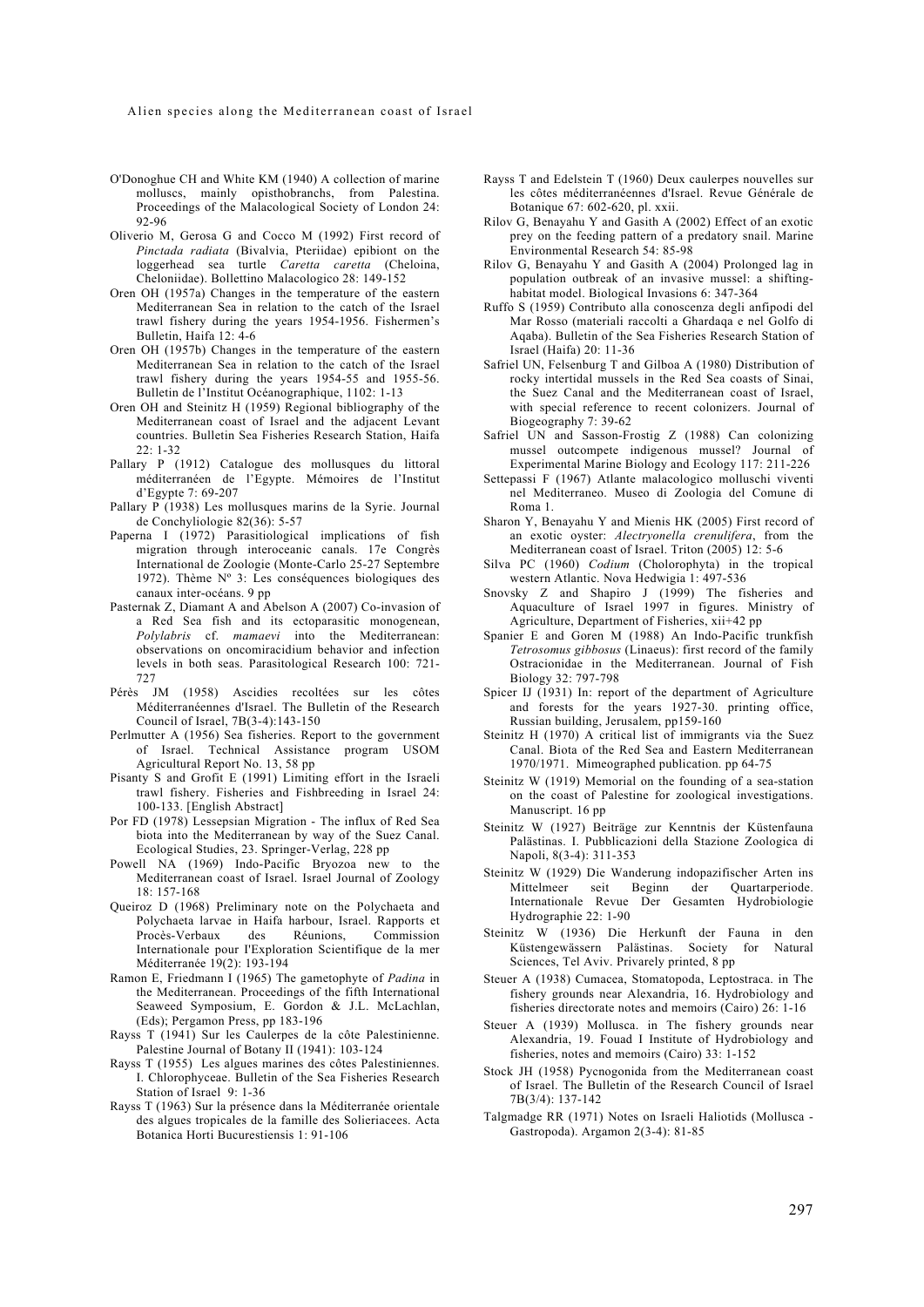- Tebble N (1959) On a collection of Polychaetes from the Mediterranean coast of Israel. Bulletin of the Research Council of Israel 8B(1): 9-30
- Terranova MS, Lo Brutto S, Arculeo M and Mitton JB (2006) Population structure of *Brachidontes pharaonis* (P. Fischer, 1870) (Bivalvia, Mytilidae) in the Mediterranean Sea, and evolution of a novel mtDNA polymorphism. Marine Biology 150: 89-101
- Tom M and Galil BS (1991) The macrobenthic associations of Haifa Bay, Mediterranean Coast of Israel. P.S.Z.N.I: Marine Ecology 12(1): 75-86
- Torchin ME, Lafferty KD, Dobson AP, McKenzie J and Kuris AM (2003) Introduced species and their missing parasites. Nature 421: 628-630
- Torchin ME, Lafferty KD and Kuris AM (2001) Release from parasites as natural enemies: increased performance of a globally introduced marine crab. Biological Invasions 3: 333-345
- Tortonese E (1953-1954) Gli Echinodermi viventi presso le coste dello Stato di Israele. (Mar di Levante, Golfo di Elath). Bolletino dei Musei di Zoologia e di anatomia comparata della R. Universita di Torino 4(4): 39-72
- Tortonese E (1966) Echinoderms from the coast of Lebanon. Miscellaneous Papers in the Natural Sciences, the American University of Beirut 5: 2-5.
- van Aartsen JJ (1963) Overpeininzingen bij een regenachtige zomer. Spirula - Correspondentieblad van de Nederlandse Malacologische Vereniging 107: 1115-1116
- van Aartsen JJ (1987) European Pyramidellidae: III. *Odostomia* and *Ondina*. Bollettino Malacologico 23 (1- 4): 1-34
- van Aartsen JJ (1997) *Anachis* in the Mediterranean: a note on distribution. La Conchiglia 24(282): 29
- van Aartsen JJ (2004) *Diplodonta bogii* spec. nov.: a new species from the Red Sea, living along the Mediterranean coast of Israel (Bivalvia, Diplodontidae). Basteria 68: 73-76
- van Aartsen JJ (2006) Indo-Pacific migrants into the Mediterranean 4. *Cerithidium diplax* (Watson, 1886) and *Cerithidium perparvulum* (Watson, 1886) (Gastropoda, Caenogastropoda). Basteria 70: 33-39
- van Aartsen JJ, Barash A and Carrozza E (1989) Addition to the knowledge of the Mediterranean mollusca of Israel and Sinai. Bollettino Malacologico 25(1-4): 63-76
- van Aartsen JJ and Carrozza F (1979) *Chrysallida fischeri* (Hornung and Mermd, 1925): a Red Sea species found at the Israeli Mediterranean coast. Bollettino Malacologico 15(1-2): 29-30
- van Aartsen JJ and Carrozza E (1983) Two more Red Sea species recorded for the first time from the Mediterranean coast of Israel. Bollettino Malacologico 19(1-4): 37-40
- van Aartsen JJ, Carrozza E and Lindner G (1990) *Acteocina mucronata* (Philippi, 1849), a recent Red Sea immigrant species in the eastern Mediterranean. Bollettino Malacologico 25(9-12): 285-298
- van Aartsen JJ and Goud J (2006) Indo-Pacific migrants into the Mediterranean. 31. *Atys angustatus* Smith, 1872 (Gastropoda, Opisthobranchia). Basteria 70: 29-31
- van der Linden J and Eikenboom JCA (1992) On the taxonomy of the recent species of the genus *Chrysallida* Carpenter from Europe, the Canary Islands and the Azores (Gastropoda: Pyramidellidae). Basteria 56: 3-63
- Verlaque M and Boudouresque CF (1991) *Stypopodium schimperi* (Dictyotales, Fucophyceae), algue de mer Rouge recemment apparue en Mediterranee. Cryptogamie, Algologie (1991) 12(3): 195-211
- Whitehead PJP (1963) A revision of the recent round herrings (Pisces: Dussumieriidae). Bulletin of the British Museum of Natural History (Zoology) 10(6): 305-380
- Wirszubski A (1953) On the biology and biotope of the red mullet, *Mullus barbatus* L. Bulletin Sea Fisheries Research Station, Caesarea 7:1-20
- Wolfe LM (2002) Why alien invaders succeed: support for the Escape-from-Enemy Hypothesis. The American Naturalist 160(6): 705-711
- Zaki AM (2004). Tetrodoxin poisoning associated with eating pufferfish in Suez city (Egypt). 1st International Conference on Natural Toxins, October 6 University – Egypt. 18-19 December 2004. [Abst]
- Zibrowius H (1992) Ongoing modifications of the Mediterranean marine fauna and flora by the establishment of exotic species. Mesogee 51: 83-107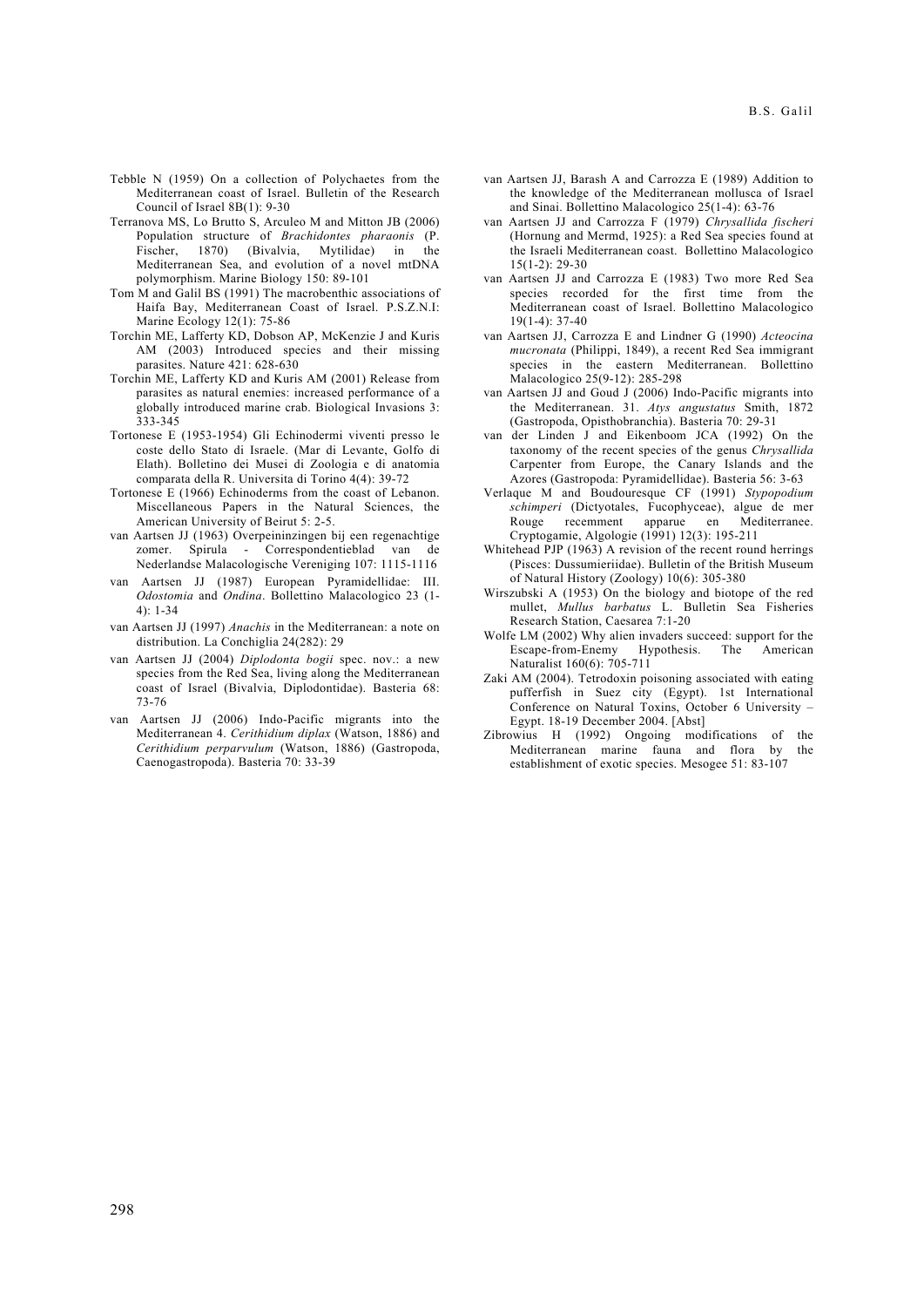#### **Annex**

Aquatic alien species reported from the coastal waters of Israel

| Taxa                                                                                | Date and<br>location of first<br>record | <b>Status</b> | Native range                          | Vector/<br>Pathway | Impact  | References                                                 |
|-------------------------------------------------------------------------------------|-----------------------------------------|---------------|---------------------------------------|--------------------|---------|------------------------------------------------------------|
| Macrophytes                                                                         |                                         |               |                                       |                    |         |                                                            |
| Rhodophyceae                                                                        |                                         |               |                                       |                    |         |                                                            |
| <i>Galaxaura rugosa</i> (Ellis &<br>Solander) Lamouroux, 1816                       | 2003, Shikmona                          | alien         | Pantropical                           | vessels            | unknown | Hoffman et al.<br>2007                                     |
| Hypnea cornuta (Kützing) J.<br>Agardh, 1851                                         | unknown                                 | alien         | Atlantic<br>Ocean; Indian<br>Ocean    | Suez Canal         | unknown | Nemlich and<br>Danin, 1964                                 |
| <i>Hypnea esperi</i> Bory de Saint-<br>Vincent 1828                                 | unknown                                 | alien         | Indian Ocean                          | Suez Canal         | unknown | Lipkin 1972                                                |
| Lophocladia lallemandii<br>(Montagne) F. Schmitz, 1893                              | unknown                                 | alien         | Pantropical                           | Suez Canal         | unknown | Gomez Garreta et<br>al. 2001                               |
| Sarconema filiforme (Sonder)<br>Kylin, 1932                                         | 1945, Tel Aviv                          | alien         | Indo Pacific                          | Suez Canal         | unknown | Rayss 1963                                                 |
| <i>Solieria dura</i> (Zanardini) F.<br>Schmitz, 1895                                | 1957, Bat Yam                           | alien         | Indo Pacific                          | Suez Canal         | unknown | <b>Rayss 1963</b>                                          |
| Phaeophyceae                                                                        |                                         |               |                                       |                    |         |                                                            |
| Padina boergesenii Allender &<br>Kraft, 1983                                        | before 1965,<br>Mikhmoret               | alien         | Pantropical                           | Suez Canal         | unknown | Ramon and<br>Friedman, 1965                                |
| Stypopodium schimperi<br>(Buchinger ex Kützing)<br>Verlaque & Boudouresque,<br>1991 | 1973,<br>Mikhmoret                      | alien         | Atlantic<br>Ocean; Indian<br>Ocean    | Suez Canal         | unknown | Lundberg 1980 fide<br>Verlaque and<br>Boudouresque<br>1991 |
| Chlorophyceae                                                                       |                                         |               |                                       |                    |         |                                                            |
| Acetabularia calyculus<br>Lamouroux in Quoy & Gaimard, 1943, Haifa Bay<br>1824      |                                         | alien         | Pantropical                           | Suez Canal         | unknown | Rayss 1955                                                 |
| Caulerpa mexicana Sonder ex<br>Kützing, 1849                                        | 1939, Tel Aviv                          | alien         | Pantropical                           | Suez Canal         | unknown | Rayss 1941                                                 |
| Caulerpa racemosa var<br>lamourouxii f. requienii<br>(Montagne) Weber-van Bosse     | 1955, Haifa Bay                         | alien         | Red Sea                               | Suez Canal         | unknown | Rayss and<br>Edelstein 1960                                |
| Caulerpa scalpelliformis<br>(Brown ex Turner) C. Agardh,<br>1817                    | 1929, Tel Aviv                          | alien         | Cosmopolitan                          | Suez Canal         | unknown | Carmin 1934                                                |
| Cladophoropsis javanica<br>(Kützing) P.C. Silva, 1996                               | unknown                                 | alien         | Indo Pacific                          | Suez Canal         | unknown | Rayss 1955                                                 |
| Codium taylorii P.C. Silva,<br>1960                                                 | 1958, Bat Yam                           | alien         | Atlantic<br>Ocean; Indian<br>Ocean    | Suez Canal         | unknown | Silva 1960                                                 |
| Cnidaria<br>Hydrozoa                                                                |                                         |               |                                       |                    |         |                                                            |
| Acabaria erythraea Ehrenberg,<br>1834                                               | 1999, Hadera                            | alien         | Red Sea                               | Vessels            | unknown | Fine et al. 2005                                           |
| Oculina patagonica de Angelis,<br>1908                                              | 1993, Sdot Yam                          | alien         | Atlantic coast<br>of South<br>America | Vessels            | unknown | Fine and Loya<br>1995                                      |

 $\overline{\phantom{a}}$ 

 $\overline{\phantom{a}}$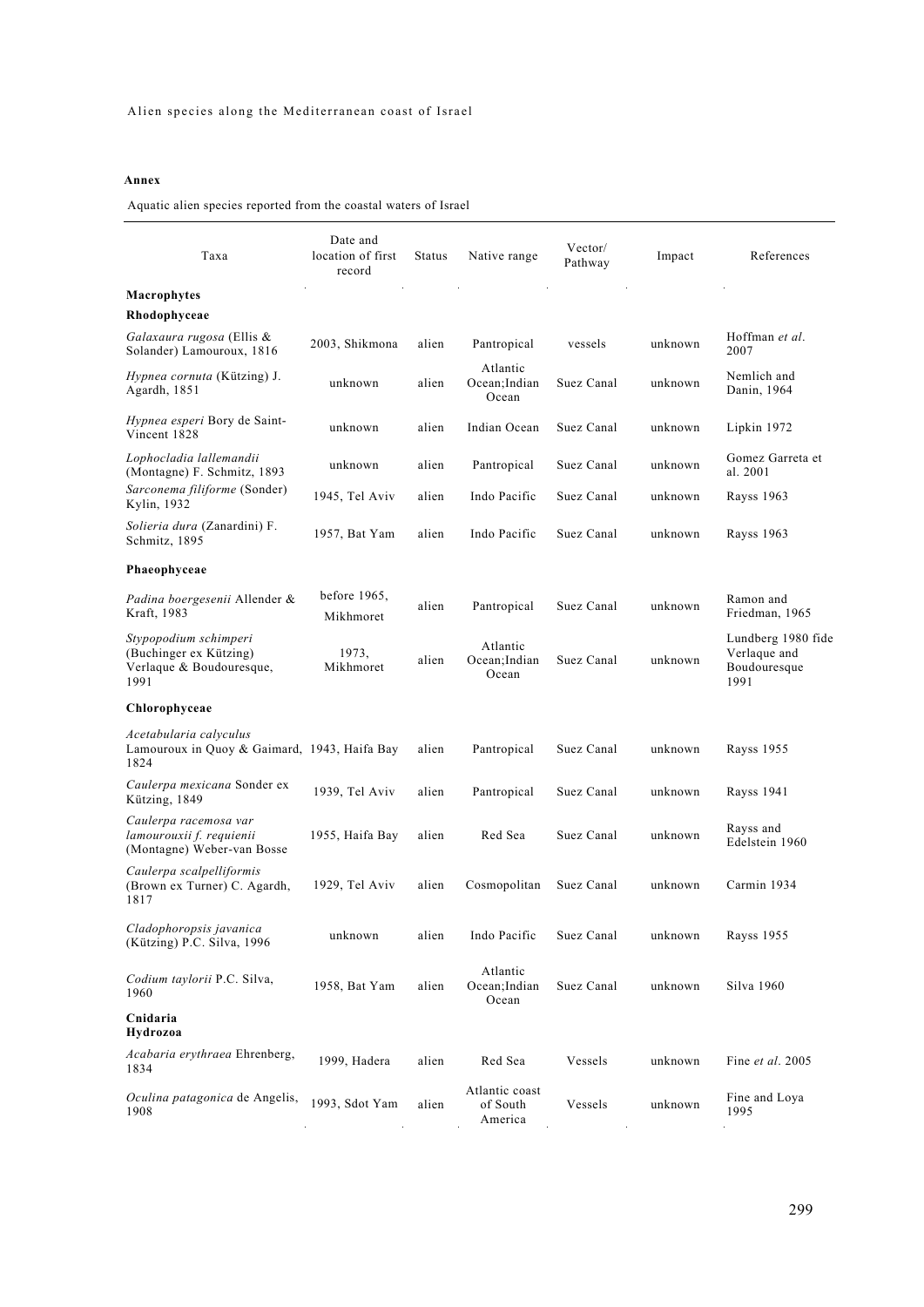| Taxa                                                        | Date and<br>location of first<br>record       | Status | Native range             | Vector/<br>Pathway     | Impact                                                                                               | References                      |
|-------------------------------------------------------------|-----------------------------------------------|--------|--------------------------|------------------------|------------------------------------------------------------------------------------------------------|---------------------------------|
| Anthozoa                                                    |                                               |        |                          |                        |                                                                                                      |                                 |
| Cassiopeia andromeda<br>(Forsskål, 1775)                    | 1988, Neve Yam                                | alien  | Indo Pacific             | Suez Canal             | unknown                                                                                              | Galil et al. 1990               |
| Phyllorhiza punctata von<br>Lendendfeld, 1884               | 1965, Beit Yanai                              | alien  | Indo Pacific             | Suez Canal             | unknown                                                                                              | Galil et al. 1990               |
| <i>Rhopilema nomadica</i> Galil,<br>1990                    | 1976, Dor                                     | alien  | Indian Ocean             | Suez Canal             | Venomous,<br>interferes with<br>fisheries, coastal Galil et al. 1990<br>installations,<br>seabathing |                                 |
| Platyhelminthes                                             |                                               |        |                          |                        |                                                                                                      |                                 |
| Glyphidohaptor plectocirra<br>(Paperna, 1972)               | 1971, unknown                                 | alien  | Red Sea                  | Suez Canal             | parasite                                                                                             | Paperna 1972                    |
| <i>Hysterolecitha sigani</i> Manter,<br>1969                | 1977, Haifa                                   | alien  | Indo Pacific             | Suez Canal             | parasite                                                                                             | Fischthal 1980                  |
| Lecithochirium magnicaudatum<br>Fischthal & Kuntz, 1963     | 1977, Jaffa                                   | alien  | Red Sea                  | Suez Canal             | parasite                                                                                             | Fischthal 1980                  |
| Monilicaecum ventricosum<br>Yamaguti, 1942                  | 1977, Jaffa                                   | alien  | Indo Pacific             | Suez Canal             | parasite                                                                                             | Fischthal 1980                  |
| Polylabris cf. mamaevi Ogawa<br>& Egusa, 1980               | 1971, unknown                                 | alien  | Indo Pacific             | Suez Canal             | parasite                                                                                             | Diamant 1989                    |
| Tetrancistrum polymorphus<br>(Paperna, 1972)                | 1971, unknown                                 | alien  | Red Sea                  | Suez Canal             | parasite                                                                                             | Paperna 1972                    |
| Tetrancistrum strophosolenum<br>Kritsky, Galli & Yang, 2007 | 1971, unknown                                 | alien  | Red Sea                  | Suez Canal             | parasite                                                                                             | Paperna 1972                    |
| Tetrancistrum suezicus<br>(Paperna, 1972)                   | 1971, unknown                                 | alien  | Red Sea                  | Suez Canal             | parasite                                                                                             | Paperna 1972                    |
| Annelida<br>Polychaeta                                      |                                               |        |                          |                        |                                                                                                      |                                 |
| <i>Branchiomma boholense</i> Grube,<br>1878                 | 1927, unknown                                 | alien  | Indo Pacific             | Suez Canal             | unknown                                                                                              | Knight-Jones and<br>Ergen 1991  |
| Ceratonereis mirabilis Kinberg,<br>1866                     | 1974-5, Haifa<br>Bay                          | alien  | Pantropical              | Suez Canal             | unknown                                                                                              | Amoureux 1976                   |
| Eunice cf. indica Kinberg, 1865                             | 1972, unknown                                 | alien  | Indo Pacific;<br>Red Sea | Suez Canal             | unknown                                                                                              | Ben Eliahu 1972b                |
| Ficopomatus enigmaticus<br>(Fauvel, 1923)                   | 1954, swamp<br>near Akko,<br>Alexander river. | alien  | southern<br>Hemisphere   | Vessels                | fouling                                                                                              | Fauvel 1955                     |
| Hydroides brachyacantha Rioja,<br>1941                      | 1933, Jaffa                                   | alien  | Red Sea                  | Suez Canal,<br>Vessels | fouling                                                                                              | Ben Eliahu 1991                 |
| Hydroides elegans (Haswell,<br>1883)                        | 1965-6, Haifa<br>port                         | alien  | Pantropical              | Vessels                | fouling                                                                                              | Queiroz, 1968                   |
| Hydroides heterocerus (Grube,<br>1868)                      | 1990, Akhziv                                  | alien  | Indian Ocean             | Suez Canal,<br>Vessels | fouling                                                                                              | Ben Eliahu and ten<br>Hove 1992 |
| Hydroides homoceros Pixell,<br>1913                         | 1955, Haifa                                   | alien  | Indian Ocean             | Suez Canal,<br>Vessels | fouling                                                                                              | Ben Eliahu 1991                 |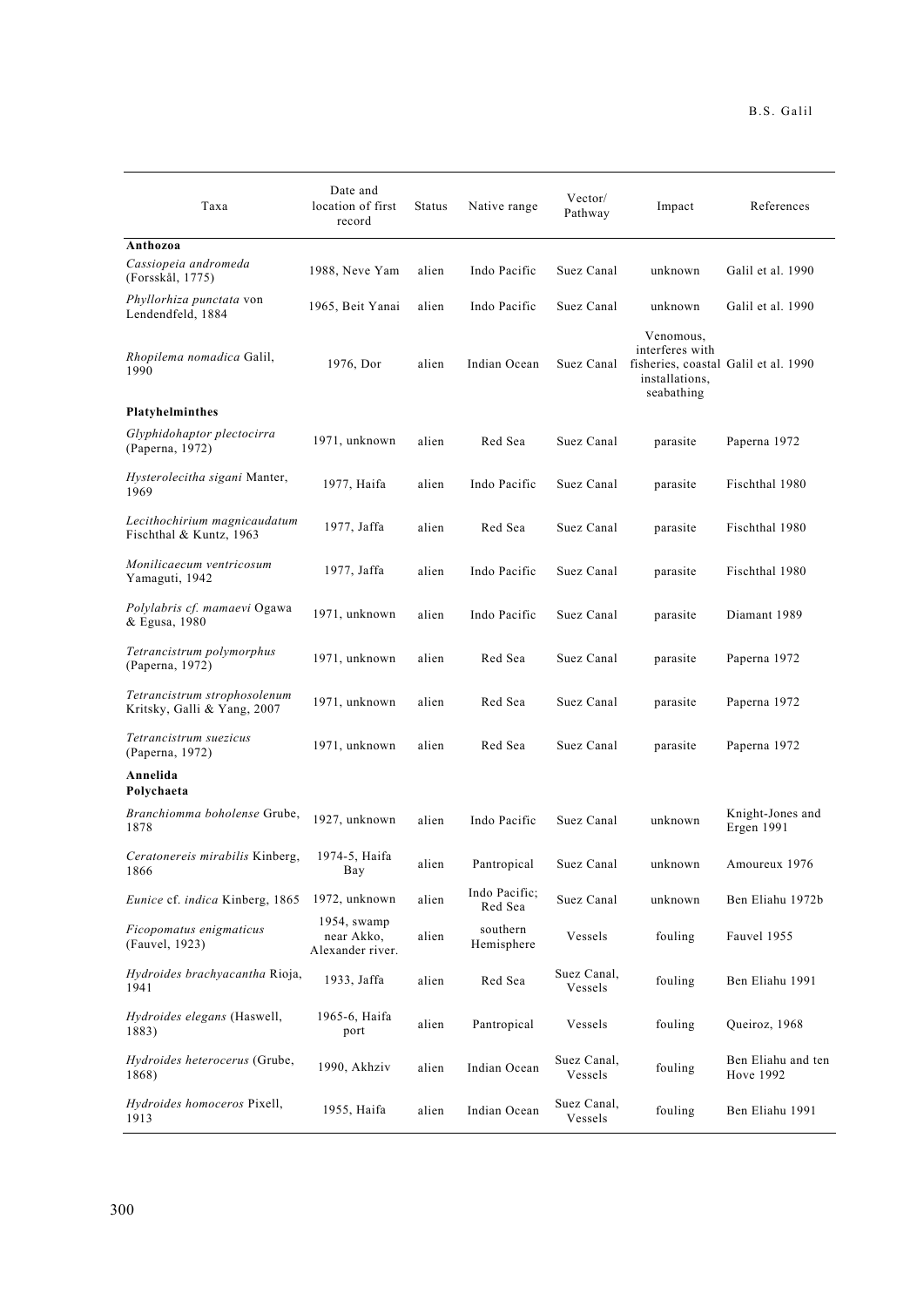| Taxa                                              | Date and<br>location of first<br>record | <b>Status</b>    | Native range                            | Vector/<br>Pathway     | Impact                         | References                              |
|---------------------------------------------------|-----------------------------------------|------------------|-----------------------------------------|------------------------|--------------------------------|-----------------------------------------|
| <i>Hydroides minax</i> (Grube, 1878)              | 1990, Rosh<br>Hanikra                   | alien            | Indo Pacific                            | Suez Canal,<br>Vessels | fouling                        | Ben Eliahu 1991                         |
| Hydroides operculatus<br>(Treadwell, 1929)        | 1959, Haifa                             | alien            | Indian Ocean                            | Suez Canal,<br>Vessels | fouling                        | Ben Eliahu 1991                         |
| Leonnates decipiens Fauvel,<br>1929               | 1980-9, Haifa                           | alien            | Indian Ocean                            | Suez Canal             | unknown                        | Ben Eliahu 1989                         |
| <i>Leonnates indicus</i> Kinberg,<br>1865         | 1991, off Haifa                         | alien            | Indian Ocean                            | Suez Canal             | unknown                        | Ilan et al. 1994                        |
| <i>Leonnates persica</i> Wesenberg-<br>Lund, 1948 | 1937, Haifa                             | alien            | Indian Ocean                            | Suez Canal             | unknown                        | Ben Eliahu 1989                         |
| Lepidonotus tenuisetosus<br>Gravier, 1901         | 1969, Ashkelon                          | alien            | Indo Pacific                            | Suez Canal             | unknown                        | Barnich and Fiege<br>2003               |
| Linopherus incarunculata<br>Peters, 1858          | before $1976$ ,<br>unknown              | alien            | unknown                                 | Suez Canal             | unknown                        | Ben Eliahu 1976                         |
| Metasychis gotoi Izuka, 1902                      | before 1972,<br>unknown                 | alien            | Indo Pacific                            | Suez Canal             | unknown                        | Ben Eliahu 1972b                        |
| Nereis persica Fauvel, 1911                       | 1937, Haifa                             | alien            | Pantropical                             | Suez Canal             | unknown                        | Ben Eliahu 1989                         |
| Pista unibranchia Day, 1963                       | 1974-5, Haifa<br>Bay                    | alien            | Arabian Gulf                            | Suez Canal             | unknown                        | Amoureux 1977                           |
| Pomatoleios kraussii (Baird,<br>1865)             | 1958, Hadera                            | alien            | Indo Pacific                            | Suez Canal,<br>Vessels | unknown                        | Ben Eliahu 1992                         |
| <i>Pseudonereis anomala</i> Gravier,<br>1901      | 1937, Haifa                             | alien            | Red Sea;<br>Arabian Gulf                | Suez Canal             | unknown                        | Ben Eliahu 1989                         |
| <i>Terebella ehrenbergi</i> Grube,<br>1870        | 1976, unknown                           | alien            | Indo Pacific                            | Suez Canal             | unknown                        | Ben Eliahu 1977                         |
| Crustacea<br>Cirripedia                           |                                         |                  |                                         |                        |                                |                                         |
| Balanus reticulatus Utinomi,<br>1967              | 2003, Hadera<br>harbour                 | alien            | tropical and<br>warm-<br>temperate seas | Vessels                | fouling                        | F. Kerckhof pers.<br>com.               |
| <i>Heterosaccus dollfusi</i> Boschma,<br>1960     | 1990, Palmahim                          | alien            | Red Sea                                 | Suez Canal             | parasite on Ch.<br>longicollis | Galil and Lützen<br>1995                |
| Copepoda                                          |                                         |                  |                                         |                        |                                |                                         |
| Acartia centrura Giesbrecht,<br>1889              | 1968, Netanya                           | alien            | Indo-Pacific                            | Suez Canal             | unknown                        | Berdugo 1974                            |
| Calanopia media Gurney, 1927<br>Amphipoda         | 1965, Haifa                             | alien            | Indian Ocean                            | Suez Canal             | unknown                        | Berdugo 1968                            |
| Elasmopus pectenicrus (Bate,<br>1862)             | before 1959,<br>unknown                 | alien            | Circumtropical                          | Suez Canal,<br>vessels | unknown                        | Ruffo 1959                              |
| Gammaropsis togoensis<br>Schellenberg, 1925       | before 1979,<br>Ashdod harbour          | alien            | Cosmopolitan                            | vessels                | unknown                        | krapp-Schickel and<br><b>Myers</b> 1979 |
| Photis lamellifera Schellenberg,<br>1928          | 1951-2, Cesarea                         | alien            | Indian Ocean                            | Suez Canal             | unknown                        | Ruffo 1959                              |
| Cumacea                                           |                                         |                  |                                         |                        |                                |                                         |
| Eocuma rosae Corbera & Galil,<br>2007             | 2005, Haifa Bay                         | single<br>record | Red Sea                                 | Suez Canal             | unknown                        | Corbera and Galil,<br>2007              |
| Scherocumella gurneyi<br>(Calman, 1927)           | 2005, Haifa Bay                         | alien            | Red Sea                                 | Suez Canal             | unknown                        | Corbera and Galil<br>2007               |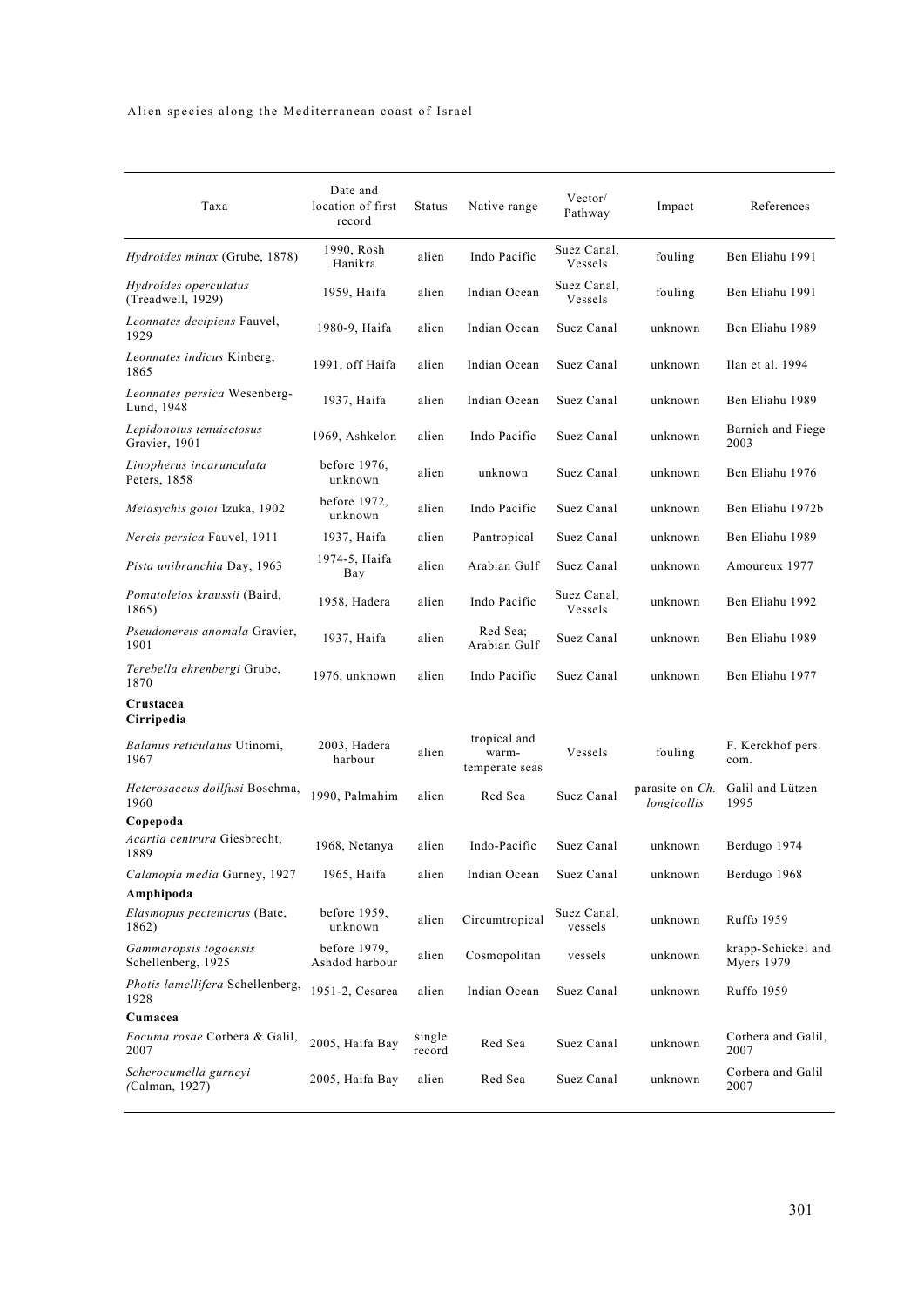| Taxa                                                     | Date and<br>location of first<br>record | Status           | Native range                     | Vector/<br>Pathway | Impact                                                   | References                                               |
|----------------------------------------------------------|-----------------------------------------|------------------|----------------------------------|--------------------|----------------------------------------------------------|----------------------------------------------------------|
| Decapoda                                                 |                                         |                  |                                  |                    |                                                          |                                                          |
| Alpheus audouini Coutiere,<br>1905                       | 1951, Herzeliya                         | alien            | Indo West<br>Pacific             | Suez Canal         | species                                                  | displaced native Forest and Guinot<br>1956               |
| Alpheus inopinatus Holthuis &<br>Gottlieb, 1958          | 1951, Herzeliya                         | alien            | Indian Ocean                     | Suez Canal         | displaced native<br>species                              | Forest and Guinot<br>1958, Holthuis and<br>Gottlieb 1958 |
| <i>Alpheus migrans</i> Lewinsohn &<br>Holthuis, 1978     | 1977, Palmahim                          | alien            | Red Sea                          | Suez Canal         | unknown                                                  | Lewinsohn and<br>Holthuis 1978                           |
| <i>Alpheus rapacida</i> de Man, 1908                     | 1960, Tel Aviv                          | alien            | Indo West<br>Pacific             | Suez Canal         | displaced native Lewinsohn and<br>species                | Holthuis 1964                                            |
| Ashtoret lunaris (Forsskål,<br>1775)                     | 1987, Haifa Bay                         | single<br>record | Indo West<br>Pacific             | Suez Canal         | unknown                                                  | Galil and Golani<br>1990                                 |
| Atergatis roseus (Rüppell,<br>1830)                      | 1961, Tel Aviv                          | alien            | Indo Pacific                     | Suez Canal         | unknown                                                  | Lewinsohn and<br>Holthuis 1964                           |
| Callinectes sapidus Rathbun,<br>1896                     | before 1955,<br>unknown                 | alien            | Western<br>Atlantic              | vessels            | unknown                                                  | Holthuis and<br>Gottlieb 1955                            |
| Carupa tenuipes Dana, 1851                               | 2002, Tel Aviv                          | alien            | Indo Pacific                     | Suez Canal         | unknown                                                  | Galil 2004                                               |
| Charybdis helleri (A. Milne<br>Edwards, 1867)            | 1925, Haifa Bay                         | alien            | Indo West<br>Pacific             | Suez Canal         | unknown                                                  | Steinitz 1929                                            |
| Charybdis longicollis Leene,<br>1938                     | 1961, Tel Aviv                          | alien            | Indian<br>Ocean; Persian<br>Gulf | Suez Canal         | nuisance to<br>fisheries                                 | Lewinsohn and<br>Holthuis 1964                           |
| Coleusia signata (Paulson,<br>1875)                      | 1953, Bat Yam                           | alien            | Indo West<br>Pacific             | Suez Canal         | unknown                                                  | Holthuis 1956                                            |
| <i>Dorippe quadridens</i> Fabricius,<br>1793             | 2004, Ashdod                            | alien            | Indo West<br>Pacific             | Suez Canal         | unknown                                                  | Galil 2005                                               |
| <i>Eucrate crenata</i> de Haan, 1835                     | 1994, Haifa Bay                         | alien            | Indo Pacific                     | Suez Canal         | unknown                                                  | Galil 1997                                               |
| <i>Halimede tyche</i> (Herbst, 1801)                     | 1998, Palmahim                          | single<br>record | Indo West<br>Pacific             | Suez Canal         | unknown                                                  | Galil 2000                                               |
| Hyastenus hilgendorfi de Man,<br>1887                    | 1960, Palmahim                          | alien            | Indo West<br>Pacific             | Suez Canal         | unknown                                                  | Lewinsohn and<br>Holthuis 1964,<br>Galil 2006            |
| Ixa monodi Holthuis & Gottlieb,<br>1956                  | 1977, Palmahim                          | alien            | Red Sea                          | Suez Canal         | unknown                                                  | Galil and Golani<br>1990                                 |
| Leptochela pugnax de Man,<br>1916                        | 1947, Tel Aviv                          | alien            | Indo West<br>Pacific             | Suez Canal         | unknown                                                  | Holthuis and<br>Gottlieb 1958                            |
| Macrophthalmus graeffei A.<br>Milne Edwards, 1873        | 2002, Tel Aviv,<br>Ashquelon            | alien            | Indo West<br>Pacific             | Suez Canal         | unknown                                                  | Ksiunin and Galil<br>2004                                |
| Marsupenaeus japonicus (Bate,<br>1888)                   | before 1951,<br>unknown                 | alien            | Indo Pacific                     | Suez Canal         | commercially<br>valuable;<br>displaced native<br>species | Gottlieb 1953                                            |
| Melicertus hathor (Burkenroad,                           | 1997, Haifa Bay                         | alien            | Indian Ocean                     | Suez Canal         | unknown                                                  | Galil 1999                                               |
| 1959)<br>Metapenaeopsis aegyptia Galil<br>& Golani, 1990 | 1987, Palmahim                          | alien            | Indo Pacific                     | Suez Canal         | unknown                                                  | Galil and Golani<br>1990                                 |
| Metapenaeopsis mogiensis<br>consobrina (Nobili, 1904)    | 1996, Palmahim                          | alien            | Indo West<br>Pacific             | Suez Canal         | unknown                                                  | Galil 1997                                               |
| Metapenaeus monoceros<br>(Fabricius, 1798)               | before 1951,<br>unknown                 | alien            | Indo West<br>Pacific             | Suez Canal         | commercially<br>valuable;<br>displaced native<br>species | Gottlieb 1953                                            |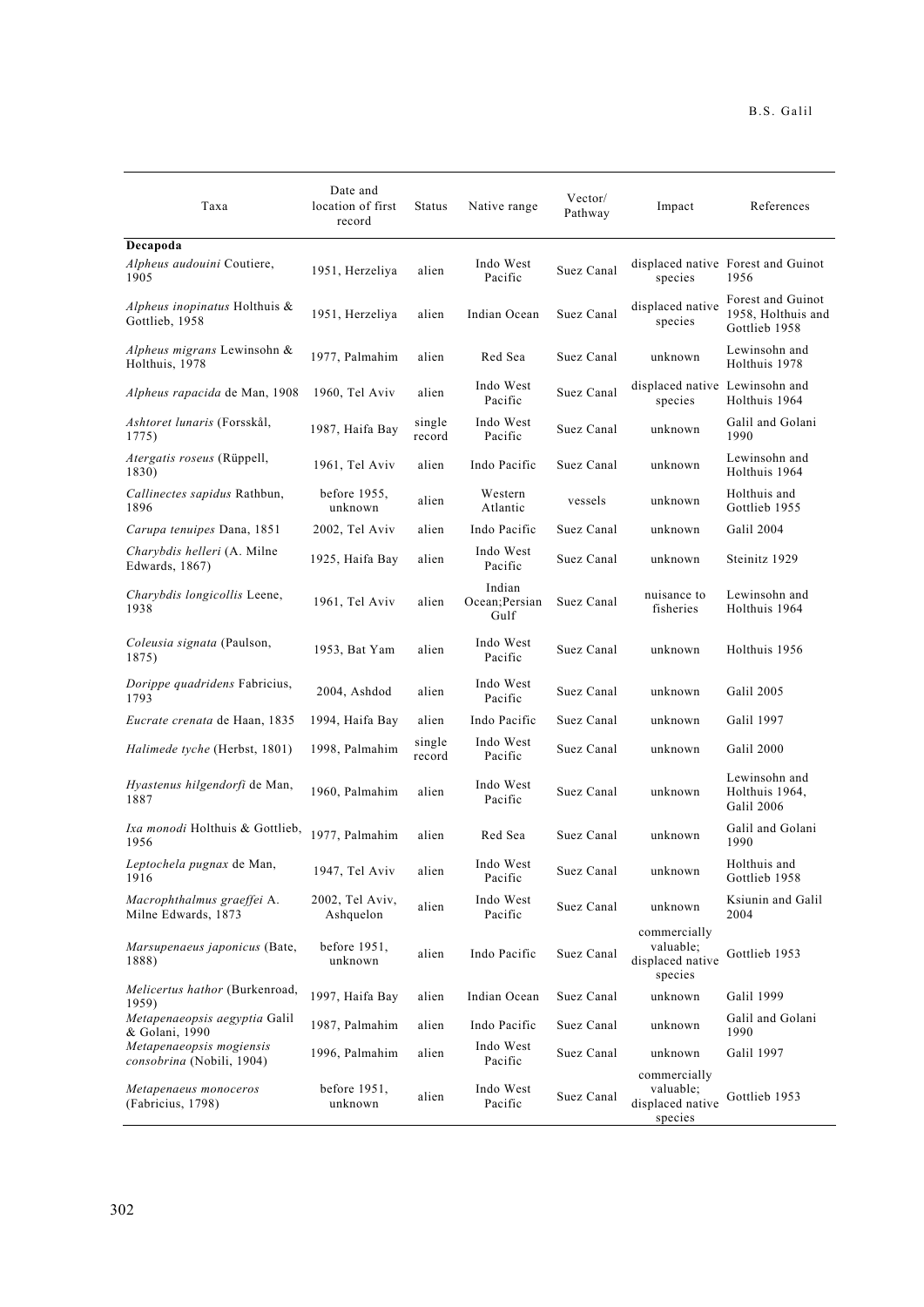| Taxa                                               | Date and<br>location of first<br>record  | Status           | Native range             | Vector/<br>Pathway     | Impact                                                                 | References                     |
|----------------------------------------------------|------------------------------------------|------------------|--------------------------|------------------------|------------------------------------------------------------------------|--------------------------------|
| Metapenaeus stebbingi (Nobili,<br>1904)            | 1958, Haifa Bay                          | alien            | Indian Ocean             | Suez Canal             | commercially<br>valuable;<br>displaced native Holthuis 1964<br>species | Lewinsohn and                  |
| <i>Myra subgranulata</i> Kossmann,<br>1877         | 1929, Jaffa                              | alien            | Western Indian<br>Ocean  | Suez Canal             | unknown                                                                | Monod 1930                     |
| <i>Notopus dorsipes</i> (Linnaeus,<br>1758)        | $1962$ , Atlit                           | single<br>record | Indo West<br>Pacific     | Suez Canal             | unknown                                                                | Lewinsohn and<br>Holthuis 1964 |
| Ogyrides mjoebergi (Balss,<br>1921)                | 1947, Cesarea                            | alien            | Indo West<br>Pacific     | Suez Canal             | unknown                                                                | Holthuis and<br>Gottlieb 1958  |
| Palaemonella rotumana<br>(Borradaile, 1898)        | 1948, Haifa Bay                          | alien            | Indo West<br>Pacific     | Suez Canal             | unknown                                                                | Holthuis and<br>Gottlieb 1958  |
| <i>Panulirus ornatus</i> (Fabricius,<br>1798)      | 1988, Haifa Bay                          | single<br>record | Indo West<br>Pacific     | Suez Canal             | unknown                                                                | Galil et al. 1989              |
| <i>Penaeus semisulcatus</i> de Haan,<br>1844       | before $1951$ ,<br>unknown               | alien            | Indo West<br>Pacific     | Suez Canal             | commercially<br>valuable;<br>displaced native<br>species               | Gottlieb 1953                  |
| Pilumnopeus vauquelini<br>(Audouin, 1826)          | 1951, Haifa Bay                          | alien            | Western Indian<br>Ocean  | Suez Canal             | unknown                                                                | Holthuis 1956                  |
| <i>Portunus pelagicus</i> (Linnaeus,<br>1758)      | before $1924$ ,<br>unknown               | alien            | Indo Pacific             | Suez Canal             | commercially<br>valuable                                               | Fox 1924                       |
| <i>Thalamita poissonii</i> (Audouin,<br>1826)      | 1952, Bat yam                            | alien            | Indo West<br>Pacific     | Suez Canal             | unknown                                                                | Holthuis and<br>Gottlieb 1958  |
| Trachysalambria palaestinensis<br>(Steinitz, 1932) | $1924 - 1925$ ,<br>probably Haifa<br>Bay | alien            | Red Sea                  | Suez Canal             | unknown                                                                | Steinitz 1929                  |
| Stomatopoda                                        |                                          |                  |                          |                        |                                                                        |                                |
| Clorida albolitura Ahyong &<br>Naiyanetr, 2000     | 2006, Ashdod                             | alien            | Indo West<br>Pacific     | Suez Canal             | unknown                                                                | Ahyong and Galil<br>2006       |
| Erugosquilla massavensis<br>(Kossmann, 1880)       | before 1938,<br>Khan Yunes               | alien            | Red Sea;<br>Persian Gulf | Suez Canal             | displaced native<br>species                                            | Steuer 1938                    |
| Pycnogonida                                        |                                          |                  |                          |                        |                                                                        |                                |
| Anoplodactylus californicus<br>Hall, 1912          | 1951, Cesarea                            | alien            | Subcosmopolit<br>an      | Vessels                | unknown                                                                | <b>Stock 1958</b>              |
| Anoplodactylus digitatus<br>(Buhm, 1879)           | 1951, Cesarea                            | alien            | Indo West<br>Pacific     | Suez Canal             | unknown                                                                | <b>Stock 1958</b>              |
| Pigrogromitus timsanus<br>Calman, 1927             | 1960,<br>Mikhmoret                       | alien            | Circumtropical           | Vessels                | unknown                                                                | Lipkin and Safriel<br>1971     |
| Ectoprocta                                         |                                          |                  |                          |                        |                                                                        |                                |
| Celleporaria aperta Hincks,<br>1882                | 1968, Acre                               | alien            | pantropical              | Vessels                | unknown                                                                | Powell 1969                    |
| Reteroporella jermanensis<br>(Waters, 1909)        | 1974, Haifa Bay                          | alien            | Red Sea                  | Suez Canal,<br>Vessels | unknown                                                                | d'Hondt 1988                   |
| Scrupocellaria jolloisi<br>(Audouin, 1826)         | before 1988.<br>unknown                  | alien            | Red Sea                  | Suez Canal             | unknown                                                                | d'Hondt 1988                   |
| Smittina malleolus (Hincks,<br>1884)               | 1985, Haifa                              | alien            | circumtropical           | Vessels                | unknown                                                                | d'Hondt 1988                   |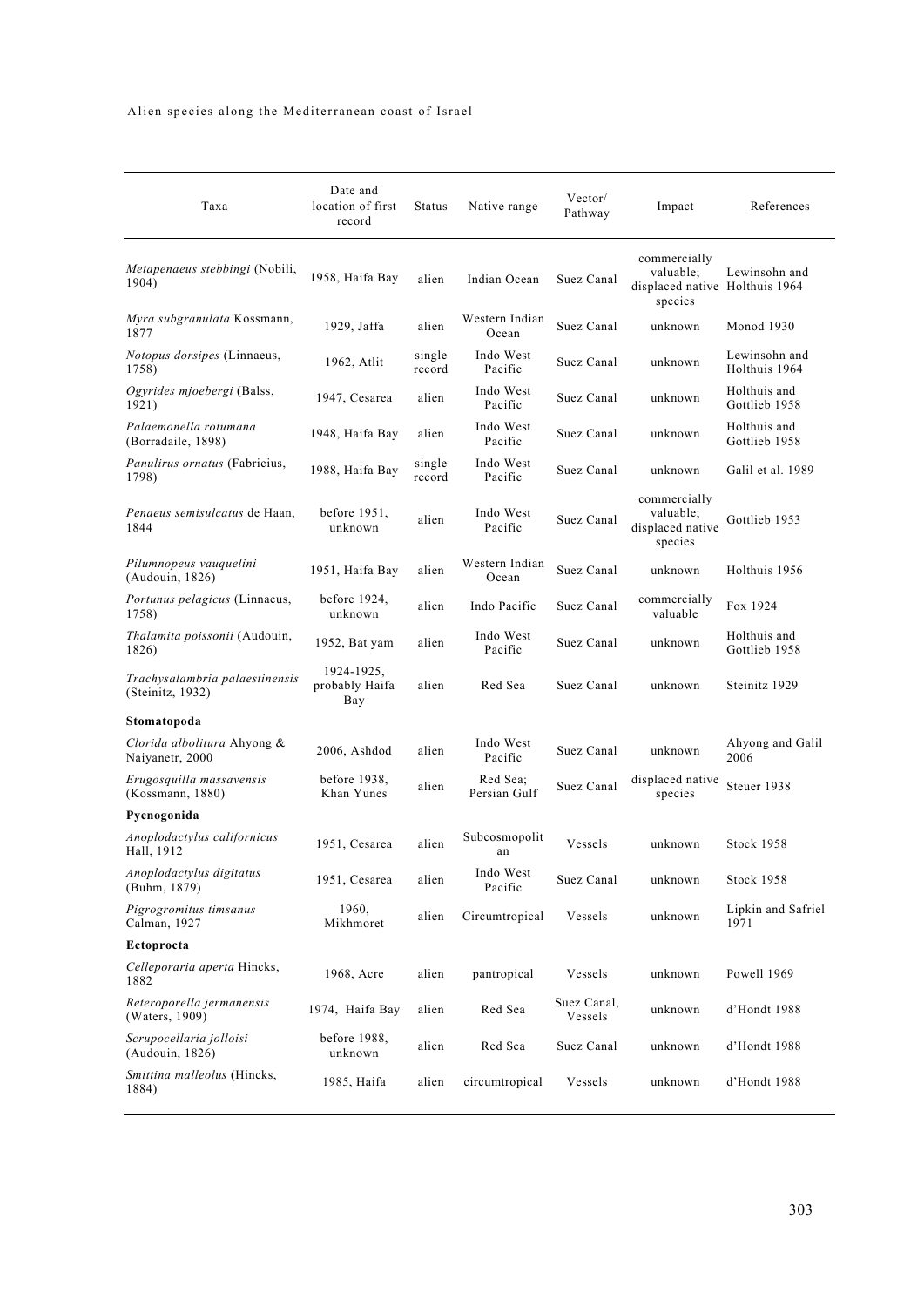| Taxa                                               | Date and<br>location of first<br>record | Status           | Native range            | Vector/<br>Pathway | Impact                      | References                           |
|----------------------------------------------------|-----------------------------------------|------------------|-------------------------|--------------------|-----------------------------|--------------------------------------|
| Mollusca                                           |                                         |                  |                         |                    |                             |                                      |
| Polyplacophora                                     |                                         |                  |                         |                    |                             |                                      |
| Chiton hululensis (Smith E.A in<br>Gardiner, 1903) | 1934, unknown                           | alien            | Indo West<br>Pacific    | Suez Canal         | unknown                     | Barash 1974                          |
| Gastropoda                                         |                                         |                  |                         |                    |                             |                                      |
| <i>Acteocina mucronata</i> (Philippi,<br>1849)     | 1986, Haifa Bay                         | alien            | Red Sea                 | Suez Canal         | unknown                     | van Aartsen et al.<br>1990           |
| Amathia tricarinata (Linnaeus,<br>1767)            | 2005, Shigmona                          | alien            | Indo Pacific            | Suez Canal         | unknown                     | Mienis 2006b                         |
| <i>Angiola punctostriata</i> (Smith<br>E.A., 1872) | 1950, Dor                               | single<br>record | Red Sea                 | Suez Canal         | unknown                     | Mienis 1980b                         |
| Atys angustatus Smith, 1872                        | 1974, Haifa Bay                         | alien            | Red Sea                 | Suez Canal         | unknown                     | van Aartsen and<br>Goud 2006a        |
| Atys cylindricus Helbling, 1779                    | 2002, Shikmona                          | single<br>record | Indo Pacific            | Suez Canal         | unknown                     | Mienis 2004a                         |
| Bulla ampulla Linnaeus, 1758                       | 1978, Ga'ash                            | alien            | Indo Pacific            | Suez Canal         | unknown                     | Barash and Danin<br>1982             |
| Bursatella leachi De Blainville,<br>1817           | before 1939,<br>unknown                 | alien            | circumtropical          | Suez Canal         | unknown                     | O'Donoghue and<br>White 1940         |
| Caloria indica (Bergh, 1896)                       | 1986, Ashqelon                          | alien            | Indo Pacific            | Suez Canal         | unknown                     | Gat 1993                             |
| <i>Canarium mutabilis</i> Swainson,<br>1821        | 1991, HaBonim                           | alien            | Indo West<br>Pacific    | Suez Canal         | unknown                     | Mienis 2001b                         |
| Cellana rota (Gmelin, 1791)                        | 1961, Acre                              | alien            | Indian Ocean            | Suez Canal         | displaced native<br>species | Christiaens 1967                     |
| Cerithidium diplax (Watson,<br>1886)               | 1961, Bat Yam                           | alien            | Indo Pacific            | Suez Canal         | unknown                     | van Aartsen 2006                     |
| Cerithidium perparvulum<br>(Watson, 1886)          | 2004, Rosh<br>HaNikra                   | alien            | Indo Pacific            | Suez Canal         | unknown                     | Bogi and Galil<br>2006               |
| <i>Cerithiopsis pulvis</i> (Issel, 1869)           | 1978, Dor                               | alien            | Red Sea                 | Suez Canal         | unknown                     | Mienis 1992                          |
| Cerithiopsis tenthrenois<br>(Melvill, 1896)        | 1982, Haifa Bay                         | alien            | Indian Ocean            | Suez Canal         | unknown                     | van Aartsen et al.<br>1989           |
| Cerithium columna Soweby,<br>1834                  | 1966, Cesarea                           | single<br>record | Indo Pacific            | Suez Canal         | unknown                     | Mienis 2003a                         |
| Cerithium egenum Gould, 1849                       | 1971, Haifa Bay                         | alien            | Indo Pacific            | Suez Canal         | unknown                     | Mienis 2001a                         |
| Cerithium nesioticum Pilsbry<br>&Vanatta, 1906     | 1971, Shikmona                          | alien            | Indo West<br>Pacific    | Suez Canal         | unknown                     | Mienis 1977                          |
| Cerithium scabridum (Philippi,<br>1848)            | 1891, Jaffa                             | alien            | Red Sea,<br>Arabian Sea | Suez Canal         | displaced native<br>species | Hart 1891                            |
| Chelidonura fulvipunctata<br>Baba, 1938            | 1986, Ashkelon                          | alien            | Indo Pacific            | Suez Canal         | unknown                     | Mienis and Gat<br>1987               |
| Chrysallida fischeri (Hornung<br>& Mermod, 1925)   | 1974, Haifa Bay                         | alien            | Red Sea                 | Suez Canal         | unknown                     | van Aartsen and<br>Carroza 1979      |
| Chrysallida maiae (Hornung &<br>Mermod, 1924)      | 1935, Atlit                             | alien            | Red Sea                 | Suez Canal         | unknown                     | van der Linden and<br>Eikenboom 1992 |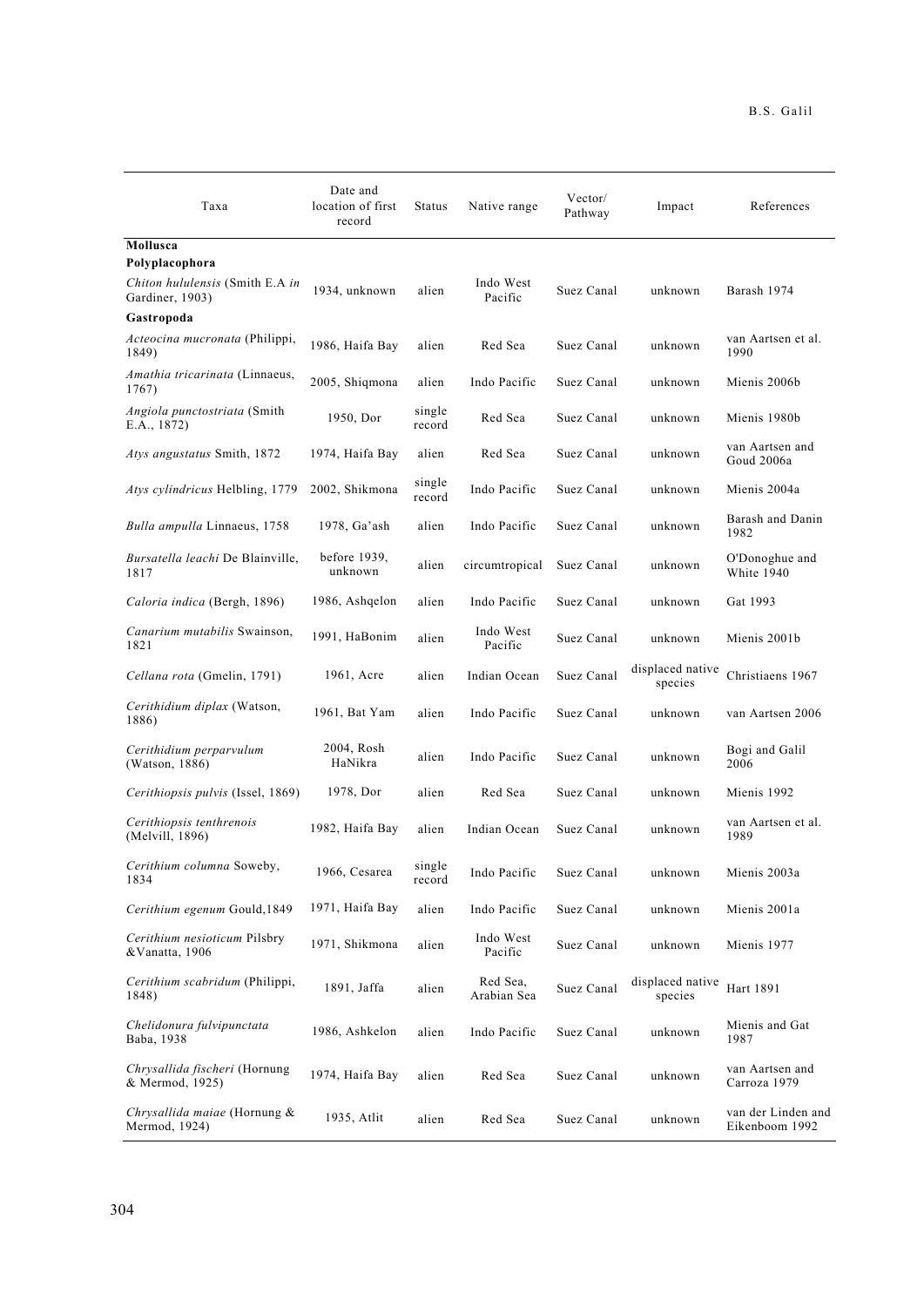| Taxa                                                | Date and<br>location of first<br>record | <b>Status</b>    | Native range                       | Vector/<br>Pathway | Impact  | References                      |
|-----------------------------------------------------|-----------------------------------------|------------------|------------------------------------|--------------------|---------|---------------------------------|
| Chrysallida pirintella (Melvill,<br>1910)           | 1984, Haifa Bay                         | alien            | Red Sea                            | Suez Canal         | unknown | van Aartsen et al.<br>1989      |
| Cingulina isseli (Tryon, 1886)                      | 1980, Haifa Bay                         | alien            | Atlantic<br>Ocean, Indian<br>Ocean | Suez Canal         | unknown | van Aartsen and<br>Carroza 1983 |
| Clypeomorus bifasciatus<br>(Sowerby G.B II, 1855)   | 1983, Akhziv                            | alien            | Indo West<br>Pacific               | Suez Canal         | unknown | Mienis 1985a                    |
| Conomurex persicus Swainson,<br>1821                | 1983, Shikmona                          | alien            | Persian Gulf,<br>Arabian Gulf      | Suez Canal         | unknown | Barash and Danin<br>1986        |
| Dendrodoris fumata (Rüppell &<br>Leuckart, 1830)    | 1980, Dor                               | alien            | Red Sea                            | Suez Canal         | unknown | Barash and Danin<br>1986        |
| Diala varia Adams A., 1860                          | 1935, Jaffa                             | alien            | Indo West<br>Pacific               | Suez Canal         | unknown | Mienis 1984                     |
| Diodora funiculata Reeve, 1850 1998, Palmahim       |                                         | alien            | Indo Pacific                       | Suez Canal         | unknown | Mienis 2002b                    |
| Diodora ruppellii (Sowerby,<br>1834)                | before 1948,<br>Haifa Bay               | alien            | Indo Pacific                       | Suez Canal         | unknown | Haas 1948                       |
| Diplodonta bogii van Aartsen,<br>2004               | 1982, Hadera                            | alien            | Red Sea                            | Suez Canal         | unknown | van Aartsen 2004                |
| Discodoris lilacina Gould, 1852                     | 1974, Haifa Bay                         | alien            | Indo Pacific                       | Suez Canal         | unknown | Barash and Danin<br>1977        |
| <i>Engina mendicaria</i> Linnaeus,<br>1758          | 2001, Shikmona                          | alien            | Indo Pacific                       | Suez Canal         | unknown | Mienis 2004a                    |
| Ergalatax contracta Reeve,<br>1846                  | 2001, Jaffa                             | single<br>record | Red Sea                            | Suez Canal         | unknown | Mienis 2004a                    |
| Ergalatax obscura Houart, 1996                      | 2004, Akhziv-<br>Rosh Hanikra           | alien            | Red Sea                            | Suez Canal         | unknown | Mienis 2006                     |
| <i>Erosaria turdus</i> (Lamarck,<br>1810)           | 1980, Dor                               | alien            | Indian Ocean                       | Suez Canal         | unknown | Barash and Danin<br>1986        |
| <i>Finella pupoides</i> Adams A.,<br>1860           | 1958, unknown                           | alien            | Indo Pacific                       | Suez Canal         | unknown | Barash and Danin<br>1977        |
| Flabellina rubrolineata<br>(O'Donoghue, 1929)       | 1988, Ashkelon                          | alien            | Indo Pacific                       | Suez Canal         | unknown | Gat 1993                        |
| <i>Fusinus verrucosus</i> (Gmelin,<br>1791)         | 1929, Haifa Bay                         | alien            | Red Sea                            | Suez Canal         | unknown | Gruvel and Moazzo<br>1929       |
| Gibborissoa virgata (Philippi,<br>1849)             | 1970, HaBonim                           | alien            | Indo Pacific                       | Suez Canal         | unknown | van Aartsen et al.<br>1989      |
| Haliotis pustulata cruenta<br>Reeve, 1846           | 1961, Shikmona                          | alien            | Red Sea                            | Suez Canal         | unknown | Talmadge 1971                   |
| Hypselodoris infucata (Rüppell<br>& Leuckart, 1830) | 1965, Caesarea                          | alien            | Indo Pacific                       | Suez Canal         | unknown | Barash and Danin<br>1977        |
| Leucotina natalensis (Adams<br>A., 1851)            | 1978, unknown                           | alien            | Indo Pacific                       | Suez Canal         | unknown | Mienis 1985b                    |
| Metaxia bacillum (Issel, 1869)                      | 1978, Dor                               | alien            | Red Sea                            | Suez Canal         | unknown | Mienis 1985b                    |
| Monotigma lauta (Adams A.,<br>1851)                 | 1967, unknown                           | alien            | Indo Pacific                       | Suez Canal         | unknown | Lavaleye and<br>Barash 1981     |
| Murchisonella columna<br>(Hedley, 1907)             | 1997, Haifa Bay                         | alien            | Indo Pacific                       | Suez Canal         | unknown | Bogi and Galil<br>1999          |
| Murex forskoehlii Roding, 1798                      | 1932, Haifa                             | alien            | Red Sea                            | Suez Canal         | unknown | Settepassi 1967                 |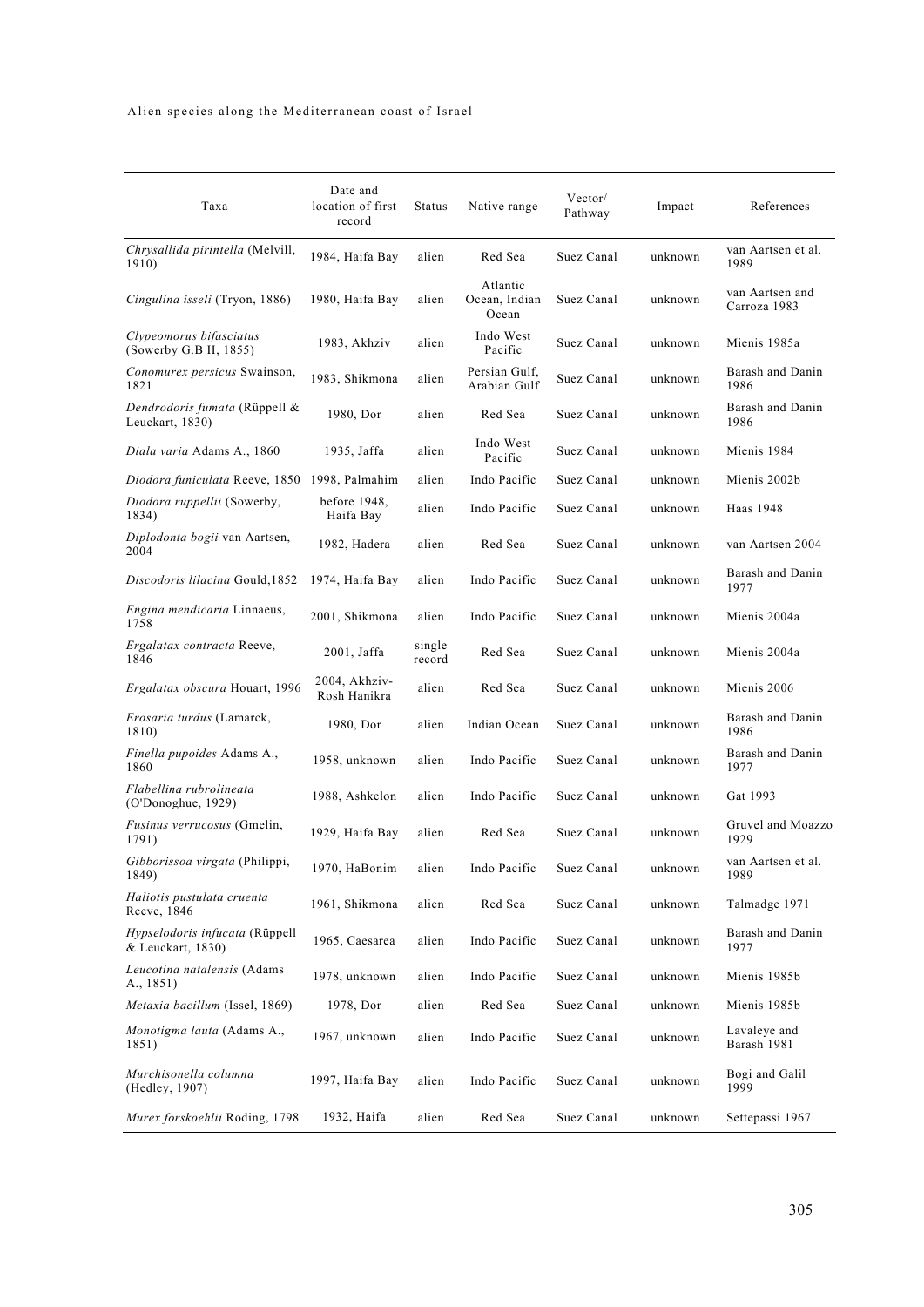| Taxa                                                 | Date and<br>location of first<br>record | <b>Status</b>    | Native range             | Vector/<br>Pathway | Impact  | References                                |
|------------------------------------------------------|-----------------------------------------|------------------|--------------------------|--------------------|---------|-------------------------------------------|
| Nassarius obvelatus (Deshayes,<br>1834)              | 1968, Haifa Bay                         | single<br>record | Indian Ocean             | Suez Canal         | unknown | Barash and Danin<br>1977                  |
| Notocochlis gualteriana<br>(Recluz, 1844)            | 1966, Caesarea                          | alien            | Indo West<br>Pacific     | Suez Canal         | unknown | Mienis 2000b                              |
| Oscilla jocosa Melvill, 1904                         | 1984, Haifa Bay                         | alien            | Indo Pacific             | Suez Canal         | unknown | van Aartsen et al.<br>1989                |
| <i>Palmadusta lentiginosa</i> (Gray,<br>1825)        | 1990, Tel Aviv                          | alien            | Indian Ocean             | Suez Canal         | unknown | Mienis 1990                               |
| <i>Planaxis griseus</i> (Brocchi,<br>1821)           | 1997, unknown                           | alien            | Red Sea                  | Suez Canal         | unknown | Gianuzzi-Savelli et<br>al. 1997           |
| Pleurobranchus forskalii<br>Rüppell & Leuckart, 1828 | 1975, Haifa Bay                         | alien            | Indo Pacific             | Suez Canal         | unknown | Barash and Danin<br>1977                  |
| Plocamopherus ocellatus<br>Rüppell & Leuckart, 1828  | 1977, Nizzanim                          | alien            | Red Sea                  | Suez Canal         | unknown | Barash and Danin<br>1982                  |
| Pseudominolia nedyma (Melvill,<br>1897)              | 1966, Atlit                             | alien            | Red Sea.<br>Persian Gulf | Suez Canal         | unknown | Barash and Danin<br>1973                  |
| Purpuradusta gracilis notata<br>(Gill, 1858)         | 1981, Hadera                            | alien            | Indian Ocean             | Suez Canal         | unknown | Mienis and Singer<br>1983                 |
| Pyrunculus fourierii (Audouin,<br>1826)              | before 1989,<br>Haifa Bay               | alien            | Indo West<br>Pacific     | Suez Canal         | unknown | van Aartsen et al.<br>1989                |
| Retusa desgenettii (Audouin,<br>1826)                | 1997, Haifa Bay;<br>Ashkelon; Acre      | alien            | Red Sea                  | Suez Canal         | unknown | Bogi and Galil<br>2002                    |
| Rhinoclavis kochi Philippi, 1848 1963, Haifa Bay     |                                         | alien            | Indo West<br>Pacific     | Suez Canal         | species | displaced native Barash and Danin<br>1973 |
| <i>Rhinoclavis sinensis</i> Gmelin,<br>1791          | 2003, Palmahim                          | single<br>record | Indo Pacific             | Suez Canal         | unknown | Mienis 2004a                              |
| Rissoina bertholleti Issel, 1869                     | 1958, Haifa                             | alien            | Indian Ocean             | Suez Canal         | unknown | van Aartsen 1963                          |
| Rissoina spirata Sowerby, 1825                       | 1997, Haifa                             | single<br>record | Indo Pacific             | Suez Canal         | unknown | Gianuzzi-Savelli<br>1997                  |
| Sabia conica (Schumacher,<br>1817) [doubtful]        | 1980, Dor                               | alien            | Indo Pacific             | Suez Canal         | unknown | Barash and Danin<br>1986                  |
| Siphonaria crenata Blainville,<br>1827               | 1965, Shikmona                          | alien            | Indo Pacific             | Suez Canal         | unknown | Barash and Danin<br>1973                  |
| Sticteulima cf. Lentiginosa<br>(Adams A., 1861)      | 2004, Rosh<br>Hanikra                   | alien            | Indo Pacific             | Suez Canal         | unknown | Bogi and Galil<br>2006                    |
| Stomega lorioli (Hornung &<br>Mermod, 1924)          | 1974, Haifa Bay                         | alien            | Red Sea                  | Suez Canal         | unknown | van Aartsen 1987                          |
| Syrnola fasciata (Jickeli, 1882)                     | 1949, Tantura &<br>Haifa Bay            | alien            | Indo Pacific             | Suez Canal         | unknown | Mienis 1995                               |
| Syrnola lendix A. Adams, 1863                        | 1994, Palmahim                          | alien            | Indo Pacific             | Suez Canal         | unknown | Bogi and Galil<br>1997                    |
| Thais lacera (Born, 1778)                            | 1928, Jaffa                             | alien            | Indian Ocean             | Suez Canal         | unknown | Mienis 1977                               |
| Thais sacellum (Gmelin, 1791)                        | 2004, Segavyon<br>Ι.                    | alien            | Indian Ocean             | Suez Canal         | unknown | Mienis 2006c                              |
| Trochus erithraeus Brocchi,<br>1821                  | before 1973,<br>Shikmona                | alien            | Red Sea,<br>Persian gulf | Suez Canal         | unknown | Barash and Danin<br>1973                  |
| Turbonilla edgarii (Melvill,<br>1896)                | 1984, Haifa                             | alien            | Indo Pacific             | Suez Canal         | unknown | van Aartsen et al.<br>1989                |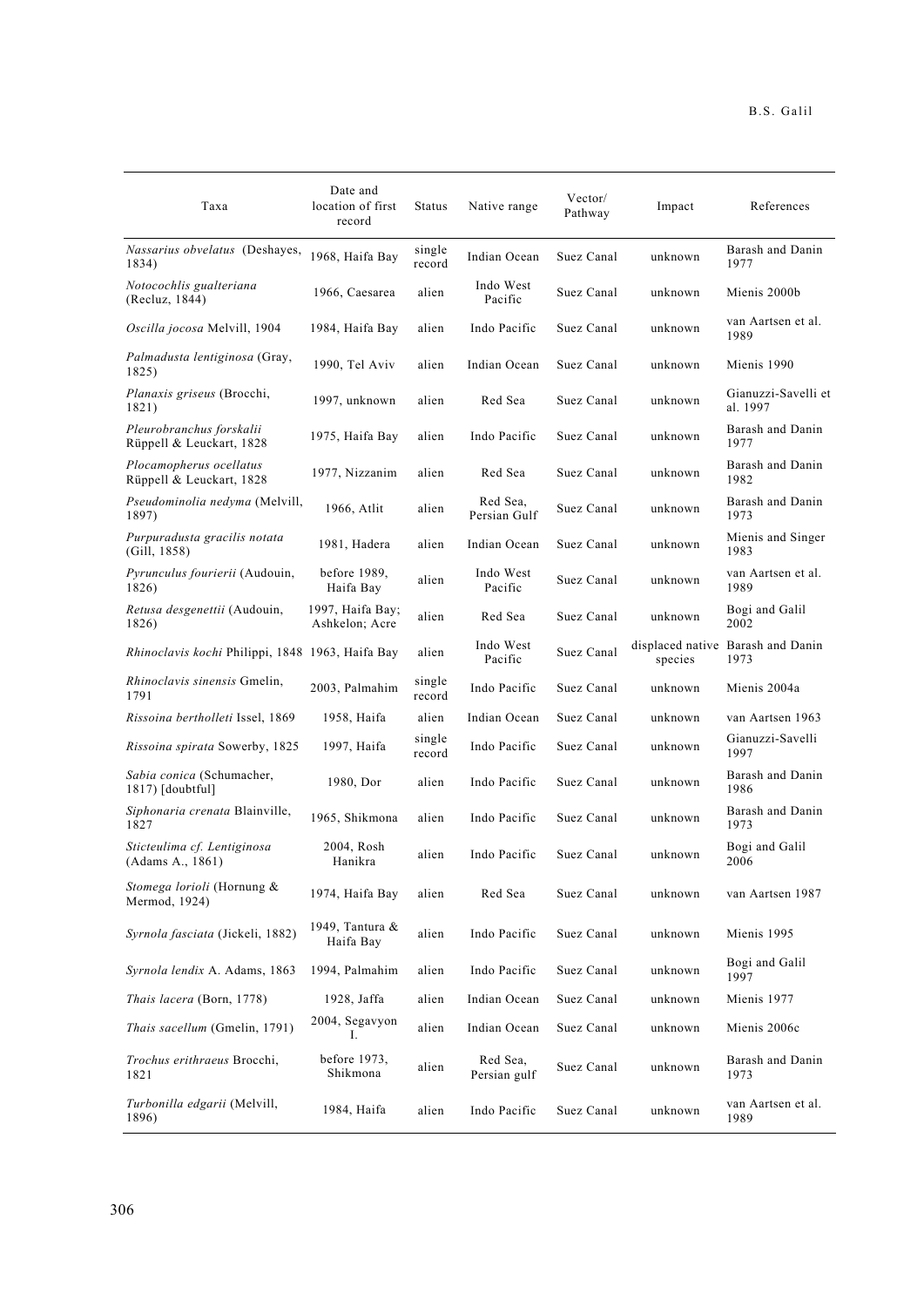| Taxa                                            | Date and<br>location of first<br>record | <b>Status</b>    | Native range             | Vector/<br>Pathway     | Impact                                                 | References               |
|-------------------------------------------------|-----------------------------------------|------------------|--------------------------|------------------------|--------------------------------------------------------|--------------------------|
| Vexillum depexum (Deshayes in<br>Laborde, 1834) | 1964, Akhziv                            | alien            | Red Sea                  | Suez Canal             | unknown                                                | Mienis 2004a             |
| Voorwindia tiberiana (Issel,<br>1869)           | 1997, Haifa Bay                         | alien            | Red Sea                  | Suez Canal             | unknown                                                | Bogi and Galil<br>1999   |
| Zafra savignyi (Moazzo, 1939)                   | 1954, Shavei<br>Zion                    | alien            | Red Sea                  | Suez Canal             | unknown                                                | Mienis 1976b             |
| Zafra selasphora (Melvill &<br>Standen, 1901)   | 1980, Haifa Bay                         | alien            | Indian Ocean             | Suez Canal             | unknown                                                | van Aartsen 1997         |
| <b>Bivalvia</b>                                 |                                         | single           |                          |                        |                                                        | Barash and Danin         |
| Acar plicata (Dillwyn, 1817)                    | 1978, Netanya                           | record           | Indo Pacific             | Suez Canal             | unknown                                                | 1986                     |
| Afrocardium richardi (Audouin,<br>1826)         | 1997, Haifa Bay                         | alien            | Red Sea,<br>Arabian Sea  | Suez Canal             | unknown                                                | Bogi and Galil<br>1999   |
| Alectryonella crenulifera<br>(Sowerby, 1871)    | 2005, Hadera<br>Port                    | single<br>record | Indian Ocean             | Suez Canal             | unknown                                                | Sharon et al. 2005       |
| Anadara natalensis (Krauss,<br>1848)            | 1935, unknown                           | alien            | Indian Ocean             | Suez Canal             | unknown                                                | Haas 1937                |
| Angulus flacca Romer, 1871                      | 1997, Haifa Bay                         | single<br>record | Indo Pacific             | Suez Canal             | unknown                                                | Mienis 2004a             |
| <i>Atactodea glabrata</i> (Gmelin,<br>1791)     | 1973, Netanya                           | alien            | Indo Pacific             | Suez Canal             | unknown                                                | Barash and Danin<br>1977 |
| <i>Barbatia trapezina</i> Lamarck,<br>1819      | 2003, Ashkelon                          | single<br>record | Indo Pacific             | vessels                | unknown                                                | Mienis 2004a             |
| Brachidontes pharaonis<br>(Fischer P., 1870)    | 1935, unknown                           | alien            | Indian Ocean             | Suez Canal,<br>vessels | displaced native<br>species                            | Haas 1937                |
| Chama asperella Lamarck, 1819                   | 2003, Ashkelon                          | single<br>record | Indo Pacific             | vessels                | unknown                                                | Mienis 2004a             |
| Chama aspersa Reeve, 1846                       | 2002, Tel Aviv                          | alien            | Indo Pacific             | Suez Canal             | unknown                                                | Mienis 2004c             |
| Chama brassica Reeve, 1846                      | 2003, Haifa Bay                         | single<br>record | Indo Pacific             | vessels                | unknown                                                | Mienis et al. 1993b      |
| Chama pacifica Broderip, 1834                   | 1988, Haifa Bay                         | alien            | Indo Pacific             | Suez Canal             | Engineering<br>species,<br>displaced native<br>species | Mienis et al. 1993b      |
| Circenita callipyga (von Born,<br>1778)         | 1972, Netanya                           | alien            | Red Sea                  | Suez Canal             | unknown                                                | Mienis 2000a             |
| Clementia papyracea (Gray,<br>1825)             | 1937, Gaza                              | alien            | Indo Pacific             | Suez Canal             | unknown                                                | Haas 1948                |
| Divalinga arabica Dekker &<br>Goud, 1994        | 1976, Netanya                           | alien            | Red Sea,<br>Persian Gulf | Suez Canal             | unknown                                                | Mienis 1979              |
| <i>Fulvia australis</i> (Sowerby G.B.,<br>1834) | before 1948,<br>Haifa Bay               | alien            | Indo Pacific             | Suez Canal             | unknown                                                | Haas 1948                |
| Fulvia fragilis (Forsskål in<br>Niehbur, 1775)  | 1955, Haifa Bay                         | alien            | Indian Ocean             | Suez Canal             | unknown                                                | Barash and Danin<br>1973 |
| Gafrarium pectinatum<br>(Linnaeus, 1758)        | 1984, Palmahim                          | alien            | Indo Pacific             | Suez Canal             | unknown                                                | Mienis 1999              |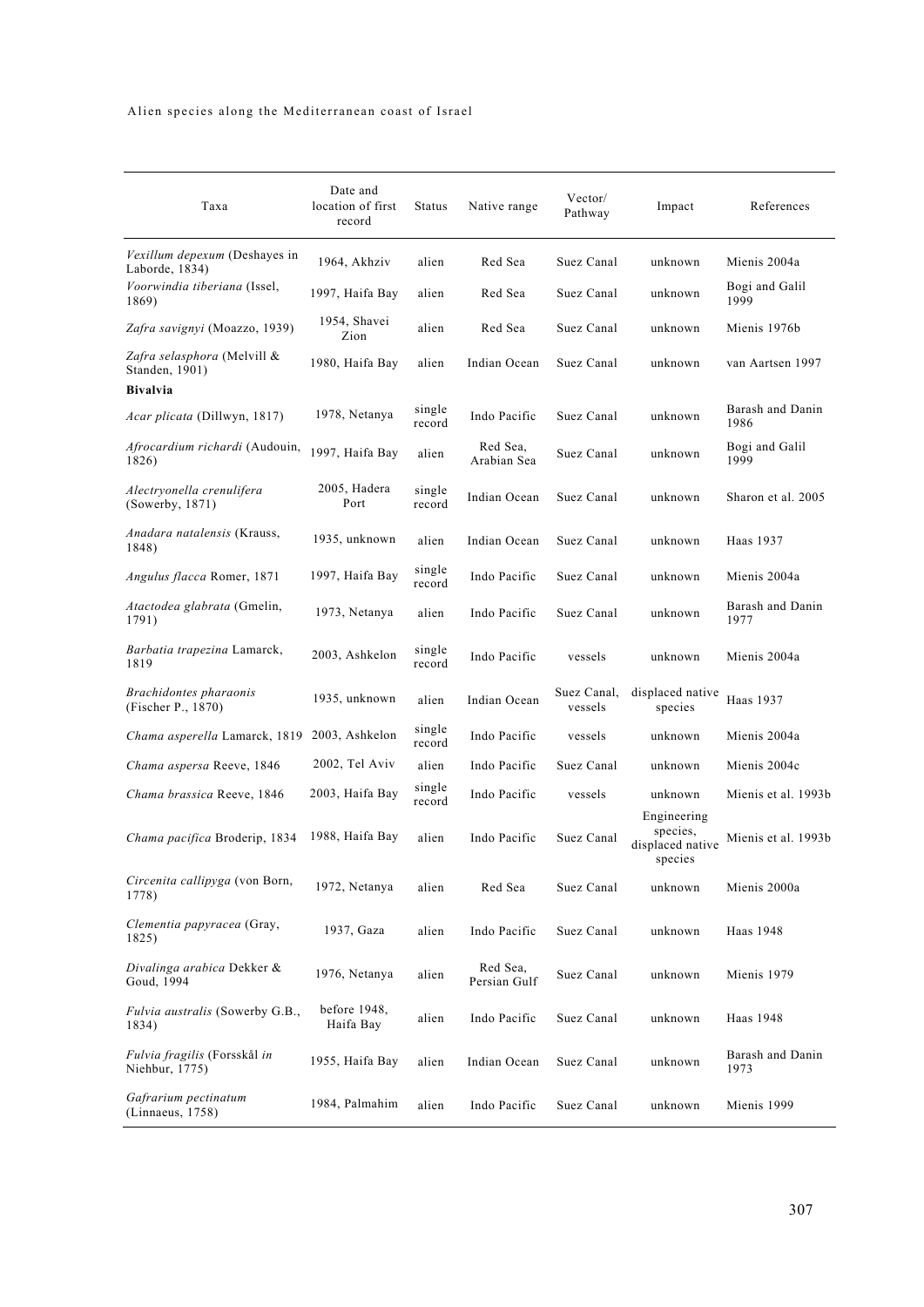| Taxa                                             | Date and<br>location of first<br>record | Status           | Native range | Vector/<br>Pathway      | Impact  | References                    |
|--------------------------------------------------|-----------------------------------------|------------------|--------------|-------------------------|---------|-------------------------------|
| Gastrochaena cymbium<br>(Spenger, 1783)          | 1954, Palmahim                          | alien            | Indo Pacific | Suez Canal              | unknown | Barash and Danin<br>1973      |
| Glycymeris arabicus (Adams<br>H., 1871)          | 1966, Dor                               | single<br>record | Indian Ocean | Suez Canal              | unknown | Barash and Danin<br>1977      |
| Hyotissa hyotis Linnaeus, 1758                   | 2003, Ashkelon                          | single<br>record | Indo Pacific | vessels                 | unknown | Mienis 2004a                  |
| Isognomon ephippium Linnaeus,<br>1758            | 2003, Ashkelon                          | single<br>record | Indian Ocean | vessels                 | unknown | Mienis 2004a                  |
| Laternula anatina (Linnaeus,<br>1758)            | 1958, Shikmona                          | alien            | Indo Pacific | Suez Canal              | unknown | Barash and Danin<br>1973      |
| Leiosolenus hanleyanus Reeve,<br>1857            | 2003, Ashkelon                          | single<br>record | Indo Pacific | vessels                 | unknown | Mienis 2004a                  |
| Limopsis multistriata (Forsskål,<br>1775)        | 1965, Dor                               | single<br>record | Indo Pacific | Suez Canal              | unknown | Barash and Danin<br>1977      |
| Mactra lilacea Lamarck, 1818                     | 2001, Acre                              | alien            | Indo Pacific | Suez Canal              | unknown | Mienis 2002c                  |
| Mactra olorina Philippi, 1846                    | before 1973, Tel<br>Aviv                | alien            | Red Sea      | Suez Canal              | unknown | Barash and Danin<br>1973      |
| Malvufundus regulus (Forsskål,<br>1775)          | before $1937$ ,<br>unknown              | alien            | Indo Pacific | Suez Canal              | unknown | Haas 1937                     |
| <i>Modiolus auriculatus</i> (Krauss,<br>1848)    | 1935, Acre                              | alien            | Indian Ocean | Suez Canal              | unknown | Haas 1937                     |
| Musculista perfragilis (Dunker,<br>1857)         | 1960, Bat Yam                           | alien            | Indian Ocean | Suez Canal              | unknown | Barash and Danin<br>1973      |
| Musculista senhousia (Benson<br>in Cantor, 1842) | 1960, Tel Aviv                          | alien            | NW Pacific   | Aquaculture,<br>vessels | unknown | Barash and Danin<br>1971      |
| Nanostrea exigua Harry, 1985                     | 2004, Haifa Bay                         | single<br>record | Indo Pacific | Suez Canal,<br>vessel   | unknown | Lubinevsky and<br>Mienis 2005 |
| <i>Paphia textile</i> (Gmelin, 1791)             | 1946, Haifa Bay                         | alien            | Indo Pacific | Suez Canal              | unknown | Haas 1948                     |
| Parahyotissa imbricata<br>Lamarck, 1819          | 2003, Ashkelon                          | single<br>record | Indian Ocean | vessels                 | unknown | Mienis 2004a                  |
| Pinctada margaritifera<br>(Linnaeus, 1758)       | 2003, Ashkelon                          | alien            | Indo Pacific | vessels                 | unknown | Mienis 2004a                  |
| Pinctada radiata (Leach, 1814)                   | before 1899,<br>unknown                 | alien            | Indo Pacific | Suez Canal              | unknown | Monterosato 1899              |
| Planostrea pestigris Hanley,<br>1846             | 2003, Ashkelon                          | single<br>record | Indian Ocean | vessels                 | unknown | Mienis 2004a                  |
| Plicatula chinensis Morch, 1853                  | 2003, Ashkelon                          | single<br>record | Indian Ocean | vessels                 | unknown | Mienis 2004a                  |
| Pseudochama corbieri (Jonas,<br>1846)            | 1963, Jaffa                             | alien            | Red Sea      | Suez Canal              | unknown | Barash and Danin<br>1973      |
| Redicrice sulcata Gray, 1838                     | 1970, Ashdod                            | single<br>record | Indo Pacific | vessels                 | unknown | Mienis 2004a                  |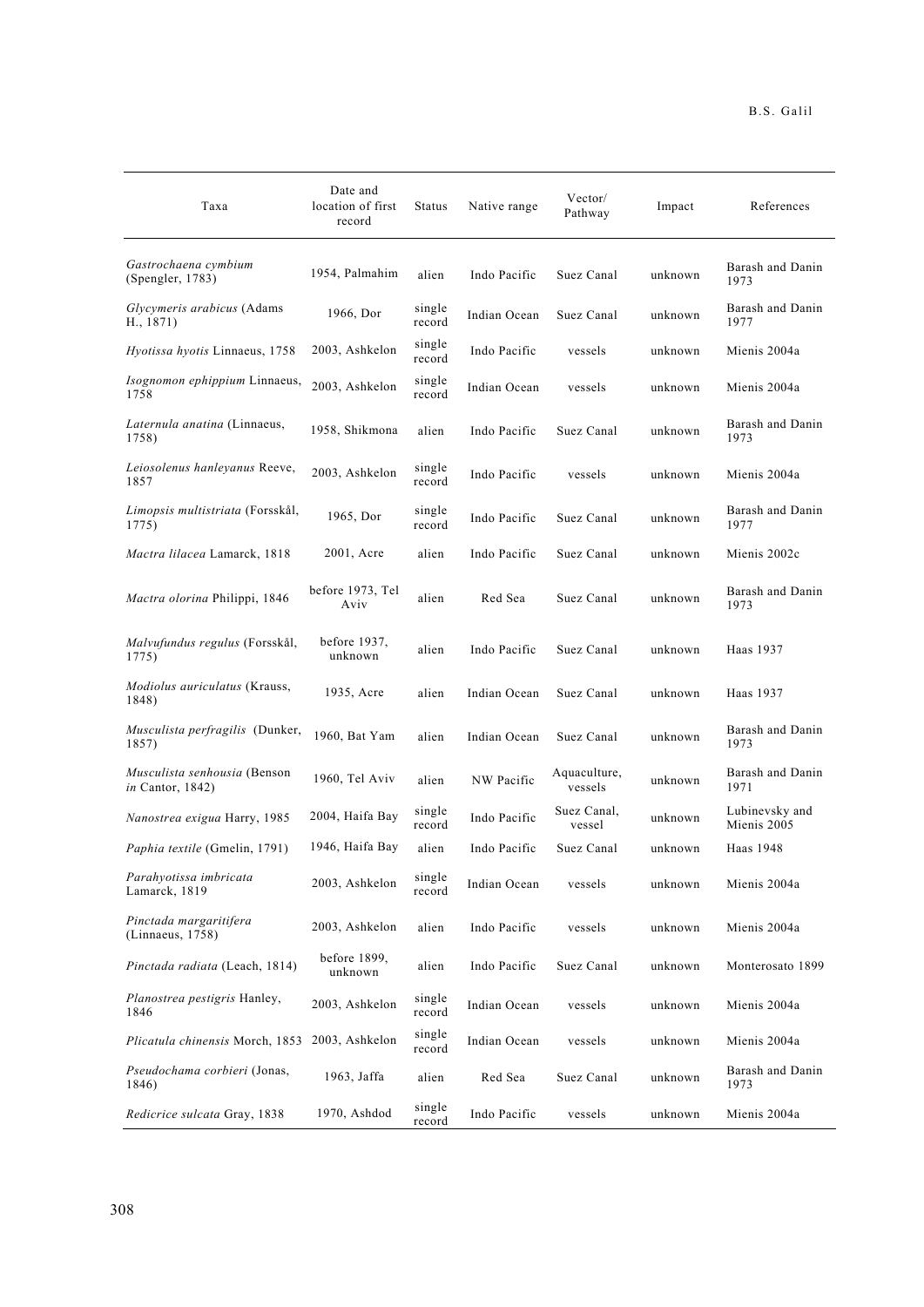| Taxa                                            | Date and<br>location of first<br>record | Status           | Native range                    | Vector/<br>Pathway     | Impact                                                 | References               |
|-------------------------------------------------|-----------------------------------------|------------------|---------------------------------|------------------------|--------------------------------------------------------|--------------------------|
| Septifer bilocularis (Linnaeus,<br>1758)        | 2003, Ashkelon                          | single<br>record | Red Sea                         | vessels                | unknown                                                | Mienis 2004a             |
| <i>Sphenia ruppellii</i> Adams A.,<br>1850      | 1978, Netanya                           | alien            | Red Sea.<br>Arabian Sea         | Suez Canal,<br>vessels | unknown                                                | Barash and Danin<br>1986 |
| Spondylus groschi Lamprell &<br>Kilburn, 1995   | before $1998$ ,<br>unknown              | $\overline{?}$   | Indian Ocean                    | Suez Canal,<br>vessels | unknown                                                | Lamparell 1998           |
| Spondylus nicobaricus<br>Schreibers, 1793       | 2002, Akhziv                            | alien            | Indo Pacific                    | vessels                | unknown                                                | Mienis 2004a             |
| Spondylus spinosus Schreibers,<br>1793          | 1988, Haifa Bay                         | alien            | Indo Pacific                    | Suez Canal,<br>vessels | Engineering<br>species,<br>displaced native<br>species | Mienis et al. 1993a      |
| <i>Theora lubrica</i> Gould, 1861               | 2006, Haifa Bay                         | alien            | Indo Pacific                    | vessels                | unknown                                                | Bogi and Galil<br>2007   |
| Timoclea marica (Issel, 1869)                   | 1997, Palmahim                          | alien            | Red Sea                         | Suez Canal             | unknown                                                | Bogi and Galil<br>1999   |
| Cephalopoda                                     |                                         |                  |                                 |                        |                                                        |                          |
| Octopus aegina Gray, 1849                       | 1934, Atlit                             | alien            | Indo Pacific                    | Suez Canal             | unknown                                                | Mienis 2004a             |
| Octopus cyanea Gray, 1849                       | 1997,<br>Mikhmoret, Acre                | alien            | Indo Pacific                    | Suez Canal             | unknown                                                | Mienis 2003b             |
| Sepia gibba Ehrenberg, 1831                     | $2001$ , Ashdod                         | single<br>record | Red Sea                         | Suez Canal             | unknown                                                | Mienis,<br>unpublished   |
| Sepia pharaonis Ehrenberg,<br>1831              | 2003, Rishon<br>leziyyon to<br>Shiqmona | alien            | Indian Ocean                    | Suez Canal             | unknown                                                | Mienis 2003c             |
| Sepioteuthis lessoniana Lesson,<br>1830         | 2004, Akhziv                            | alien            | Indo Pacific                    | Suez Canal             | unknown                                                | Mienis 2004a             |
| Echinodermata                                   |                                         |                  |                                 |                        |                                                        |                          |
| Asterina burtoni Gray, 1840                     | 1953, Haifa                             | alien            | subcosmopolit<br>an             | Suez Canal             | displaced native<br>species                            | Tortonese 1966           |
| Ophiactis parva Mortensen,<br>1926              | 1968, Haifa Bay                         | alien            | Red Sea                         | Suez Canal             | unknown                                                | Tom and Galil<br>1991    |
| Ophiactis savignyi Müller &<br>Troschel, 1842   | 1948, Atlit                             |                  | alien circumtropical Suez Canal |                        | unknown                                                | Tortonese 1953           |
| Synaptula reciprocans Forskål,<br>1775          | 1971, Rosh<br>HaNikra                   | alien            | Red Sea                         | Suez Canal             | unknown                                                | Cherbonnier 1986         |
| Chordata<br>Chondrichthyes                      |                                         |                  |                                 |                        |                                                        |                          |
| Himantura uarnak (Forsskål,<br>1775)            | 1954, unknown                           | alien            | Indo Pacific                    | Suez Canal             | unknown                                                | Ben Tuvia 1955           |
| Osteichthyes                                    |                                         |                  |                                 |                        |                                                        |                          |
| Abudefduf vaigiensis (Quoy &<br>Gaimard, 1825)  | 1997, Rosh<br>Hanikra                   | alien            | Indo Pacific                    | Suez Canal             | unknown                                                | Goren and Galil<br>1998  |
| Alepes djedaba (Forsskål, 1775) 1924, Haifa Bay |                                         | alien            | Indo Pacific                    | Suez Canal             | Commercially<br>valuable                               | Steinitz 1927            |
| Aphanius dispar (Rüppell,<br>1829)              | 1944, Tel Aviv                          | alien            | Indian Ocean                    | Suez Canal             | Hybridizes with<br>the native $A$ .<br>fasciatus       | Mendelssohn 1947         |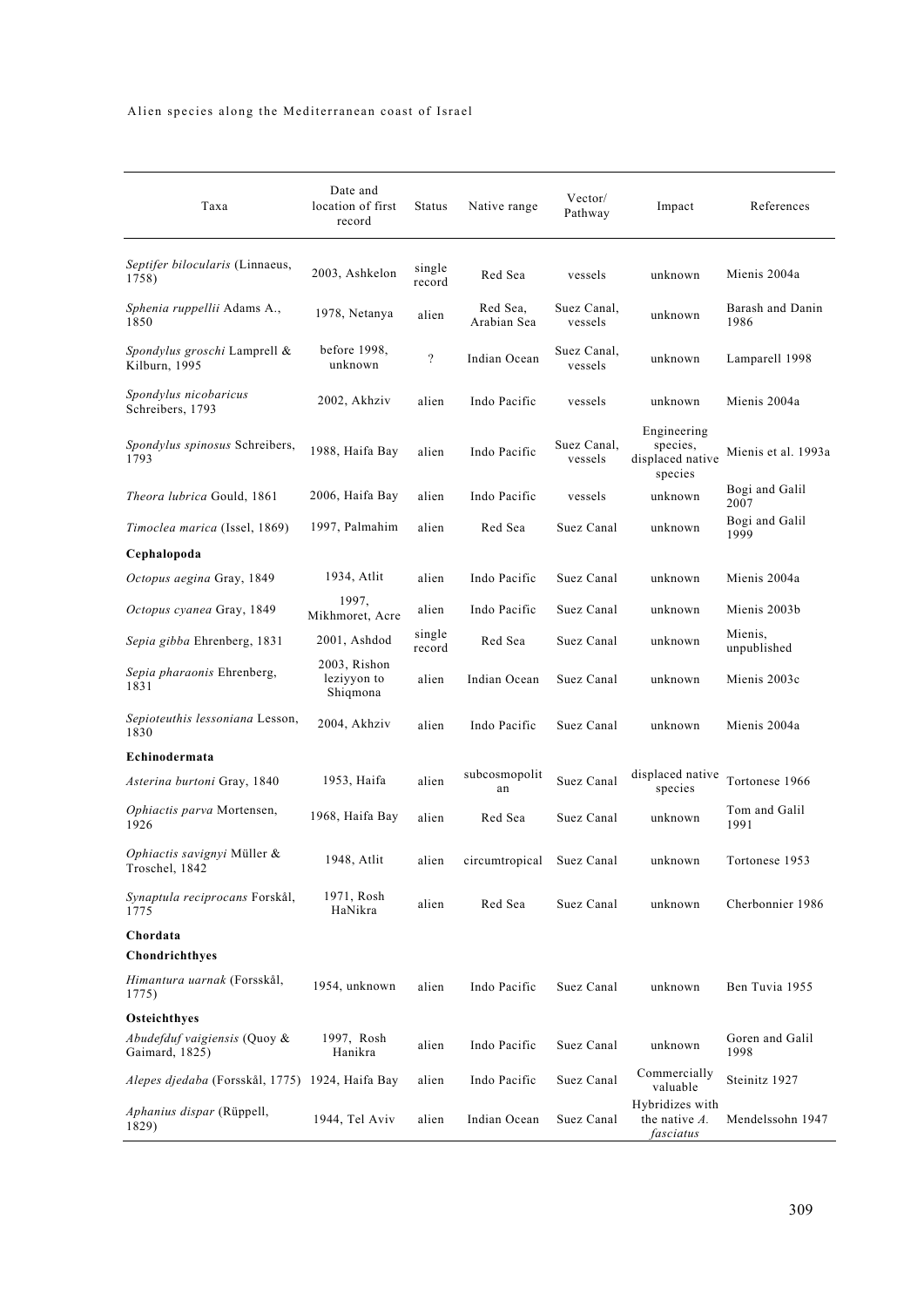| Taxa                                                               | Date and<br>location of first<br>record | Status | Native range         | Vector/<br>Pathway     | Impact                                                    | References                   |
|--------------------------------------------------------------------|-----------------------------------------|--------|----------------------|------------------------|-----------------------------------------------------------|------------------------------|
| <i>Apogon pharaonis Cuvier, 1828</i>                               | before 1947,<br>unknown                 | alien  | Indo Pacific         | Suez Canal             | unknown                                                   | Haas and Steinitz<br>1947    |
| Atherinomorus lacunosus<br>(Forster in Bloch & Schneider,<br>1801) | 1924, Haifa                             | alien  | Indo Pacific         | Suez Canal             | Commercially<br>valuable in some Norman 1927<br>countries |                              |
| Bregmaceros atlanticus Goode<br>& Bean, 1886                       | 2004, Palmahim                          | alien  | circumtropical       | Suez Canal,<br>vessels | unknown                                                   | Goren and Galil<br>2006      |
| Callionymus filamentosus<br>Valenciennes, 1837                     | before $1953$ ,<br>unknown              | alien  | Indo Pacific         | Suez Canal             | displaced native<br>species                               | Ben Tuvia 1953               |
| Chilomycterus spilostylus Leis<br>& Randall, 1982                  | 1992, Ashdod                            | alien  | Indo Pacific         | Suez Canal             | unknown                                                   | Golani 1993                  |
| <i>Crenidens crenidens</i> (Forsskål,<br>1775)                     | before $1992$ ,<br>unknown              | alien  | Indian Ocean         | Suez Canal             | unknown                                                   | Golani 1992                  |
| Cynoglossus sinusarabici<br>(Chabunaud, 1913)                      | before $1953$ ,<br>unknown              | alien  | Red Sea              | Suez Canal             | unknown                                                   | Ben Tuvia 1953               |
| Decapterus russelli (Rüppell,<br>1830)                             | 2005, Haifa Bay                         | alien  | Indo Pacific         | Suez Canal             | unknown                                                   | Golani 2006                  |
| Dussumieria elopsoides<br>Bleeker, 1849                            | before 1949,<br>unknown                 | alien  | Indian Ocean         | Suez Canal             | commercially<br>valuable                                  | Lissner 1949                 |
| Epinephelus coioides<br>(Hamilton, 1822)                           | 1966, Haifa Bay                         | alien  | Indo Pacific         | Suez Canal             | unknown                                                   | Ben Tuvia and<br>Lourie 1969 |
| Epinephelus malabaricus<br>(Bloch & Schneider, 1804)               | 1966, Haifa Bay                         | alien  | Indo Pacific         | Suez Canal             | unknown                                                   | Ben Tuvia and<br>Lourie 1969 |
| Etrumeus teres (DeKay, 1842)                                       | 1961, Haifa, Tel<br>Aviv                | alien  | Cosmopolitan         | Suez Canal             | commercially<br>valuable                                  | Whitehead 1963               |
| <i>Fistularia commersonii</i> Rüppell,<br>1835                     | 2000, Jaffa                             | alien  | Indo Pacific         | Suez Canal             | limited<br>commercial<br>interest                         | Golani 2000b                 |
| <i>Hemiramphus far</i> (Forsskål,<br>1775)                         | 1924, Haifa Bay                         | alien  | Indo Pacific         | Suez Canal             | unknown                                                   | Steinitz 1927                |
| Herklotsichthys punctatus<br>(Rüppell, 1837)                       | before $1943$ ,<br>unknown              | alien  | Red Sea              | Suez Canal             | limited<br>commercial<br>interest                         | Bertin 1943                  |
| Hippocampus fuscus Rüppell,<br>1838                                | 2001, Hadera<br>Port                    | alien  | Indian Ocean         | Suez Canal             | unknown                                                   | Golani and Fine<br>2002      |
| Lagocephalus sceleratus<br>(Gmelin, 1789)                          | 2004, Jaffa                             | alien  | Indo West<br>Pacific | Suez Canal             | poisonous                                                 | Golani and Levy<br>2005      |
| Lagocephalus spadiceus<br>(Richardson, 1844)                       | 1951, unknown                           | alien  | Indo Pacific         | Suez Canal             | poisonous                                                 | Ben Tuvia 1953               |
| Lagocephalus suezensis Clark &<br>Gohar, 1953                      | 1987, Haifa Bay                         | alien  | Red Sea              | Suez Canal             | poisonous                                                 | Golani 1993b                 |
| Leiognathus klunzingeri<br>(Steindachner, 1898)                    | before 1934,<br>unknown                 | alien  | Red Sea              | Suez Canal             | unknown                                                   | Liebman 1934                 |
| Liza carinata (Valenciennes,<br>1830)                              | Before 1970,<br>Haifa Bay               | alien  | Indian Ocean         | Suez Canal             | commercially<br>valuable                                  | Ben Tuvia 1971               |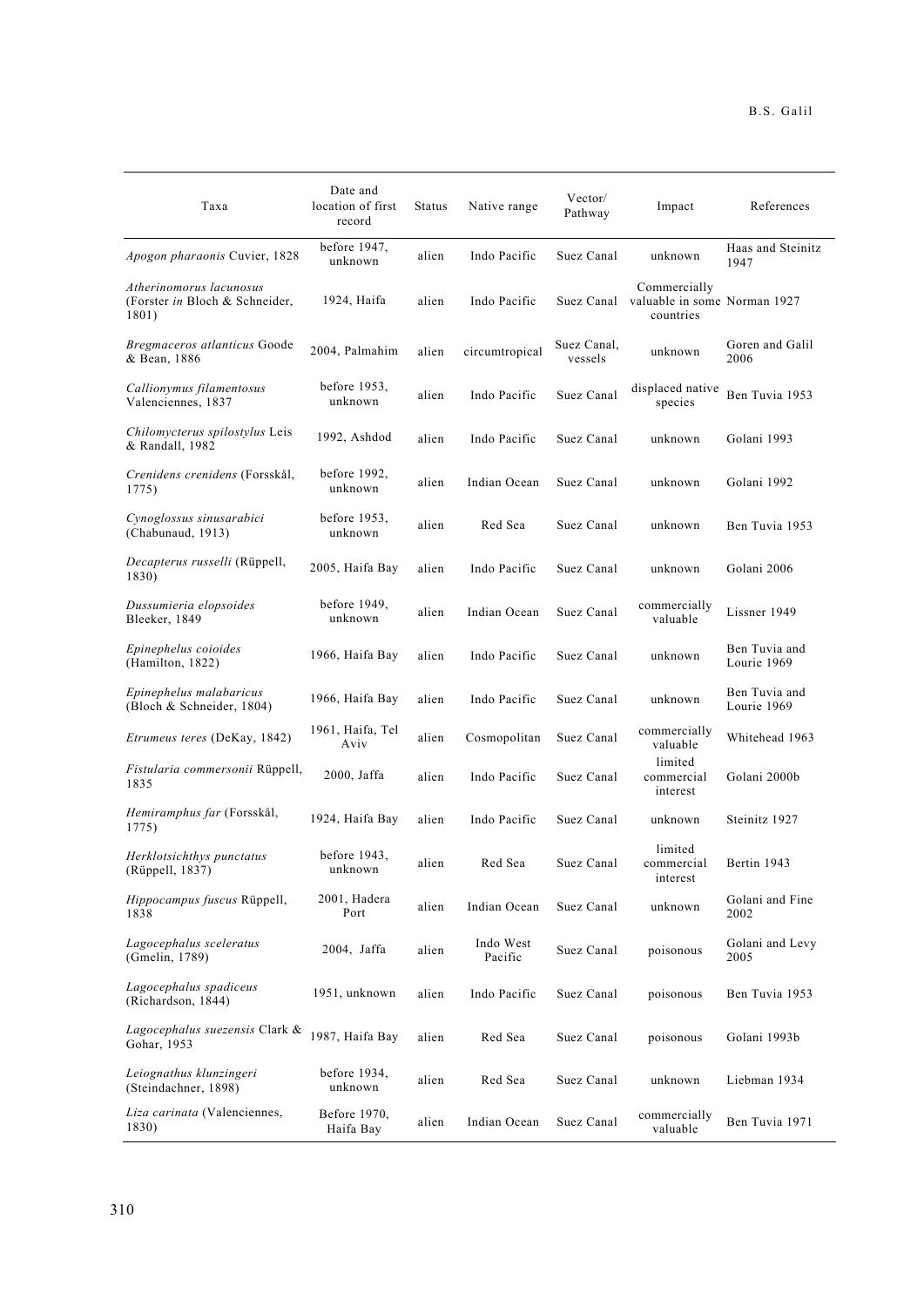| Taxa                                                              | Date and<br>location of first<br>record | Status           | Native range             | Vector/<br>Pathway     | Impact                                                   | References                   |
|-------------------------------------------------------------------|-----------------------------------------|------------------|--------------------------|------------------------|----------------------------------------------------------|------------------------------|
| Muraenesox cinereus (Forsskål,<br>1775)                           | 1979, Tel Aviv                          | single<br>record | Indian Ocean             | Suez Canal             | unknown                                                  | Golani and Ben<br>Tuvia 1982 |
| <i>Nemipterus japonicus</i> (Bloch,<br>1791)                      | 2005, Haifa Bay                         | alien            | Indo Pacific             | Suez Canal             | unknown                                                  | Golani and Sonin<br>2006     |
| Omobranchus punctatus<br>Valenciennes, 1836                       | 2003, Ashdod                            | single<br>record | Indo Pacific             | Suez Canal,<br>vessels | unknown                                                  | Golani 2004                  |
| Oxyurichthys petersi<br>(Klunzinger, 1871)                        | 1982, Tel Aviv                          | alien            | Red Sea                  | Suez Canal             | unknown                                                  | Ben Tuvia 1983               |
| Papilloculiceps longiceps<br>(Ehrenberg in Valenciennes,<br>1829) | 1986, Haifa Bay                         | alien            | Indian Ocean             | Suez Canal             | unknown                                                  | Golani and Ben<br>Tuvia 1990 |
| Parexocoetus mento<br>(Valenciennes, 1846)                        | before $1935$ ,<br>unknown              | alien            | Indo Pacific             | Suez Canal             | limited<br>commercial<br>interest                        | <b>Bruun 1935</b>            |
| <i>Pelates quadrilineatus</i> (Bloch,<br>1790)                    | 1969, unknown                           | alien            | Indo Pacific             | Suez Canal             | unknown                                                  | Ben Tuvia and<br>Lourie 1969 |
| <i>Pempheris vanicolensis</i> Cuvier,<br>1821                     | 1979, Jaffa                             | alien            | Indo Pacific             | Suez Canal             | unknown                                                  | Ben Tuvia 1985               |
| Petroscirtes ancylodon Rüppell,<br>1835                           | 1988, Nizzanim                          | alien            | Red Sea,<br>Persian Gulf | Suez Canal             | unknown                                                  | Goren and Galil<br>1989      |
| Platycephalus indicus<br>(Linnaeus, 1758)                         | before $1953$ ,<br>unknown              | alien            | Indo Pacific             | Suez Canal             | unknown                                                  | Ben Tuvia 1953               |
| <i>Plotosus lineatus</i> (Thunberg,<br>1787)                      | $2001$ , Ashdod-<br>Ashkelon            | alien            | Indo Pacific             | Suez Canal             | venomous                                                 | Golani 2002                  |
| <i>Pomadasys stridens</i> (Forsskål,<br>1775)                     | 1971, Haifa Bay                         | alien            | Indian Ocean             | Suez Canal             | unknown                                                  | Ben Tuvia 1977               |
| <i>Pteragogus pelycus</i> Randall,<br>1981                        | 1991, Haifa Bay                         | alien            | Indian Ocean             | Suez Canal             | unknown                                                  | Golani and Sonin<br>1992     |
| Pterois miles (Bennett, 1803)                                     | 1991, Herzeliya                         | alien            | Indian Ocean             | Suez Canal             | venomous                                                 | Golani and Sonin<br>1992     |
| Rachycentron canadum<br>(Linnaeus, $1766$ )                       | 1978, Haifa Bay                         | alien            | Pantropical              | Suez Canal             | unknown                                                  | Ben Tuvia 1985               |
| <i>Rastrelliger kanagurta</i> (Cuvier,<br>1816)                   | 1967, Haifa Bay                         | alien            | Indo Pacific             | Suez Canal             | unknown                                                  | Collete 1970                 |
| Rhabdosargus haffara<br>(Forsskål, 1775)                          | 1991, Tel Aviv                          | alien            | Red Sea,<br>Persian Gulf | Suez Canal             | unknown                                                  | Golani 1992                  |
| Rhynchoconger trewavasae<br>Ben-Tuvia, 1993                       | before 1993.<br>Haifa                   | single<br>record | Red Sea                  | Suez Canal             | unknown                                                  | Ben Tuvia 1993               |
| Sargocentron rubrum<br>(Forsskål, 1775)                           | 1947, Haifa Bay                         | alien            | Indo Pacific             | Suez Canal             | unknown                                                  | Haas and Steinitz<br>1947    |
| Saurida undosquamis<br>(Richardson, 1848)                         | 1952, Haifa Bay                         | alien            | Indo Pacific             | Suez Canal             | Commercially<br>valuable,<br>displaced native<br>species | Ben Tuvia 1953               |
| Scarus ghobban Forsskål, 1775                                     | 2001, Shikmona                          | alien            | Indo Pacific             | Suez Canal             | unknown                                                  | Goren and Aronov<br>2002     |
| <i>Sciaenops ocellatus</i> (Linnaeus,<br>1766)                    | 1999, Hadera<br>port                    | single<br>record | W Atlantic<br>Ocean      | Aquaculture            | unknown                                                  | Golani and Mires<br>2000     |
|                                                                   |                                         |                  |                          |                        |                                                          |                              |